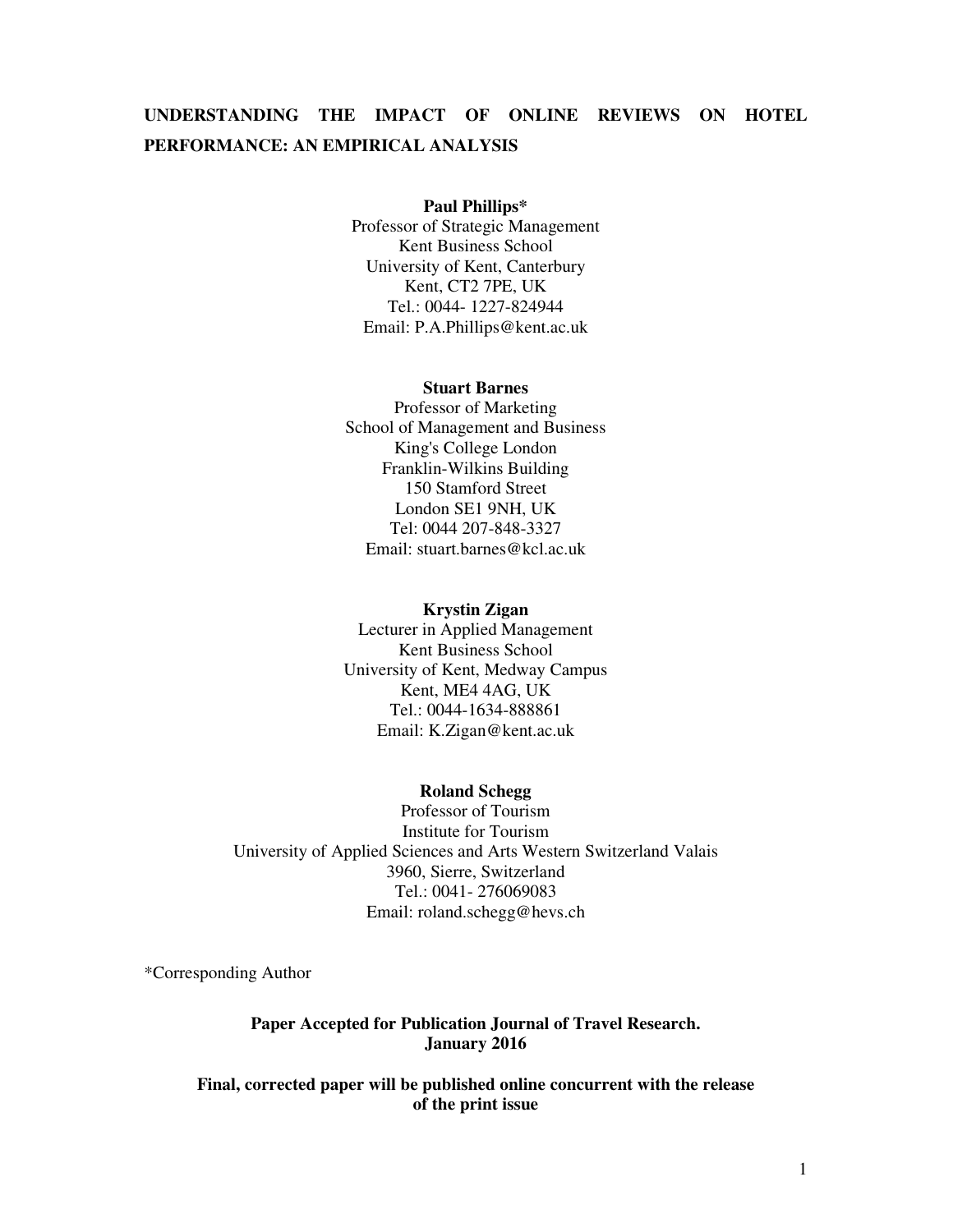# **UNDERSTANDING THE IMPACT OF ONLINE REVIEWS ON HOTEL PERFORMANCE: AN EMPIRICAL ANALYSIS**

#### **Abstract**

Understanding consumers' needs and wants has been a major source of success for hotel organizations. Notwithstanding, investigating the valence of online reviews and modeling hotel attributes and performance is still a rather novel approach. Using partial least squares path modelling, Swiss country-level data for online reviews from 68 online platforms, together with data from 442 hotels, we test eleven hypotheses. Our research model includes three distinctive areas of the hotel: physical aspects; quality of food and drink; and human aspects of service provision. RevPar and occupancy are employed as performance metrics. We also test for mediation effects. Results indicate that hotel attributes, including the quality of rooms, Internet provision and building show the highest impact on hotel performance, and that positive comments have the highest impact on customer demand. This study contributes to theories of valence on hotel performance and presents salient implications for practitioners to enhance performance.

**Keywords:** hotel attributes; hotel performance; online reviews; UGC; valence; partial least squares path modeling.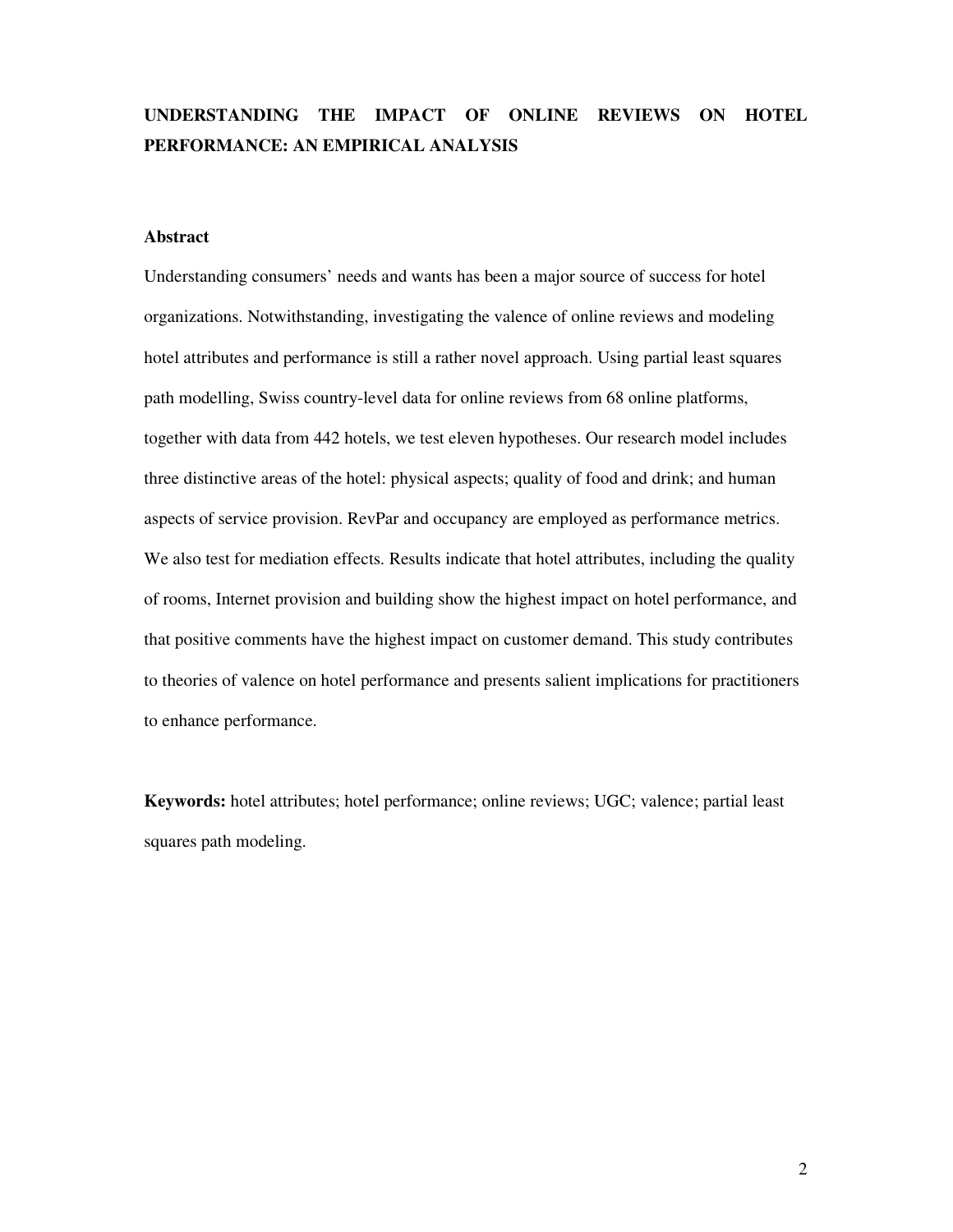# **UNDERSTANDING THE IMPACT OF ONLINE REVIEWS ON HOTEL PERFORMANCE: AN EMPIRICAL ANALYSIS**

### **Introduction**

During the first decade of the  $21<sup>st</sup>$  century, tourism infrastructures have become more digital with increased interconnections between suppliers, firms and customers. Within these challenging competitive environments, tourism organizations need to identify real sources of business value creation. Several authors advocate that tourism organizations need to be continuingly fine-tuning their products and services based on information received from customers (Levy, Duan and Boo 2013; Zeng and Gerritsen 2014).

With the increasing popularity of the Internet, electronic word-of-mouth (eWOM) on social media has become an important tool for customers seeking and sharing information on products and services (Filieri and McLeay 2013; Podnar and Javernik 2012; Zhou et al. 2014). Online customer reviews as a particular form of eWOM have become the most important information source in customers' decision-making (Ye et al. 2011) and are deemed more successful in influencing consumer behavior than traditional marketing, information provided by product providers, or promotion messages of third-party websites (Gretzel and Yoo 2008; Yang and Mai 2010; Zhang et al. 2010). Consequently, social media marketing has emerged as a dynamic and challenging field in a marketing manager's toolkit (Dev, Buschman and Bowen 2010). Furthermore, tourism organizations can no longer ignore the information exchange that is happening among their consumers (Riegner 2007).

Due to the growing importance of online reviews for companies, empirical research has heavily focused on their impact on consumer perceptions and decision-making processes (Liu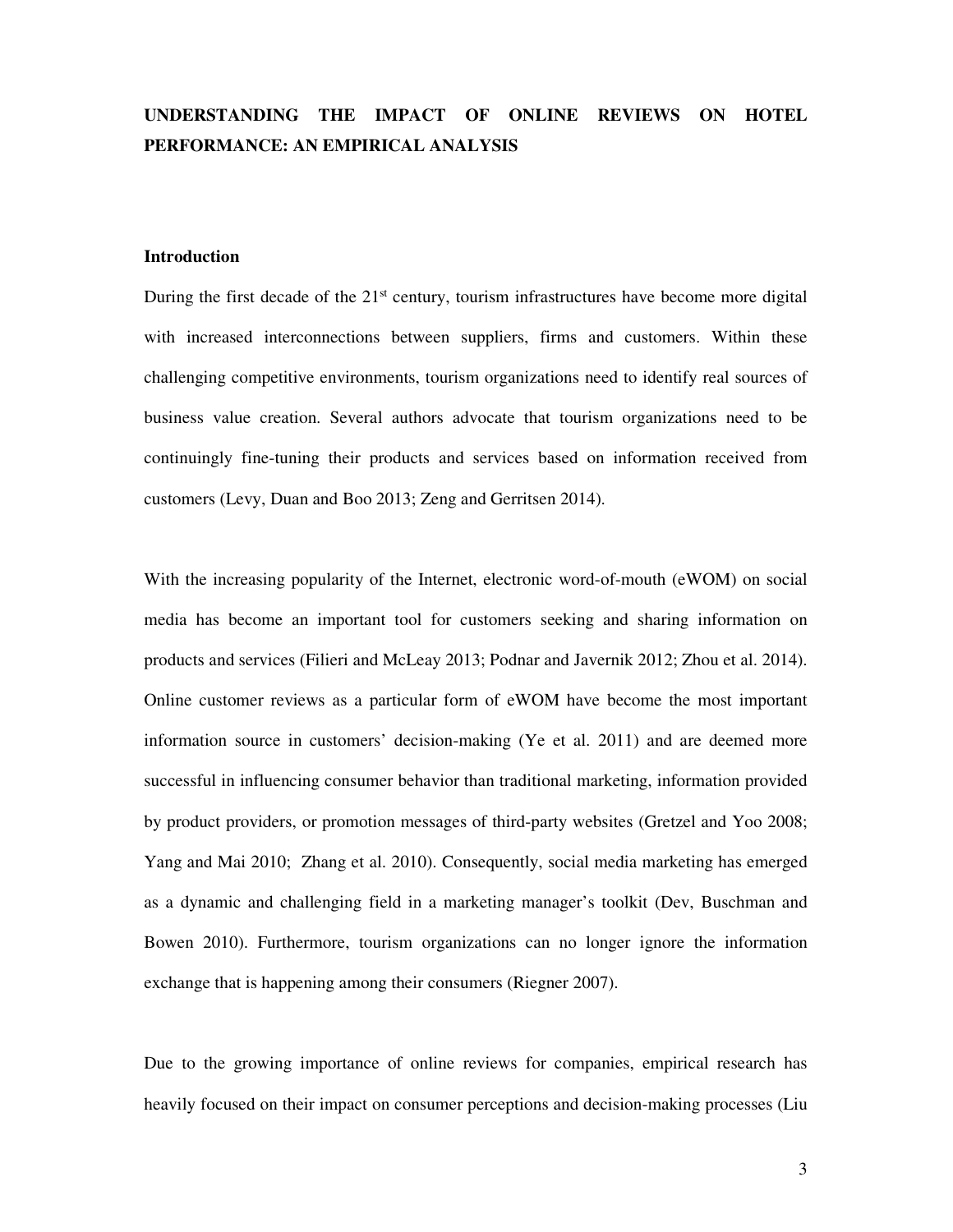and Park 2015; Pantelidis 2010; Park and Nicolau 2015; Ryu and Han 2010; Zhang et al. 2010), but less has investigated the impact of consumer reviews on business performance (Duverger 2013; Ye et al. 2011). For analytical purposes, online reviews are often decomposed into valence, variance and volume of reviews with valence being of particular importance for business performance (Chevalier and Mayzlin 2006; Chintagunta, Gopinath and Venkataraman 2010; Dellarocas, Zhang and Awad 2007). Hence, this study focuses its investigations onto the valence of online reviews. More specifically, we aim to analyze in greater detail the antecedent effects of hotel attributes on hotel business performance considering customers' voice as expressed through the valence of reviews. Within the hotel industry, there is limited evidence of research into the impact of customers' voice via characteristics such as physical hotel attributes, service and hotel location on business performance. We propose a model that helps to explain which aspects of visitor experience, as voiced through social media, have the greatest impact on hotel Demand (Room Occupancy) and subsequently Revenue (RevPAR). We further advance existing research (which used a sample of a single market, see e.g., Blal and Sturman 2014) by expanding the geographical location to country level and by using a 'soft modeling' (partial least squares) approach rather than 'hard modeling' (via covariance methods such as LISREL) to validate antecedents of hotel performance as encouraged by Xie, Zhang and Zhang (2014), Anderson (2012) and Phillips et al. (2015). In addition, instead of using only one source of online reviews (e.g., Xie, Zhang and Zhang 2014; Blal and Sturman 2014) we use an aggregated score of 68 review platforms to analyze 22 hotel attributes. By using actual RevPAR and occupancy performance data matched to the online reviews we further contribute to the tourism literature as we advance previous studies that used proxies such as hotel room sales or booking data (Chevalier and Mayzlin 2006; Ghose and Ipeirotis 2011; Ye, Law and Gu 2009 and Ye et al. 2011).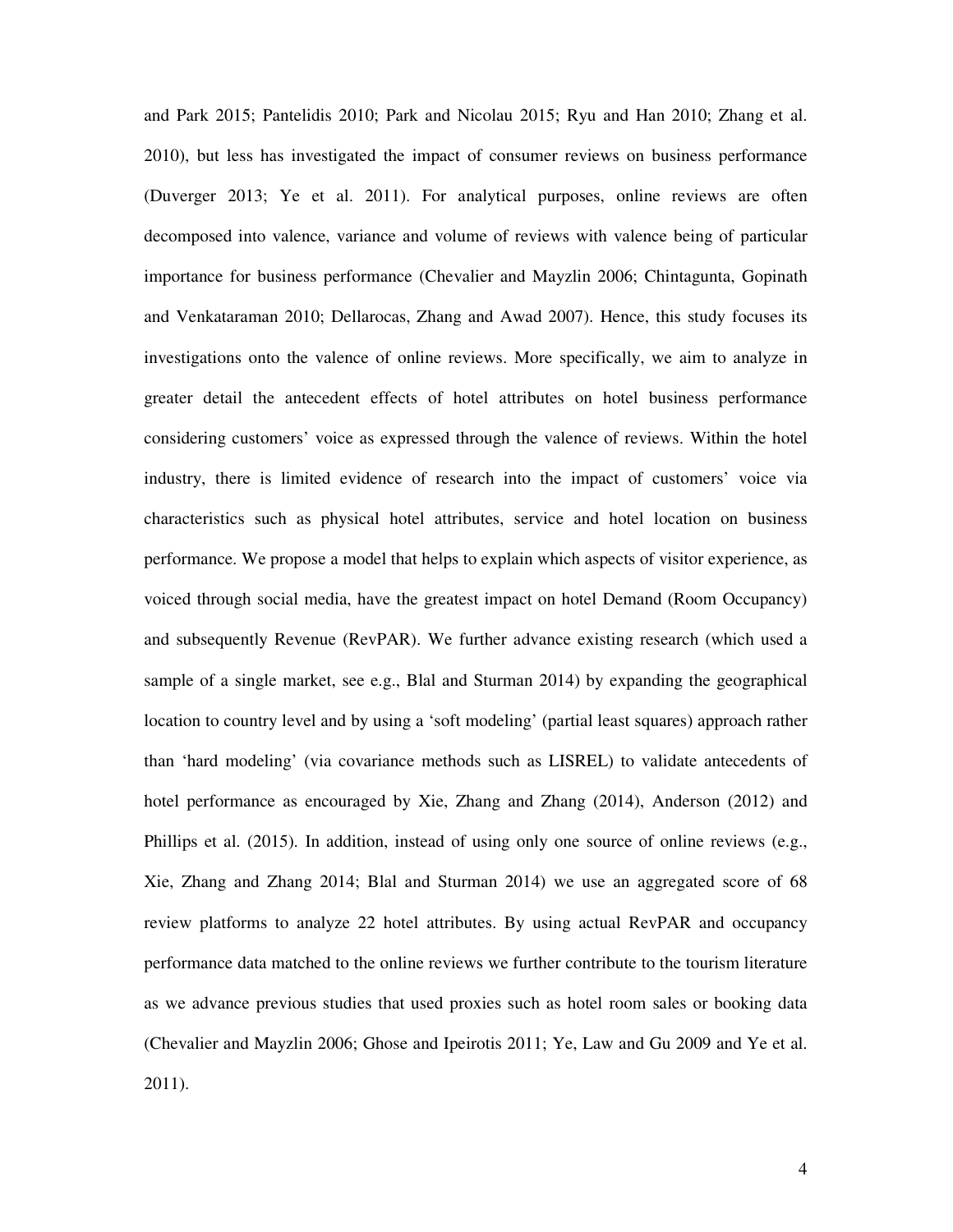The remainder of the paper is organized as follows. In the next section, we consider the emergence of online reviews, valence and its relationship with business performance. The Swiss hotel industry is then briefly described to provide some context, before we explain our proposed model, variables and hypotheses development. Subsequently, the research methodology is outlined. Finally, we present the results of our empirical analysis and round off with a discussion, conclusions, recommendations for researchers and practitioners, and limitations of the study.

#### **Online reviews**

Due to the emergence of Web 2.0 and the increasing number of online platforms, consumers frequently communicate and interact online with other web users to share their experiences about products and services (Buhalis and Law 2008; Dellarocas, Zhang and Awad 2007; Filieri 2015; Leung et al. 2013). The information exchanged online is termed user-generated content (UGC) or e-WOM, which refers to "any positive or negative statement made by potential, actual or former consumers about a product or company, which is made available to a multitude of people and institutions via the Internet" (Hennig-Thurau et al. 2004, 39). UGC not only captures online reviews, recommendations and opinions exchanged by consumers (Serra Cantallops and Salvi 2014) but also forms the bases on which consumers revise their purchase decisions and ultimately change their buying behavior (Serra Cantallops and Salvi 2014; Sparks and Browning 2011).

As a result, existing research has predominantly adopted a marketing perspective and extensively analyzed the impact of online reviews on consumer behavior and decisions (see e.g., Chen and Huang 2013; Purnawirawan, Pelsmacker and Dens 2012; Sparks and Browning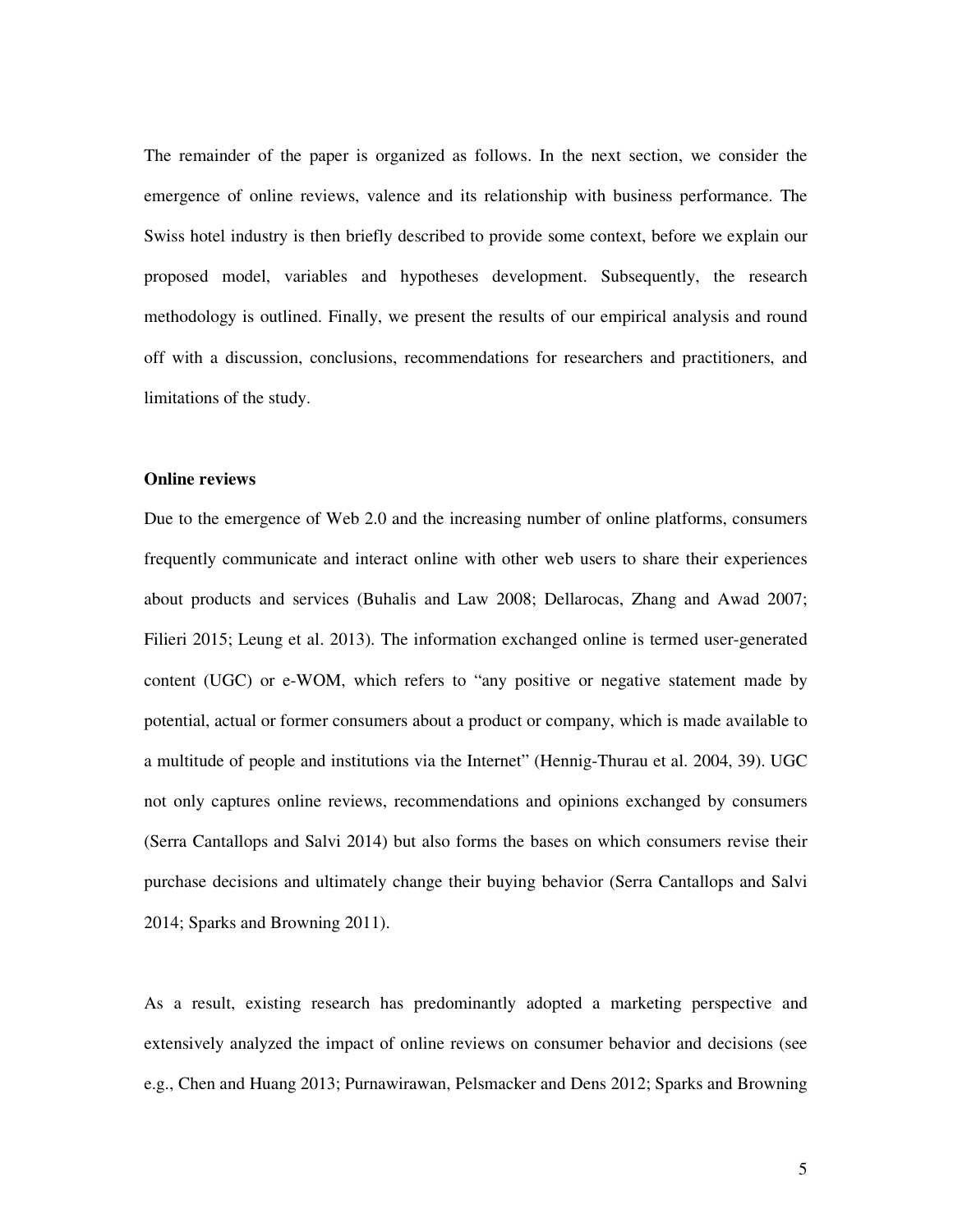2011). Consumers pay close attention to various dimensions when reviewing other consumers' comments (Jang, Prasad and Ratchford 2012; Liu 2006; Öğüt and Taş 2012). Previous research has further decomposed online reviews into valence and volume, for example, and analyzed the relevance of these elements for consumer decision-making and business performance (for a comprehensive review see Floyd et al., 2014 and Kostyra et al. 2015). While the volume of online reviews has been extensively researched, Floh, Koller and Zauner (2013) argue that the valence (sometimes referred to as quality) of online reviews has received less attention.

The *valence of online reviews* refers to the average numerical rating, i.e., positive, negative or neutral reviews, or the absence or presence of those on websites (Chevalier and Mayzlin 2006; Duan, Gu and Whinston 2008; Liu 2006; Tang, Fang and Wang 2014; Ye et al. 2011). While it has been found that positive opinions may enhance customers' attitude and choice probability for a product, negative reviews have been found to discourage potential customers from purchasing (Dellarocas, Zhang and Awad 2007; Floyd et al. 2014). By examining valence intensity, a considerable amount of research within the field of marketing suggests that due to the negativity effect (Tsang and Prendergast 2009), negative reviews are stronger, more influential and difficult to resist than positive reviews (Baumeister et al. 2001; Casalo et al. 2015; Chevalier and Mayzlin 2006; Cui, Lui and Guo 2012; Maheswaran and Meyers-Levy 1990; Papathanassis and Knolle 2011) and hence influence consumers' decision-making more than positive reviews (Xie, Zhang and Zhang 2014). Some researchers found positive reviews to have minimum or no effect (e.g., Duan, Gu and Whinston 2008).

Upon investigating the impact of valence on business performance, previous research has identified different effects of positive, negative and neutral reviews (see e.g., Chevalier and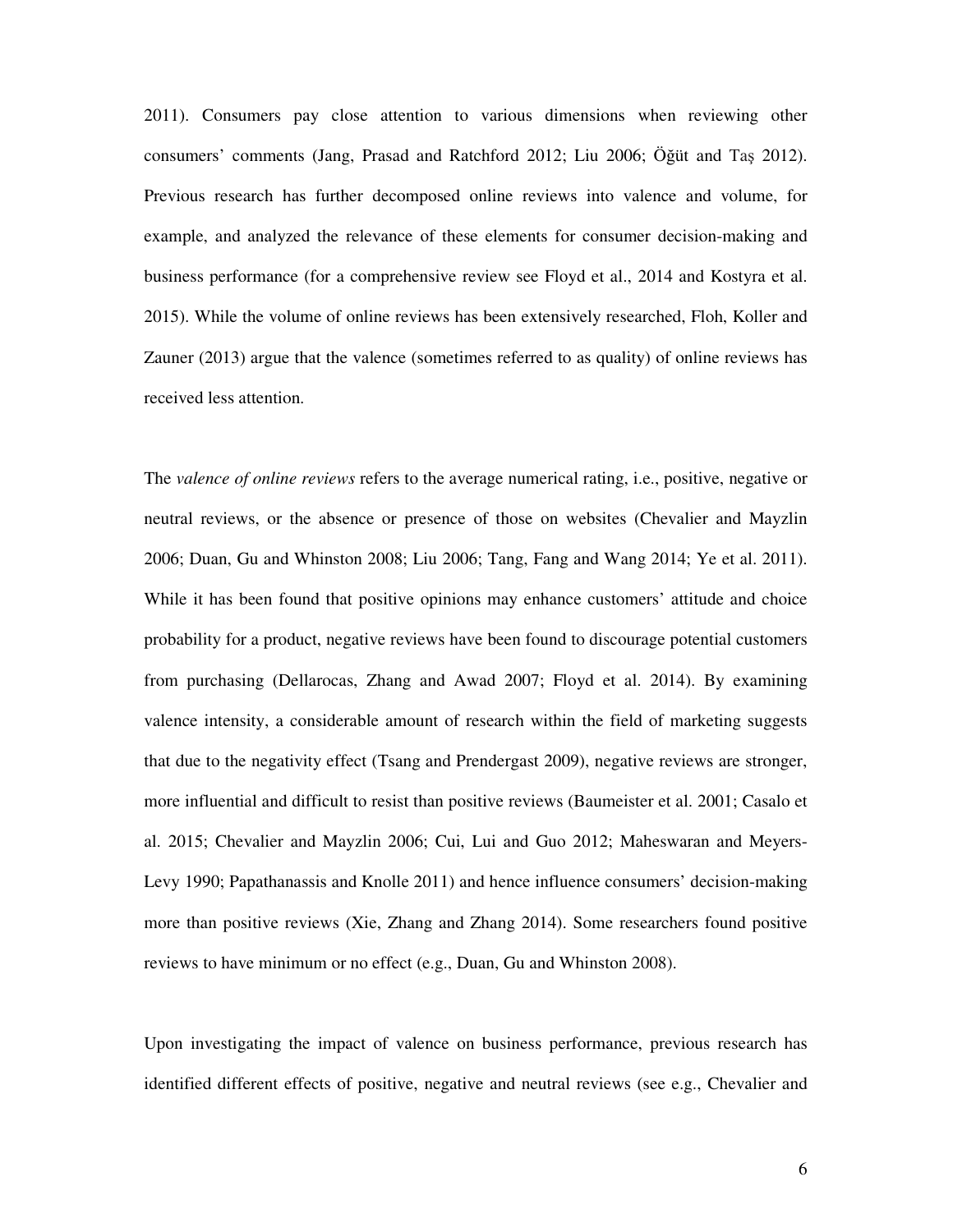Mayzlin 2006; Duan, Gu, and Whinstone 2008; Godes and Mayzlin 2004; Sun 2012; Tang, Fang and Wang 2014). Overall, the majority of previous studies have found a positive relationship (mainly in movie and e-book industries) (Chevalier and Mayzlin 2006; Chintagunta, Gopinath and Venkataraman 2010; Clemons, Gao and Hitt 2006; Dellarocas, Zhang and Awad 2007; Dhar and Chang 2009; Sun, 2012; Ye et al. 2011) and some nonsignificant relationships (Amblee and Bui 2011; Duan, Gu and Whinston 2008; Liu 2006). Neutral reviews have been found to have a positive effect on sales (Sonnier, McAlister, and Rutz 2011), or a mixed effect as shown by Tang, Fang and Wang (2014), who found that mixed-neutral reviews had a positive impact on business performance, while indifferentneutral online reviews negatively affected it. Examining effects within the hotel industry, Ye, Law and Gu (2009) found a significantly positive relationship between online consumer ratings and the number of hotel bookings, which they used as proxies for hotel performance. In a follow up study, Ye et al. (2011) showed that the valence of traveler reviews had a significant impact on the online sales of hotel rooms.

In order to explain the contradictory findings across different industries, some researchers explored contextual variables such as market (Chintagunta, Gopinath, and Venkataraman 2010), product type in terms of degree of involvement (Mudambi and Schuff 2010), and whether it is a search or experience good (Gu, Park, and Konana 2012). With regards to the hotel industry, it has been shown that the type of hotel influences the effect of online reviews on business performance (Blal and Sturman 2014). Focusing upon the effect of online reviews for certain hotel attributes (i.e., services, location, price, room, and cleanliness), Xie, Zhang and Zhang (2014) showed significant associations with hotel performance. More specifically, Xie, Zhang and Zhang (2014) found that ratings of location and cleanliness positively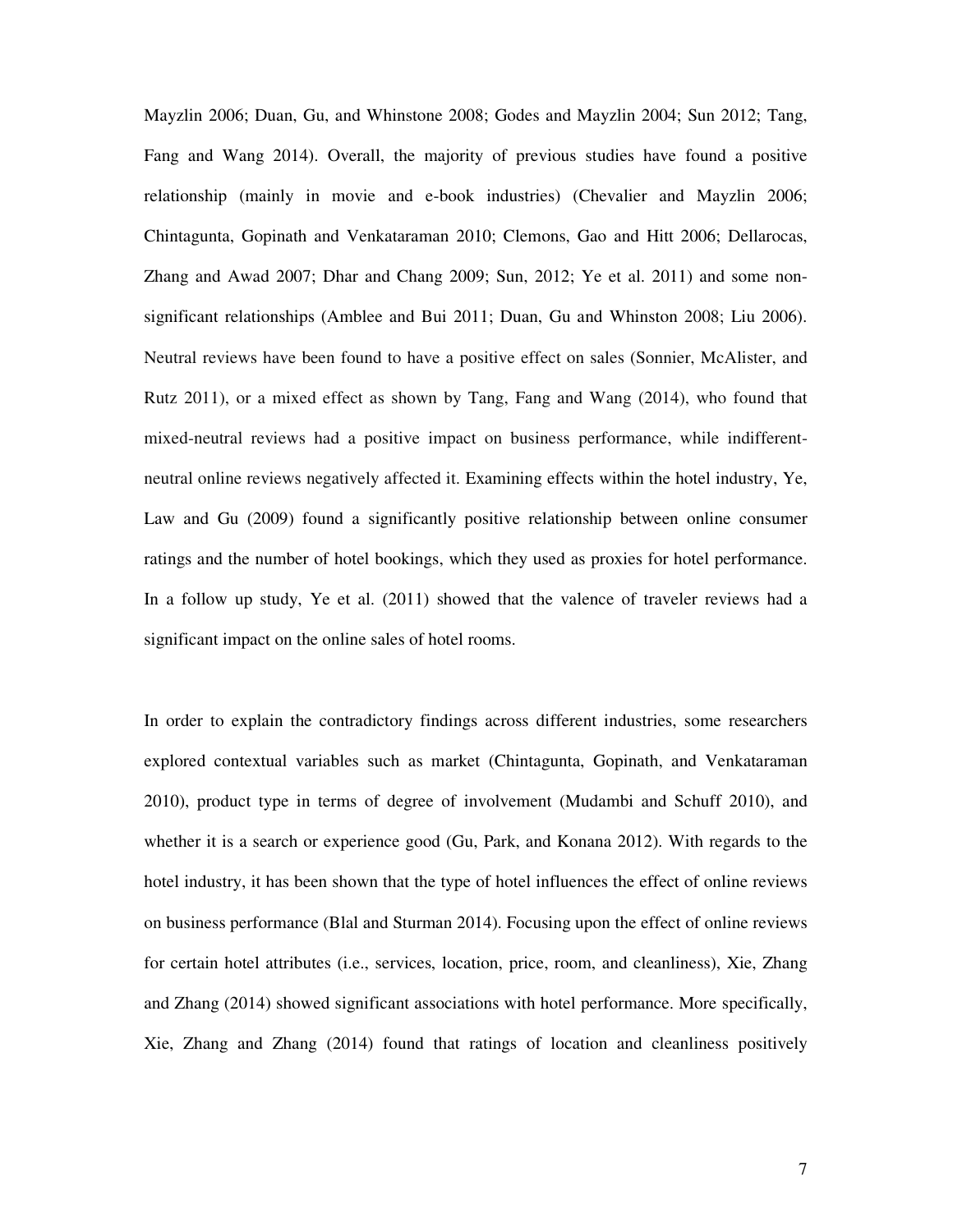influence hotel performance, while ratings for purchase value are negatively associated with performance.

Overall, the majority of studies has investigated online reviews from a marketing perspective and explores their impact on customer behavior and decision-making (see e.g., Serra Cantallops and Salvi 2014; Sparks and Browning 2011). The importance of analyzing the components of online reviews in more depth has proven useful as differences were found in relation to volume, variance and valence. A more in-depth analysis of valence has revealed different effects of positive, negative and neutral comments. Yet, investigating the impact of valence on business performance and hence adopting a strategic management perspective, has received less attention, probably due to the difficulty of matching online reviews to actual performance data. The results of the few studies that have been conducted in this area revealed mixed results and thus, some researchers followed the call for research into the impact of contextual factors (e.g., Kim, Lim and Brymer 2015; Xie, Zhang and Zhang 2014). Similarly, we argue that a more differentiated view into customers' preferences as shown in the valence of online reviews can provide more detailed insights into the relationship between online reviews and business performance. The vast majority of present research has largely neglected the potential interaction effects among hotel attributes and their impact on business performance (see e.g., Xie, Zhang and Zhang 2014) and considering customers' voice would clearly provide meaningful insights needed for the strategic management of online reviews. Table 1 summarizes existing research into the impact of valence on business performance for the hotel industry.

Insert Table 1 about here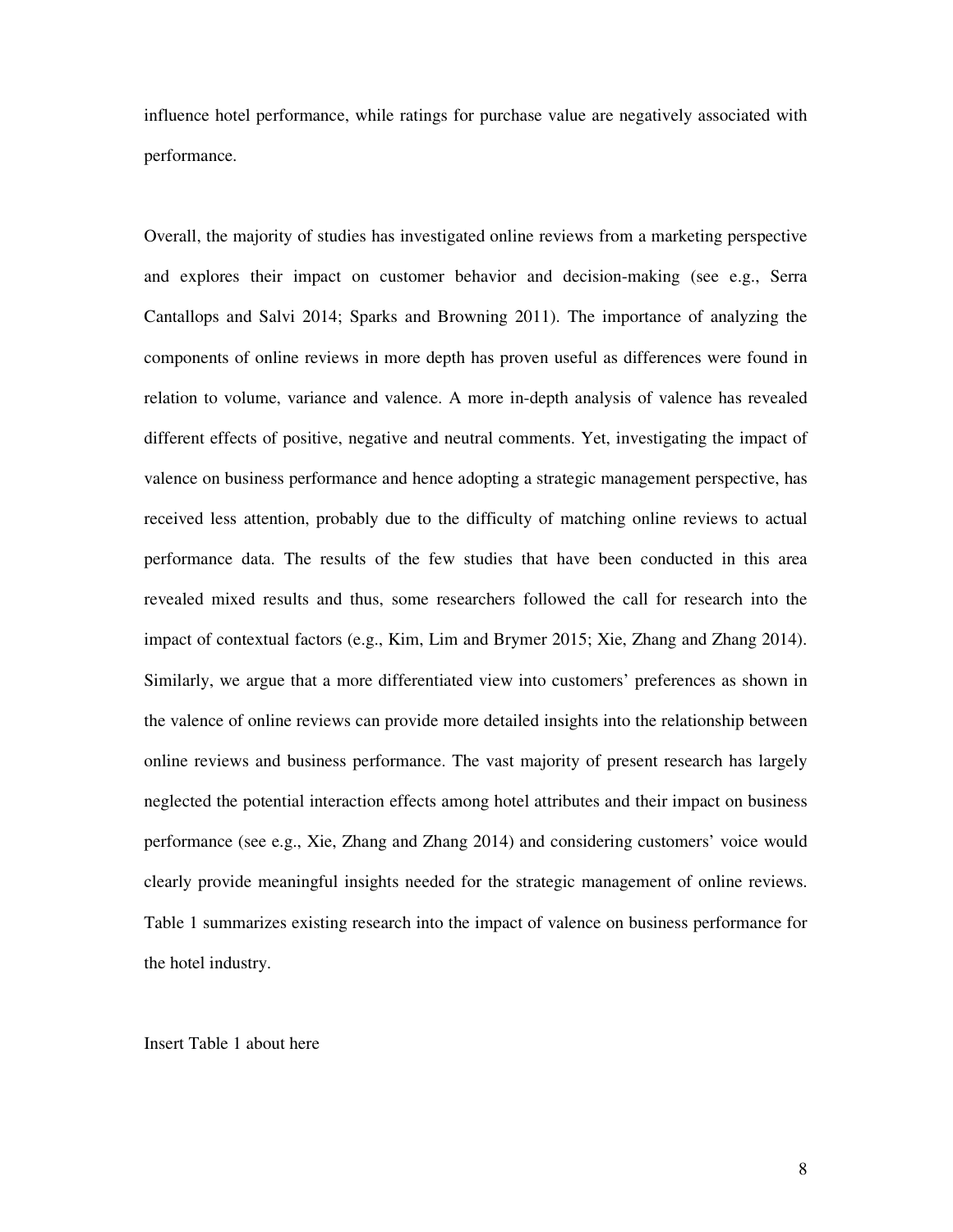#### **Swiss hotel industry characteristics**

With its small size, safety and clean air, Switzerland was among the first tourism markets to expand rapidly, and in the 1950s, Switzerland was among the top-five destinations worldwide by volume (Howarth 2013). However, the Swiss tourism industry has been stagnating for the past four decades (Sund 2006), and felt the pain of the recession between 1992 and 1996 (OECD 2000). The advance of globalization continues to lessen the appeal of the traditional alpine leisure resort and the Swiss tourism industry continues to be challenged with small firms scattered across the country, small marketing budgets and rather tired property stock.

Switzerland is divided into 26 cantons: German-speaking and French-speaking cantons, one Italian-speaking canton, and some dual-speaking cantons where both German and French are spoken. Domestic and international tourism still remain integral to the Swiss economy. The hotel and restaurant industry is the sixth biggest employer and involves 234,000 employees (Swiss Tourism Federation 2010). The Swiss franc is particularly strong compared to other currencies, which together with the relatively high cost of living makes it imperative for the sector to demonstrate quality. At the time of this study, this observation is rather pertinent as the worldwide international tourism market was rebounding after the 2008 financial crisis. The accommodation sector accounts for more than 25% of the tourism value-added (Swiss Tourism Federation 2010). Nevertheless, the Swiss hotel supply consists of approximately 10% of branded hotels, which is one of the lowest in Europe (Schofield and Partners 2013).

In 2010 the Swiss hotel industry recorded a total of 36.2 million overnight stays, which was an increase of 1.7% from the previous year. Indigenous demand amounted to 15.8 million overnight stays and foreign demand generated 20.4 million overnight stays, amounted to annual increases of 2.2% and 1.4% respectively. Germans accounted for the strongest demand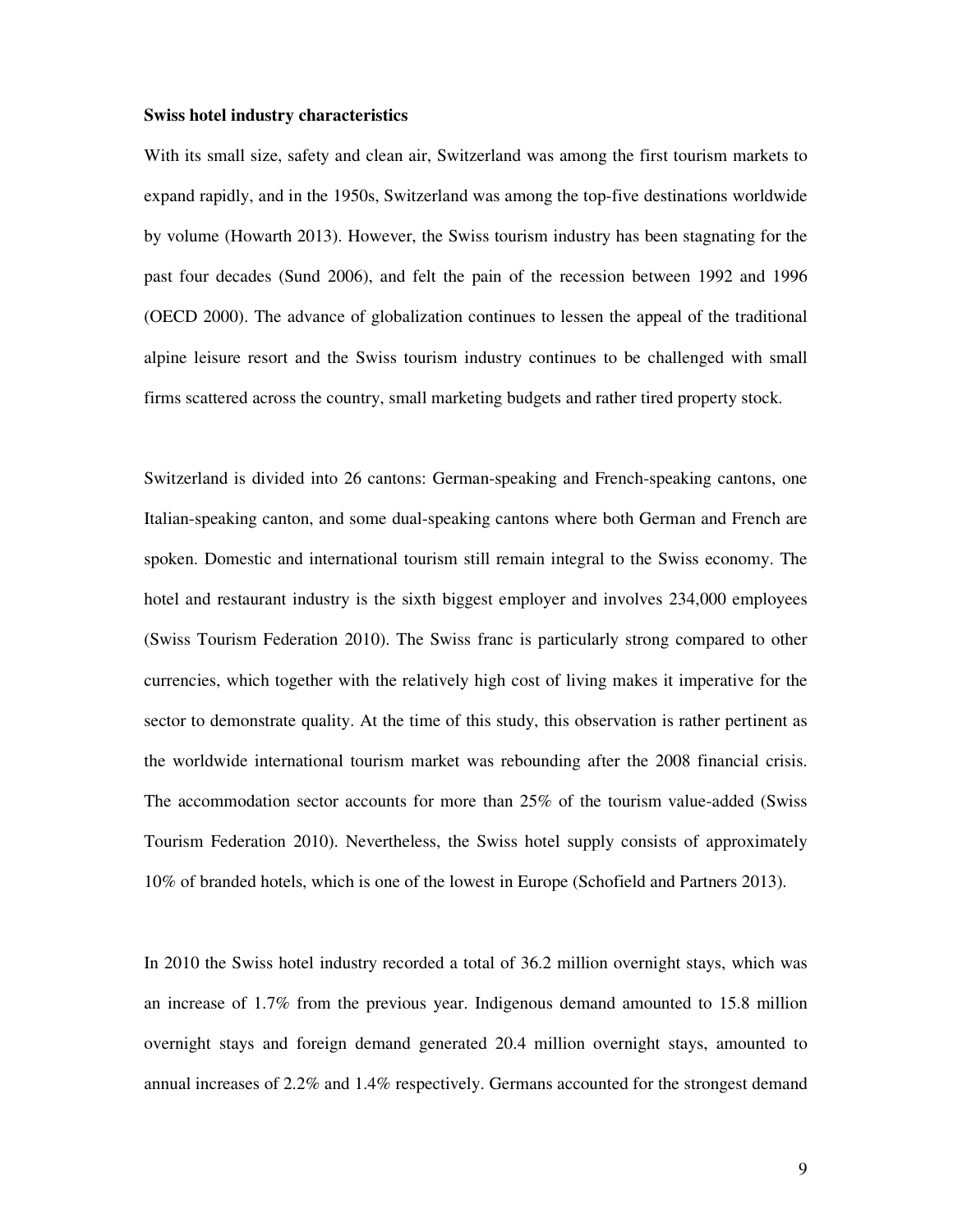with 5.8m overnight stays, (a fall of 3.6% compared with 2009), followed by visitors from the United Kingdom 1.9m ( $-0.1\%$ ) and the USA 1.5m (8.9%). In 2010, visitors stayed an average of 2.2 nights in hotels in Switzerland: foreign visitors stayed an average of 2.4 nights, while Swiss visitors stayed 2.1 nights. The Swiss hotel industry needs to remain attractive to its salient international markets, and at the same time should develop strategies to reposition itself in terms of regional and national markets.

#### **Proposed model, variables and hypotheses development**

### *Hotel attributes and online reviews*

Consumers' preferences can be dynamic and expensive to monitor, but advances in technology have reduced the cost of collecting and mining data in an efficient and nonintrusive manner (Li et al. 2015). Previous studies have identified hotel characteristics associated with online customer satisfaction (e.g., Radojevic, Stanisic, and Stanic 2015).

Consumers are influenced by customer ratings of hotel attributes, which affect bookings and ultimately performance. Echoing these statements, the influential nature of online customer reviews is considered as one of the most crucial topics for understanding firm performance in hospitality and tourism (Fillieri 2015; Mauri and Minazzi 2013; Serra Cantallops and Salvi 2014). However, efforts to address such issues have been limited (Li et al. 2015). Moreover, despite some theoretical advances, one question that previous research leaves open is what antecedent factors influence both hotel occupancy and hotel RevPAR. More specifically, this study adopts a strategic perspective to investigate the impact of the valence of reviews for hotel attributes on business performance. Xiang et al. (2015) assert that it is important to understand the antecedents of hotel guest satisfaction. Such antecedents will include the core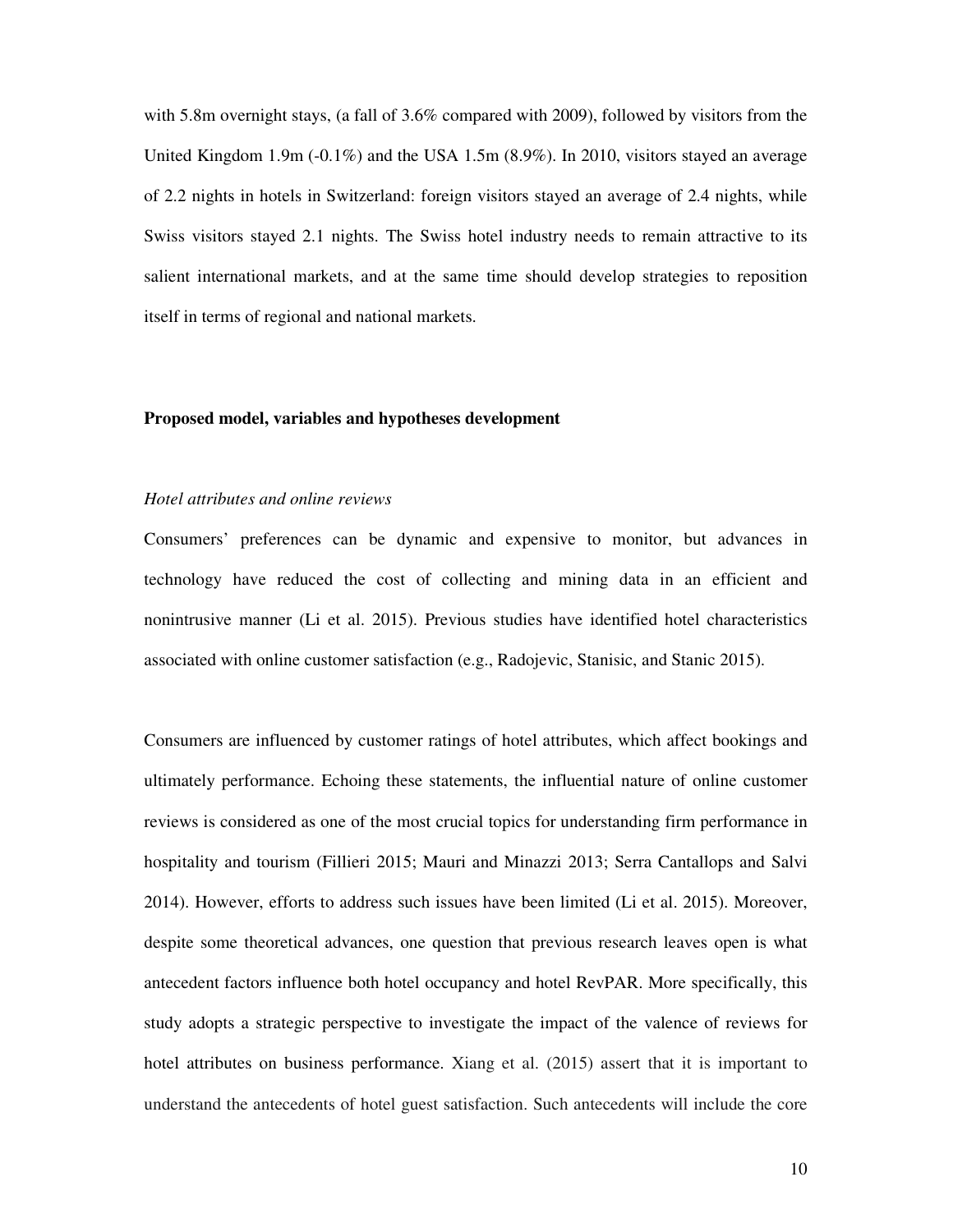hotel product together with an array of facilities supporting and augmenting the guest experience.

Predefined hotel attributes used in prior studies have been summarized by Li et al. (2015). As the increasing interaction among consumers reinforces the importance of social media through online reviews, selected hotel attributes need to incorporate and provide information to aid the strategic planning process. In seeking to consider what salient hotel attributes to include in the model, this study acknowledges that hotels may seek to deliver excellence at every moment of truth. However, the guest experience can be rather complex, as it involves a diverse array of services and amenities (Crotts, Mason and Davis 2009). Accordingly, the high investment cost together with limited resources available to hoteliers during strategic decision-making, make it imperative to know what is appreciated by consumers together with the impact on performance.

To be within potential consumer's consideration set, the hotel products and services must provide a basic level of attributes. However, from a research perspective there appears to be a wide and extreme heterogeneity in the selection of hotel attributes (Dolnicar and Otter 2003). The authors reviewed past approaches published between 1984 and 2000 in hospitality, tourism and business journals and extracted 173 hotel attributes. Dolnicar and Otter (2003) categorize these into image, price value, hotel, and room. Previous research in the hospitality industry (e.g., Callan and Kyndt 2001; Choi and Chu 2001; Lockyer 2003) has identified attributes such as room cleanliness, convenience of location, value for money, and friendliness of staff as important for service quality. Albayrak and Caber (2015) used importance-performance analysis and noted hotel attributes such as food and beverages, personnel, room and beach as core items to concentrate upon. Ady and Quadri-Felitti (2015)

11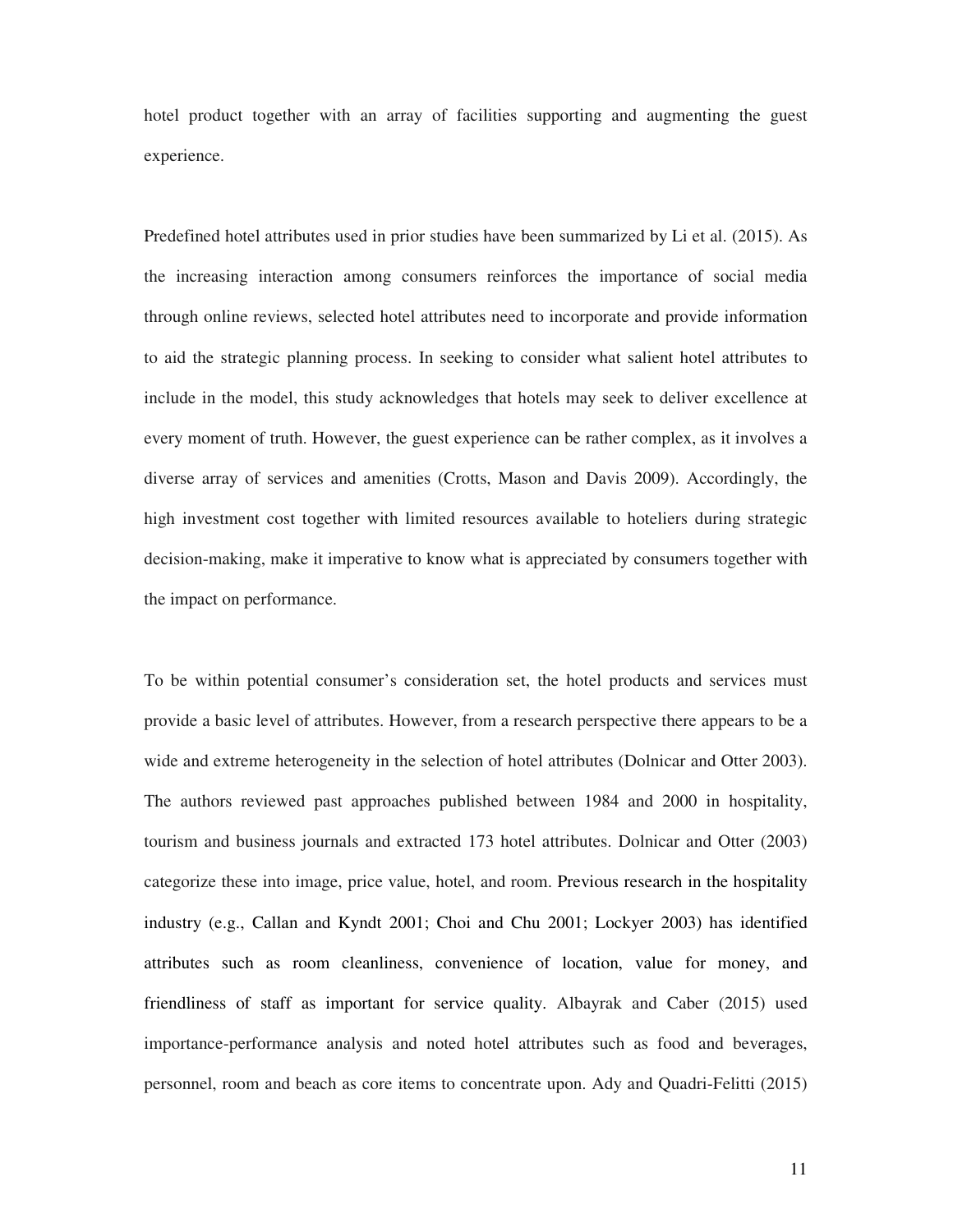in their study of the most important attributes to travelers when making a booking used the following hotel attributes: room, breakfast, service, wellness, Wi-Fi, food, cleanliness, amenities and comfort. Interestingly, in their conclusion they state that once a hotel becomes part of a traveler's consideration set, the hotelier should focus on those attributes that trigger a booking. These were Wi-Fi, food, rooms, and amenities.

#### Insert Figure 1 about here

The hotel variables selected for the study (see Figure 1) incorporate hotel attributes used in prior studies (Albayrak and Caber 2015; Ady and Quadri-Felitti 2015; Dolnicar and Otter 2003). The attributes cover three distinctive, logically related areas of the hotel. The first relates to physical aspects of hotel provision (grounds, building, ambiance, rooms and Internet). The second relates to the quality of food and drink, influenced by the menu and beverages. The final area relates to human aspects of service provision for the hotel, which is an important enough element to be considered alone.

TrustYou, a private German company offering online reputation management tools to the hospitality industry, provided data. The company has developed a semantic search engine for online evaluations and offers four key products: TrustYou Analytics (online reputation analysis and management), TrustYou Stars (search engine optimization from reviews), TrustYou Meta-Review (review summaries posted on travel and search sites), and TrustYou Radar (a mobile dashboard on hotel performance). TrustYou was founded in 2008 and is headquartered in Munich, Germany. The company has more than 100 employees and operates in 22 countries. It is a prominent company in the hotel sector online reputation management marketplace. It is particularly dominant in German-speaking Europe. It has more than 50,000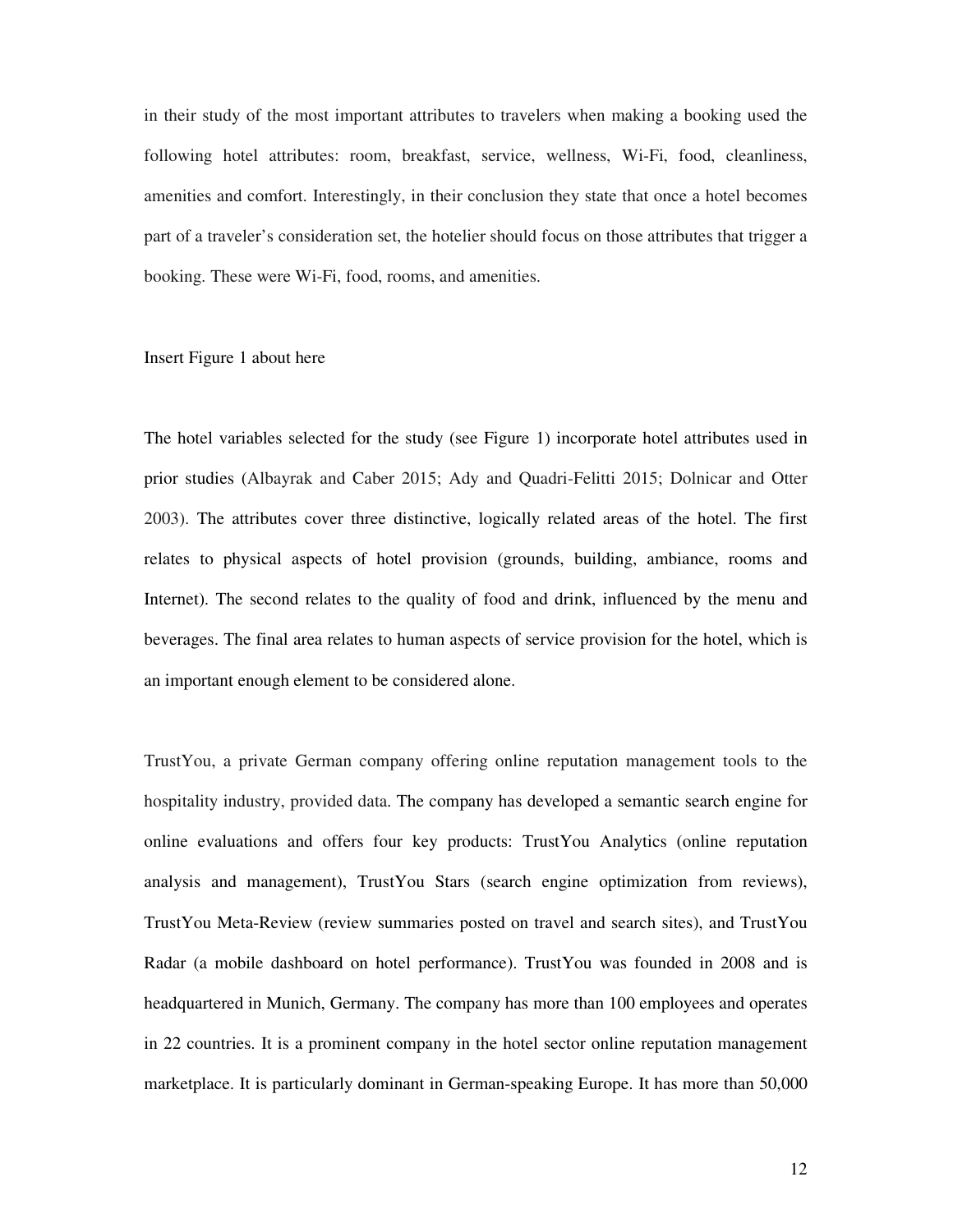hotels among its customers, including Mövenpick, Accor Hotels, Sofitel, Arcotel Hotels, Best Western, Hard Rock, Linder Hotels and Resorts, Motel One, Petit Palace Hoteles, Rydges, Hotel Santika and Trump Hotel Collection (TrustYou 2015).

TrustYou also made the user-generated online review scores available. The scores for positive and negative sentiment were created by TrustYou using their machine-learning algorithm (https://github.com/trustyou). The final scores were divided by the number of rooms in a hotel to ensure that the results are not influenced by hotel size. TrustYou aggregates customer online generated reviews for all Swiss hotels, and in 2010 included 68 evaluation platforms (see Table 2), such as TripAdvisor, HolidayCheck, and booking.com. This created a constraint on the variables used in the model as TrustYou collect data across the 68 evaluation platforms in a systematic manner, so that reports can be used by its clients.

Insert Table 2 about here

#### *Performance*

With regards to business performance previous studies have shown mixed results regarding the importance of hotel attributes (e.g., Dolnicar and Otter 2003; Sainaghi 2011; Yavas 2003) and a very limited number of studies have examined the role of online reviews when investigating the impact of a multiple set of hotel attributes on hotel performance (e.g., Phillips et al. 2015). Previous eWOM studies have used revenue per available room (RevPAR) (Anderson 2012; Blal and Sturman 2014; Scaglione Schegg and Murphy 2009) and occupancy rates (Levy, Duan and Boo 2013), which are two leading hotel performance metrics. The selected variables for this study were hotel attributes which guests would rate (based on sentiment analysis of reviews) and two performance variables, namely RevPAR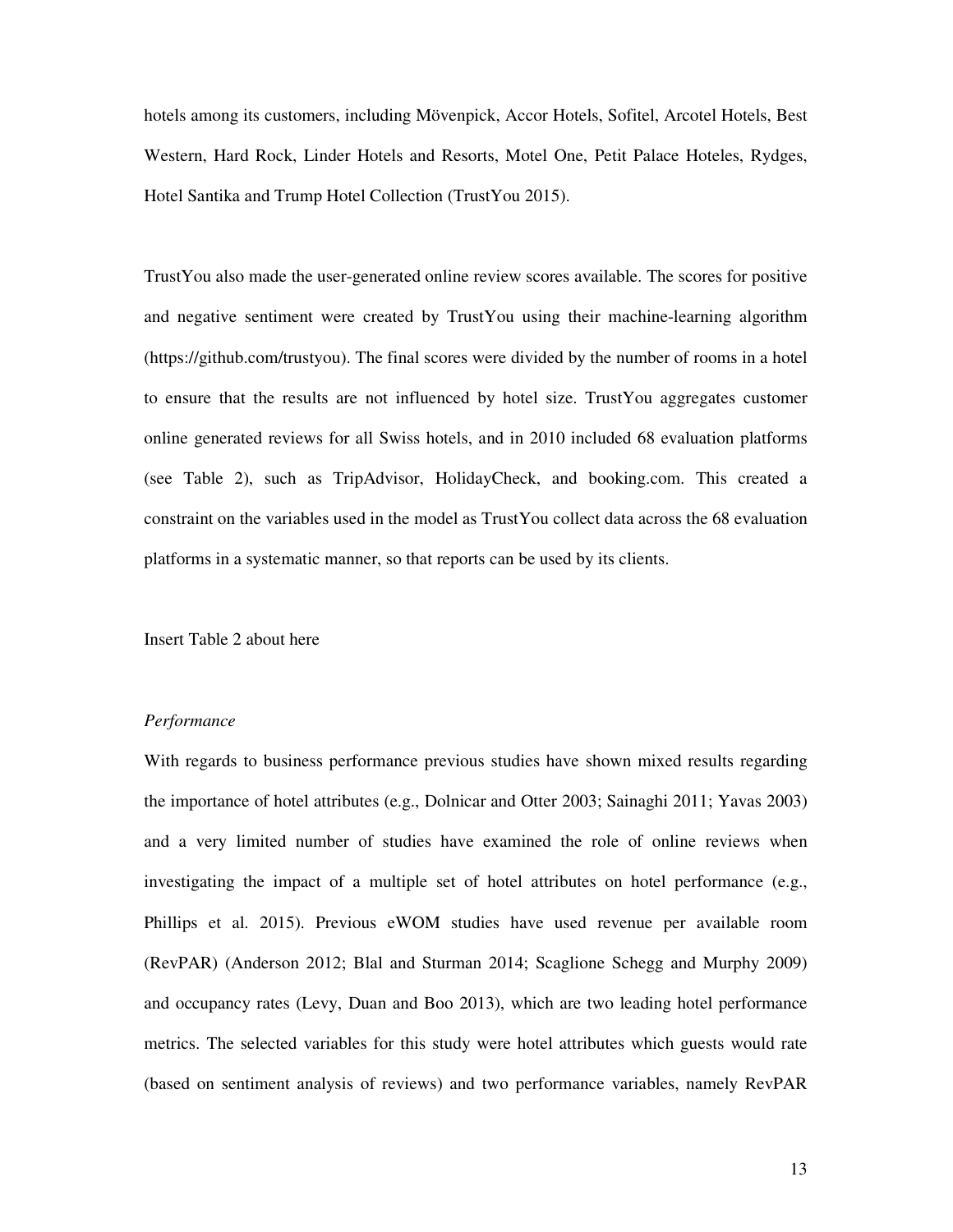and Occupancy Rate. The major stakeholders of the sector provided hotel performance data: the Swiss Federal Statistical Office, Switzerland Tourism and hotelleriesuisse, the major trade organization for the hotel industry.

#### *Valence of reviews*

The valence of reviews was measured using positive and negative comments on the hotel attributes. Investigating the impact of valence on hotel attributes reveals insights into consumer's perceived service quality and potential purchase risks (Liu 2006; Sun 2012). Xie, Zhang and Zhang (2014) argue that consumers of hotel services weigh positive reviews more than negative reviews, which would imply a positive impact of review valence on hotel performance.

This forms the basis for the following hypotheses:

H1: Positive sentiment about physical hotel attributes is positively related to hotel demand.

H2: Negative sentiment about physical hotel attributes is negatively related to hotel demand.

H3: Positive sentiment about food and drink is positively related to hotel demand.

H4: Negative sentiment about food and drink is negatively related to hotel demand.

H5: Positive sentiment about staff service is positively related to hotel demand.

H6: Negative sentiment about staff service is negatively related to hotel demand.

H7: Positive sentiment about hotel location is positively related to hotel demand.

H8: Negative sentiment about hotel location is negatively related to hotel demand.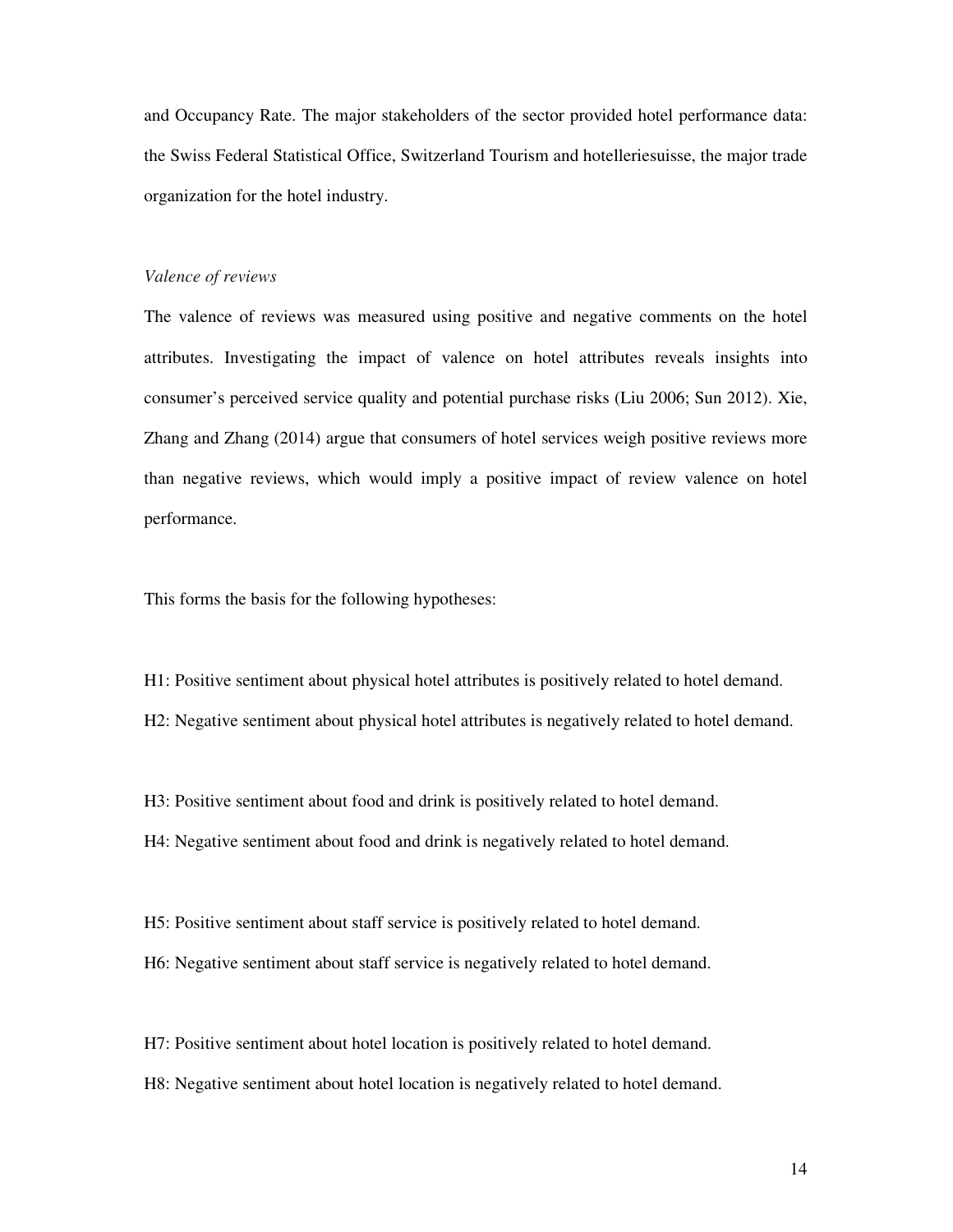#### *Mediation effects*

Attention has also been directed in the literature toward more concrete insights into the determinants of tourism performance (e.g., Assaf and Josiassen 2012). Thus, we sought to improve and explain the predictive nature of performance within our research model. We were also interested in examining the extent to which the key elements of sentiment and Demand carried forward the effects of their antecedents. The results of such an analysis would enable us to examine the mediation effects of these variables. Thus we posited the following hypotheses:

H9: The sentiment about hotel attributes on revenues is mediated by hotel demand: (a) positive sentiment about physical hotel attributes; (b) negative sentiment about physical hotel attributes; (c) positive sentiment about food and drink; (d) negative sentiment about food and drink; (e) positive sentiment about staff service; (f) negative sentiment about staff service; (g) positive sentiment about hotel location; (h) negative sentiment about hotel location.

H10: The effect of positive sentiment about hotel (a), grounds (b), building (c), ambiance (d) rooms; and (e) Internet on demand is mediated by positive sentiment about physical hotel attributes.

H11: The effect of negative sentiment about hotel (a), grounds (b), building (c), ambiance (d) rooms; and (e) Internet on demand is mediated by negative sentiment about physical hotel attributes.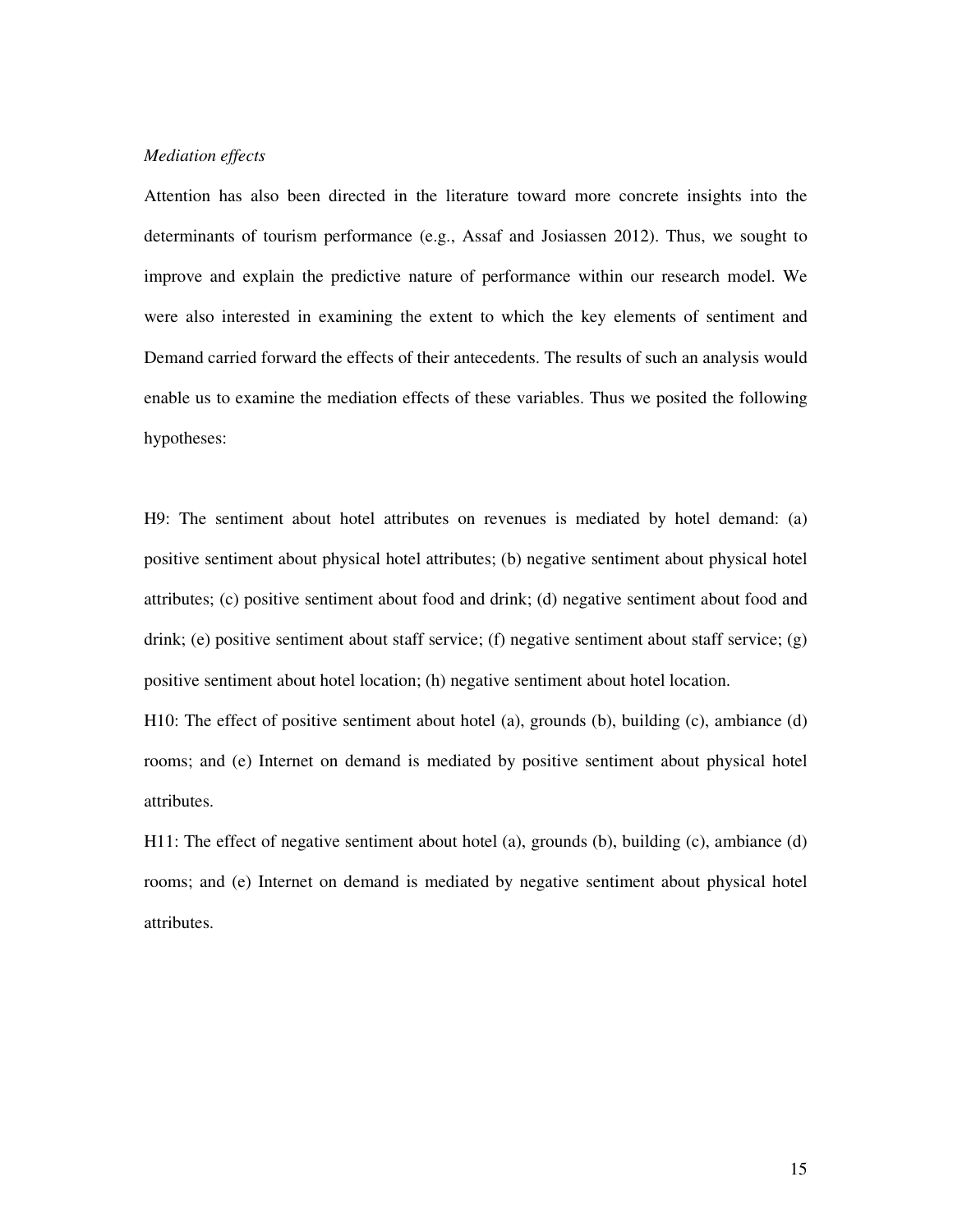#### **Research methodology**

#### *Hotel sample*

The sample consists of 442 hotels operating in Switzerland in 2010. Table 3 provides a summary of the sample dataset.

Insert Table 3 about here

According to the Swiss Tourism Federation (2010), there were 4,827 open establishments (in terms of being open for trading) out of 5,477 surveyed hotels for 2010. The sampling frame for our study comprises independent small and medium-sized hotels, who were members of hotelleriesuisse – the principal hotel association for the hotel sector in Switzerland, responsible for the Swiss hotel classification. In 2010, there were 2,196 member hotels of hotelleriesuisse representing roughly 60% of hotel beds in Switzerland (157,634 beds compared to an overall capacity of 275,193 hotel beds) and generating over three-quarters of total overnight stays (hotelleriesuisse and SGH 2011).

#### Insert Table 4 about here

In total, as we can see in Table 4, only 40.1% (being 2,196/5,477) of all properties were given a category (star rating), with 338 being given no stars (i.e., other categories). The sample of 442 hotels represents 22.2% of the Swiss hotel industry. Two further limiting factors relating to performance data reduced the available sample size: obtaining RevPAR and occupancy data for 2010 for the hotels. Overall, the sample consists of 78,171 reviews with 63,026  $(80.6\%)$  positive  $(+)$  reviews and  $11,406$   $(19.4\%)$  negative  $(-)$  reviews.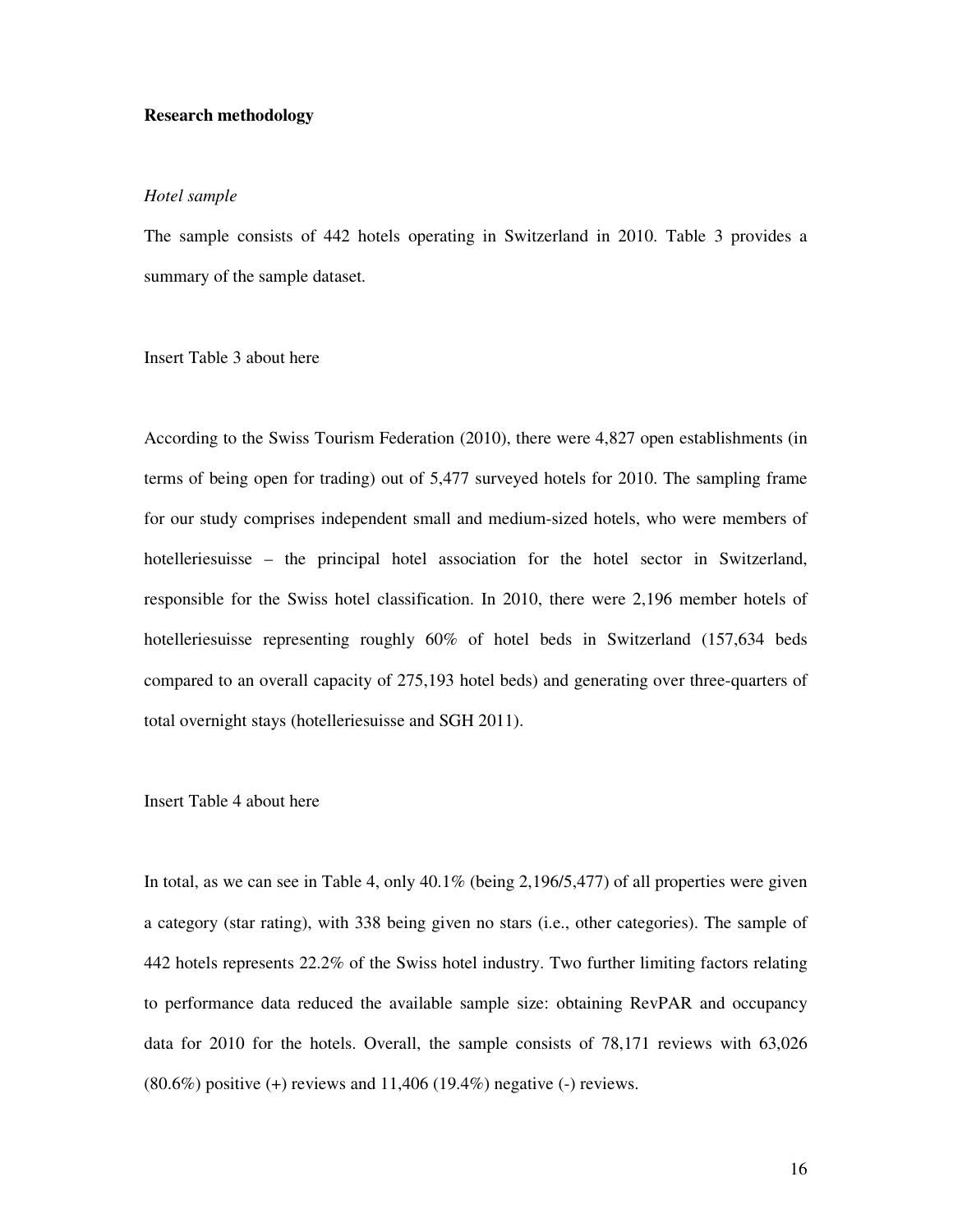#### *Data analysis*

The research model was tested using PLS-PM in the XLSTAT software package (XLSTAT 2015). PLS-PM is a variance maximization structural equation modeling technique that makes no distributional assumptions for data samples (and is sometimes referred to as 'soft modeling'). It has greater statistical power than covariance-based structural equation modeling and excels at testing complex, predictive models with formative indicators (mode B) and single-item measures (Hair et al. 2014). Since our research focuses on a complex model based solely on single-item formative indicators, the method is considered a suitable choice for our study.

In our study it was necessary to employ single-item measures due to the nature of the TrustYou data set. Single-item measures, while having some drawbacks, can provide useful summative measures for unambiguous constructs (Bergkvist and Rossiter 2007; Wanous, Reichers and Hudy 1997). Our single-item measures were created based on well-known hotel business metrics and the application of a standard sentiment analysis algorithm to visitor comments across the websites evaluated, and can therefore be considered unambiguous. Since the constructs are formative, single-item measures, we were unable to conduct discriminant validity tests via Fornell and Larcker's (1981) method or cross-loadings (Chin 1998), or to assess internal consistency using reliability statistics such as Cronbach's Alpha. However, we examined the condition index (Chin 1998; Duarte and Raposo 2010), which confirmed the absence of multicollinearity in our model: the condition index for each of our variables does not exceed the recommended ceiling of 30, the highest value being 20.079.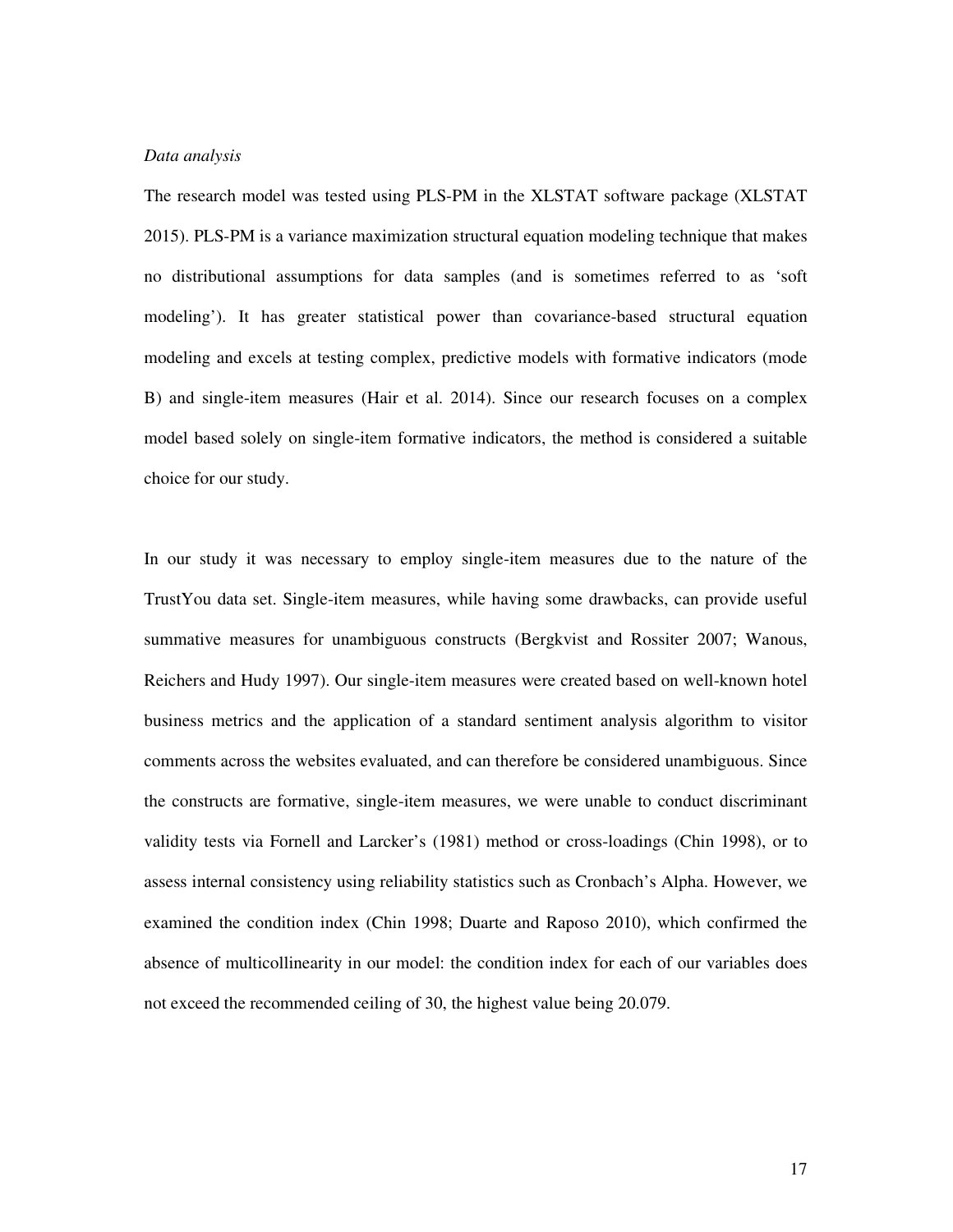Since the principal objective of PLS-PM is prediction, the goodness of a theoretical model is not assessed using traditional metrics (e.g., Goodness-of-Fit in covariance-based structural equation modeling) but via the evaluation of the strength of each structural path and the combined predictiveness  $(R^2)$  of exogenous constructs (Chin 1998; Duarte and Raposo 2010). According to Falk and Miller (1992), the level of acceptable predictiveness for  $\mathbb{R}^2$  is 0.1. Thus, based on this criterion, all endogenous constructs in our model displayed an acceptable level of predictiveness, leading to a positive overall evaluation of the nomological validity of our model.

#### **Research results**

#### *Descriptive statistics*

Table 5 presents descriptive statistics for our sample of 442 hotels. The highest scoring maximum positive (+) hotel attributes were Service (11.357), Rooms (11.111), Location (9.980), and Food & Drink (9.000). In terms of mean positive (+) scores the three hotel attributes scoring highest were Rooms (0.798), Service (0.699), and Hotel (0.583). The three highest scoring maximum negative (-) hotel attributes were Rooms (5.893), Food & Drink (3.000), and Hotel (2.214). In terms of highest mean negative (-) scores the three highest hotel attributes were Rooms (0.244), Hotel (0.088), and Food & Drink (0.084).

Insert Table 5 about here

The highest scoring positive (+) hotel attributes support the observation that visitors value customer service, and if they are pleased will tend to write positive comments. In terms of the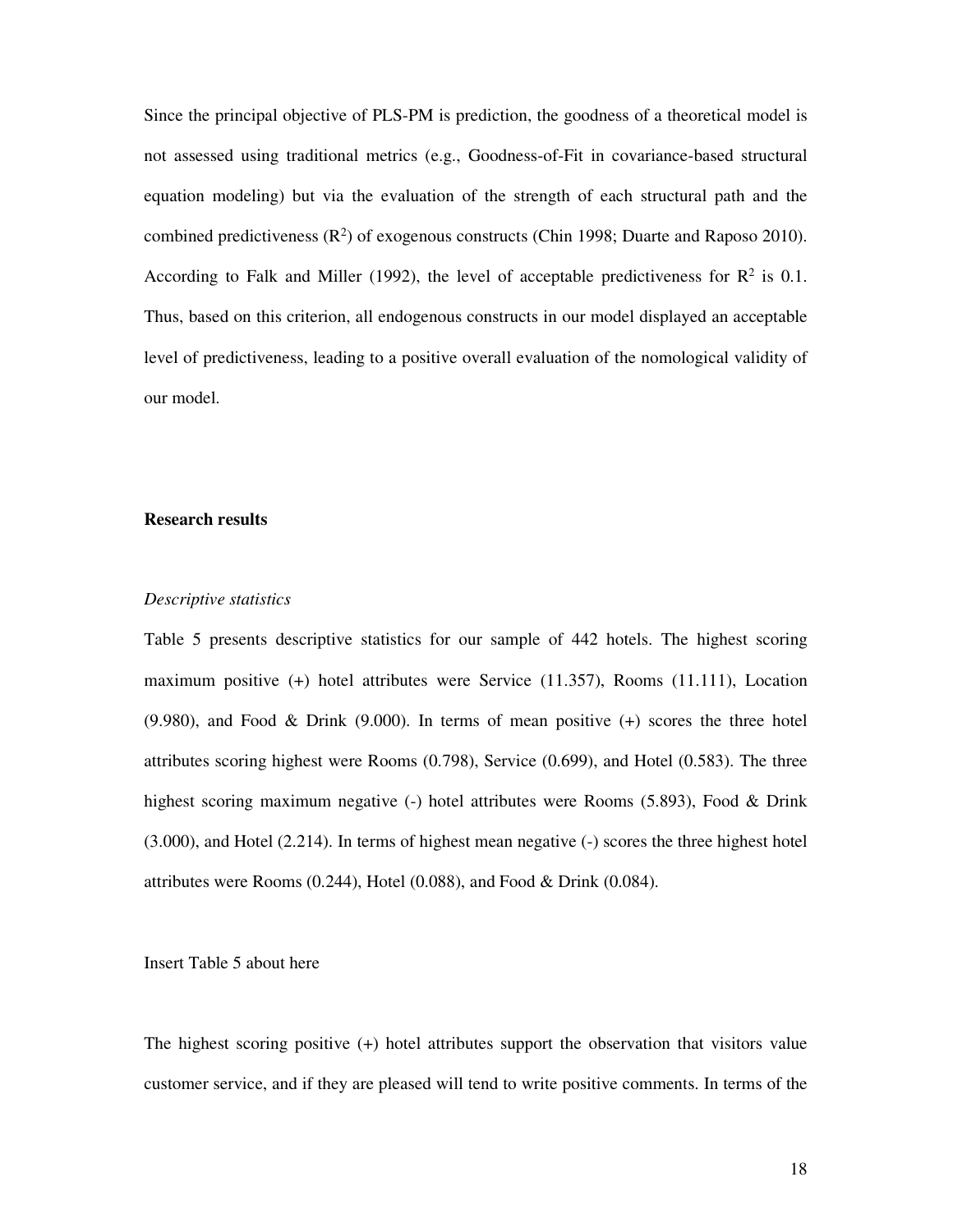business dynamics of the hotel business the Room, Food and Drink and Location are also crucial areas that can lead to positive comments. However, the mean positive (+) scores did not follow the same pattern with Rooms being followed by Service and then by Hotel. Rooms, Food & Drink and the Hotel also dominated the maximum and mean negative (-) sentiment scores for the sample of hotel reviews.

#### *Testing the research model using partial least squares path modeling*

We used a t-test to examine the difference between the mean star rating of the sample  $(M=2.532; SD=1.460; n=442)$  and the mean star rating of the population  $(M=2.622;$ SD=1.158; n=1995), but found no significant difference (t=1.411; df=2435; p=0.158).

In order to gauge the adequacy of our sample for partial least squares path modeling, we conducted a post-hoc power analysis using G\*Power 3.1 (Faul et al. 2007). The analysis  $(\alpha=0.05, 1-\beta=0.8)$  indicated that the sample  $(n=442)$  is adequate even for very small population effects (e.g., the effect size is f²≥0.018 for demand, and smaller for other endogenous variables).

#### Insert Table 6 about here

Table 6 shows the statistical results of testing our research model using PLS-PM. The research model explains 31.7% of variance in Revenue (measured by RevPAR) and the relationship between Demand (measured by percent occupancy) and Revenue is extremely significant ( $\beta$ =0.543, t=14.286, p<.001). The research model explains a modest but acceptable level of variance in Demand  $(R<sup>2</sup>=0.111)$ . This variance in Demand is explained by one significant construct, Hotel (+) ( $\beta$ =0.359, t=2.079, p=0.038), providing support for H1.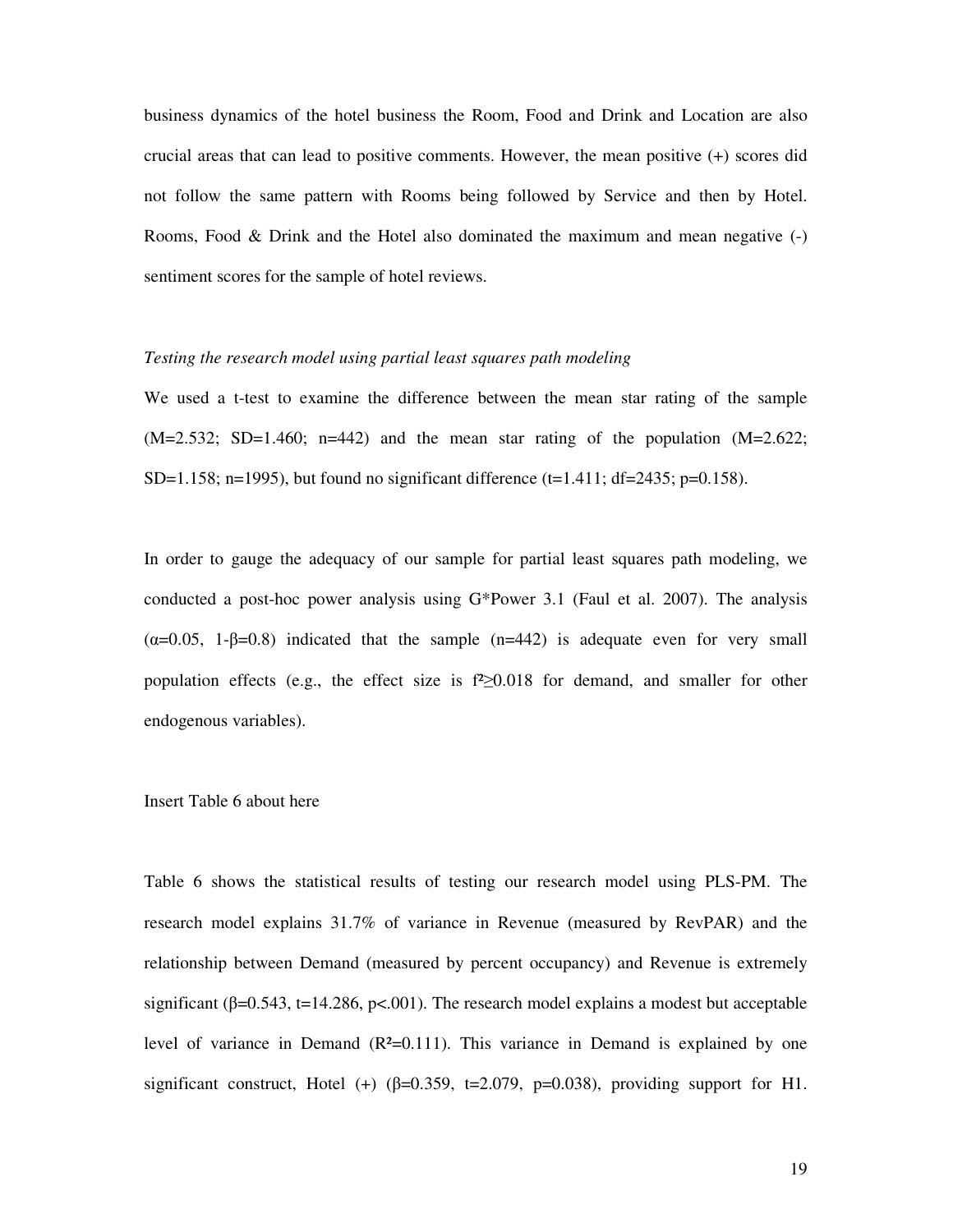Positive comments about the hotel are the most significant determinant of customer demand. Notwithstanding, H2 to H8 are not supported by the data.

Turning to the Hotel (+) construct we note an  $\mathbb{R}^2$  of 0.907. All five sub-factors contribute towards explaining the variance in Hotel (+), with the strongest being Rooms (+) ( $\beta$ =0.649, t=21.809, p<.001), Internet (+) ( $\beta$ =0.217, t=10.894, p<.001) and Building (+) ( $\beta$ =0.133, t=5.924, p<.001), followed by Grounds (+) ( $\beta$ =0.054, t=3.344, p=.001) and Ambiance (+)  $(\beta=0.054, t=2.373, p=.018)$ . Looking deeper, Table 7 provides an overview of the analysis of the impact and contribution of the five variables to the variance of Hotel (+). Rooms contribute the vast majority to variance:  $66.9\%$  of the R<sup>2</sup> of positive voice of the hotel. This is followed by the Internet, contributing 16.2%, and Buildings, contributing 10.7% to R². Together these three hotel attributes contribute 93.8% to the variance of Hotel (+). This is illustrated in Figure 2.

Insert Table 7 and Figure 2 about here

Overall, the results show that positive experiences regarding the hotel (Hotel +), as voiced through social media, have the greatest impact on hotel Demand (measured through occupancy rates) and subsequently Revenue (measured through RevPAR). In other words, positive voice about the hotel is the most important of the constructs examined, driven by five sub-factors, with Rooms being the most important, followed by Internet, Building, Grounds and Ambiance. Interestingly, none of the paths for negative reviews to performance were significant. Only positive reviews had a significant impact on performance through Hotel (+).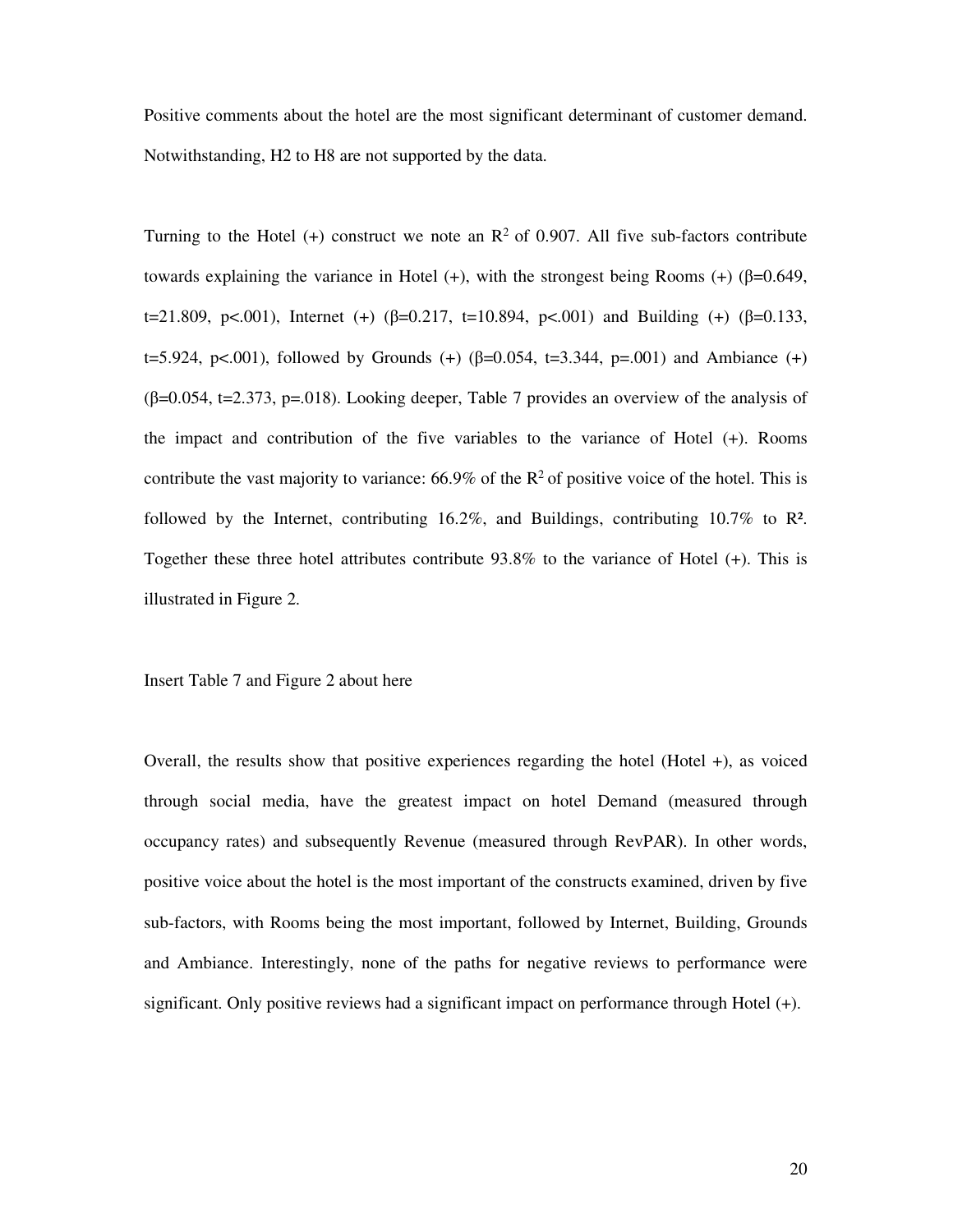#### *Tests for mediation effects*

To examine mediation effects, we ran Sobel (1982) tests. Scores for the Sobel tests (see Table 8) show that Hotel  $(+)$  is significantly mediated by Demand  $(Z=2.054, SE=0.098, p=0.040)$ , i.e., the effects of positive word-of-mouth about a hotel are strong enough to be carried through to revenues. This provides support for H9a. However, since the direct paths for the other aspects of sentiment were not significant, H9b to H9h are not considered in the analysis. Similarly, Rooms (+) (Z=2.066, SE=0.113, p=0.039), Internet (+) (Z=2.038, SE=0.038,  $p=0.042$ ) and Building (+) (Z=1.963, SE=0.024,  $p=0.050$ ) are all strong enough that the effects are mediated by Hotel (+) and carried through to Demand. Apparently, demand and revenues are driven by social chatter about good quality rooms, good Wi-Fi and a nice building. This provides support for H10b, H10d and H10e, but not H10a or H10c. H11 is not considered, since the direct paths in the model are not significant.

Insert Table 8 about here

### **Discussion and Conclusion**

Although information-based businesses have been around for more than a century in physical format, digital business strategy creates new opportunities for value creation. The rise of social media presents opportunities for newer insights and for tourism practitioners to finetune their action and personalize their offerings. Online reviews allow customers to democratize content for sharing, which dramatically alter the relations between the firm and customers. Such shifts have allowed new forms of intermediaries which are able to create revenue streams. Social media online reviews can provide a cost effective way of monitoring the customer voice, and can be a competitive edge for even the smallest hotel.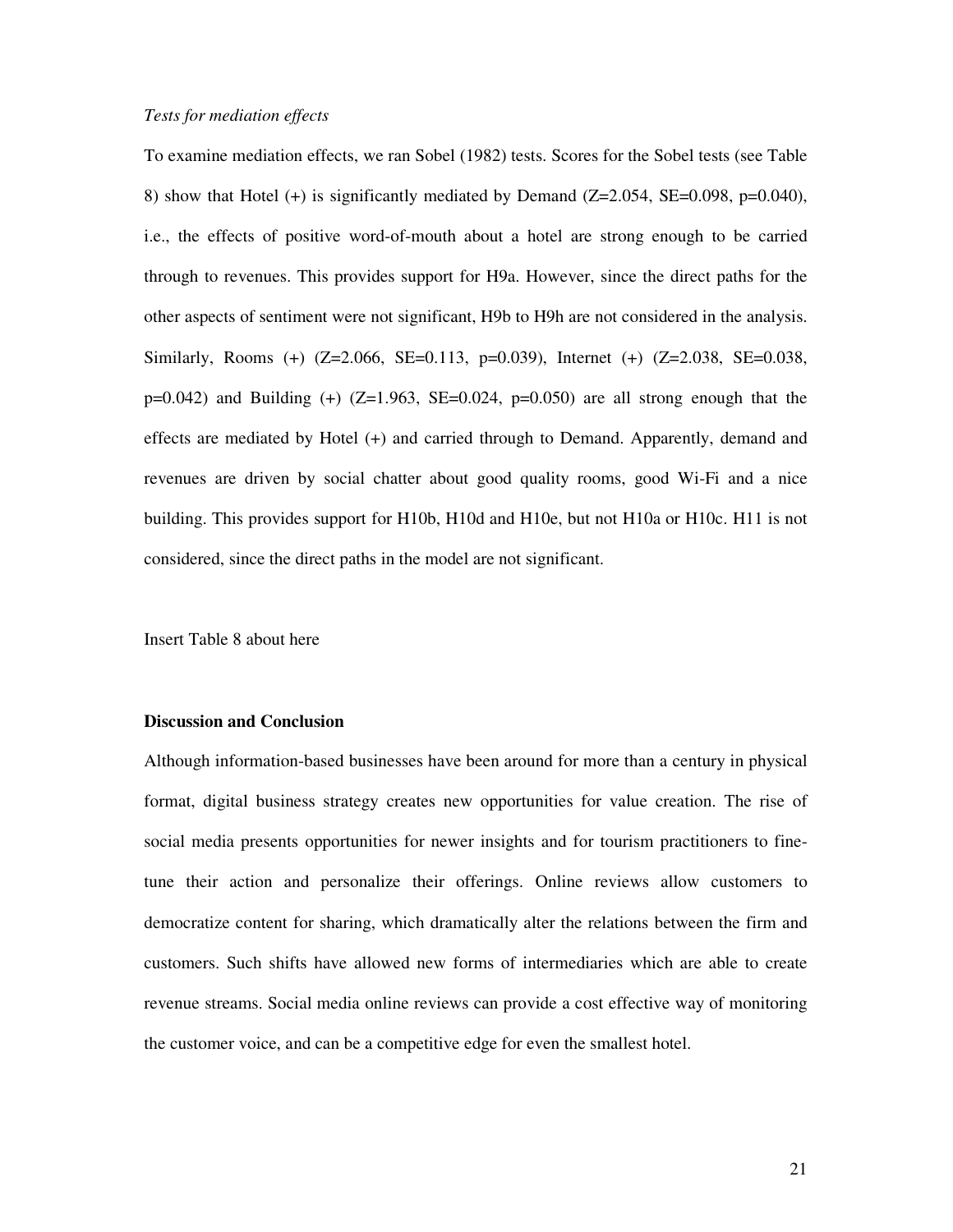The purpose of this research was to analyze in more detail how customer voice may affect hotel business performance by considering the antecedent effects of hotel attributes on hotel occupancy and RevPAR. We identify both theoretical and practical issues of the role hotel attributes play in consumers' minds. Knowing the attributes that lead to higher levels of performance will enable optimal decision-making and a better allocation of valuable resources. We propose a model of hotel attributes that integrates aggregated TrustYou customer online reviews, arguing that by identifying performance driving attributes resources can be allocated purposefully – which consequently leads to higher business performance if not to the creation of competitive advantage.

This study uses data from TrustYou, which searches, analyzes and distils opinions from reviews written across the Internet. It uses online reviews to produce online reputation management tools to hotels, restaurants, and destinations. As well as reviews that can positively influence travelers' bookings, negative reviews can adversely affect booking intention. For the purposes of this study, we argue that it is strategically important for hotel managers to understand how via customer voice, various hotel attributes interact and affect business performance.

The analysis of data from 442 Swiss hotels suggests a complex relationship across a number of salient variables. Specifically, we identify a number of hotel attributes that can be used to predict hotel performance. While some studies have produced models linking some hotel attributes with performance via the development and measurement of social constructs (e.g., Dolnicar and Otter 2003; Millar, Mayer, and Baloglu 2012), we advance these studies by analyzing in more detail the antecedent effects of hotel attributes on hotel business performance based on the empirical voice of actual customers, i.e., the valence of reviews.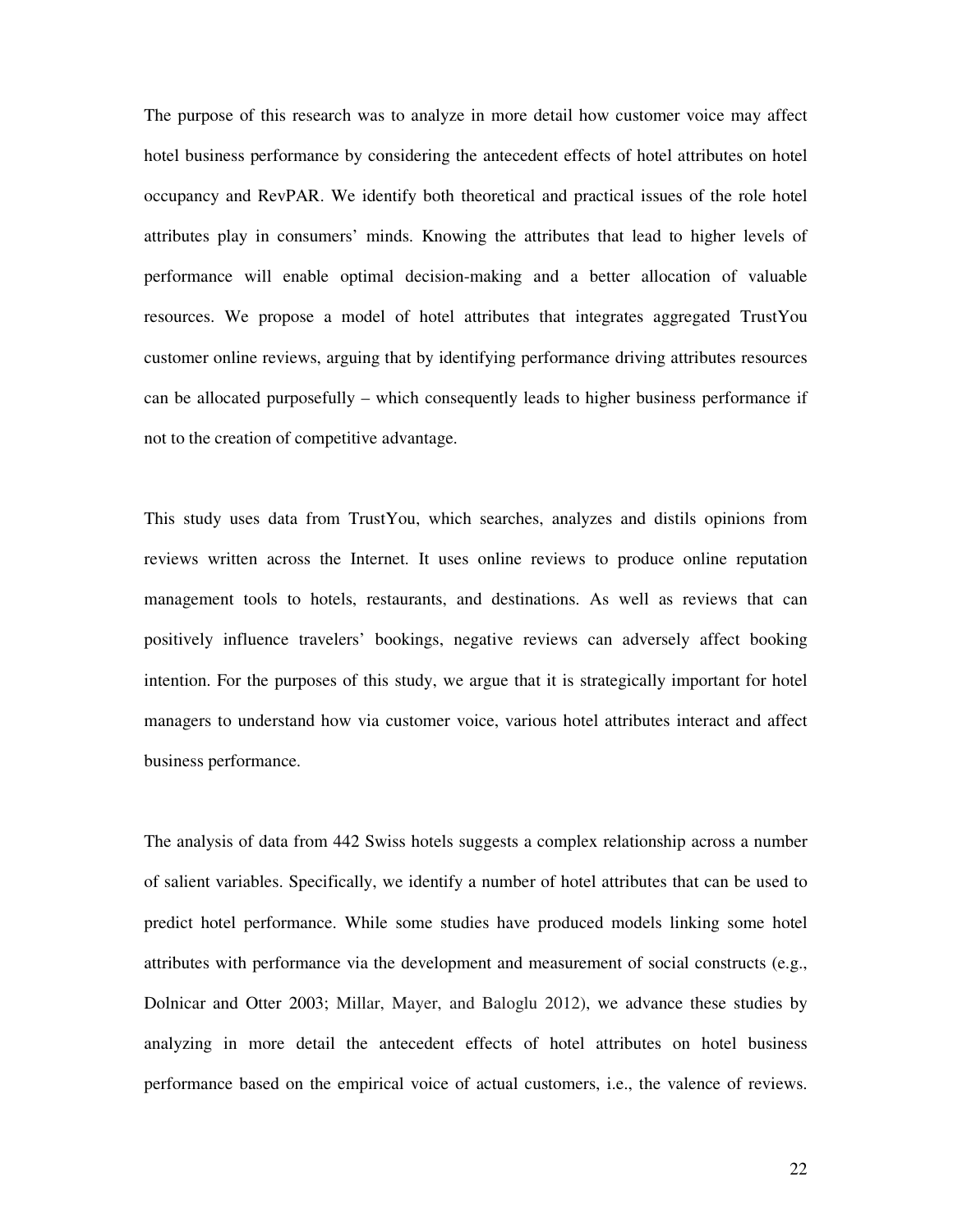We focus on the impact of the valence of reviews as it strongly influences the consumers' decision-making process when selecting a hotel for consideration. Price is no longer the sole consideration when consumers select a hotel (Noone and McGuire 2013); consumers will turn to reviews and ratings to inform their hotel purchase decision.

Both positive and negative reviews are a potentially important customer voice (Luo 2009), but prior studies either treat them in isolation, or not fully in terms of hotel performance (Chi and Gursoy 2009). By investigating the hotel landscape of an entire country, namely Switzerland, and by matching actual performance data with online reviews we contribute to the tourism literature by showing which hotel attributes matter the most for tourists in Switzerland. The data generated from 68 evaluation platforms, such as TripAdvisor, HolidayCheck and booking.com allowed a more comprehensive view on the impact of online reviews and thereby goes beyond studies that only use one source of online reviews (e.g., Xie, Zhang and Zhang 2014; Blal and Sturman 2014).

As expected, and in accordance with prior theory of visitor needs in terms of attributes (see e.g., Mohsin and Lockyer 2010; Ramanathan and Ramanathan 2013), positive voice about the hotel room is a significant contributor to higher levels of performance. Interestingly, the Internet was ranked second. In other words, positive voice about the hotel is the most important of the constructs examined, driven by five sub-factors, with rooms being the most important, followed by Internet and building (we acknowledge that this might be different today). In 2010, Wi-Fi infrastructure was not at the same level as today. Social media started to become popular during these years, so the need for connections became "urgent".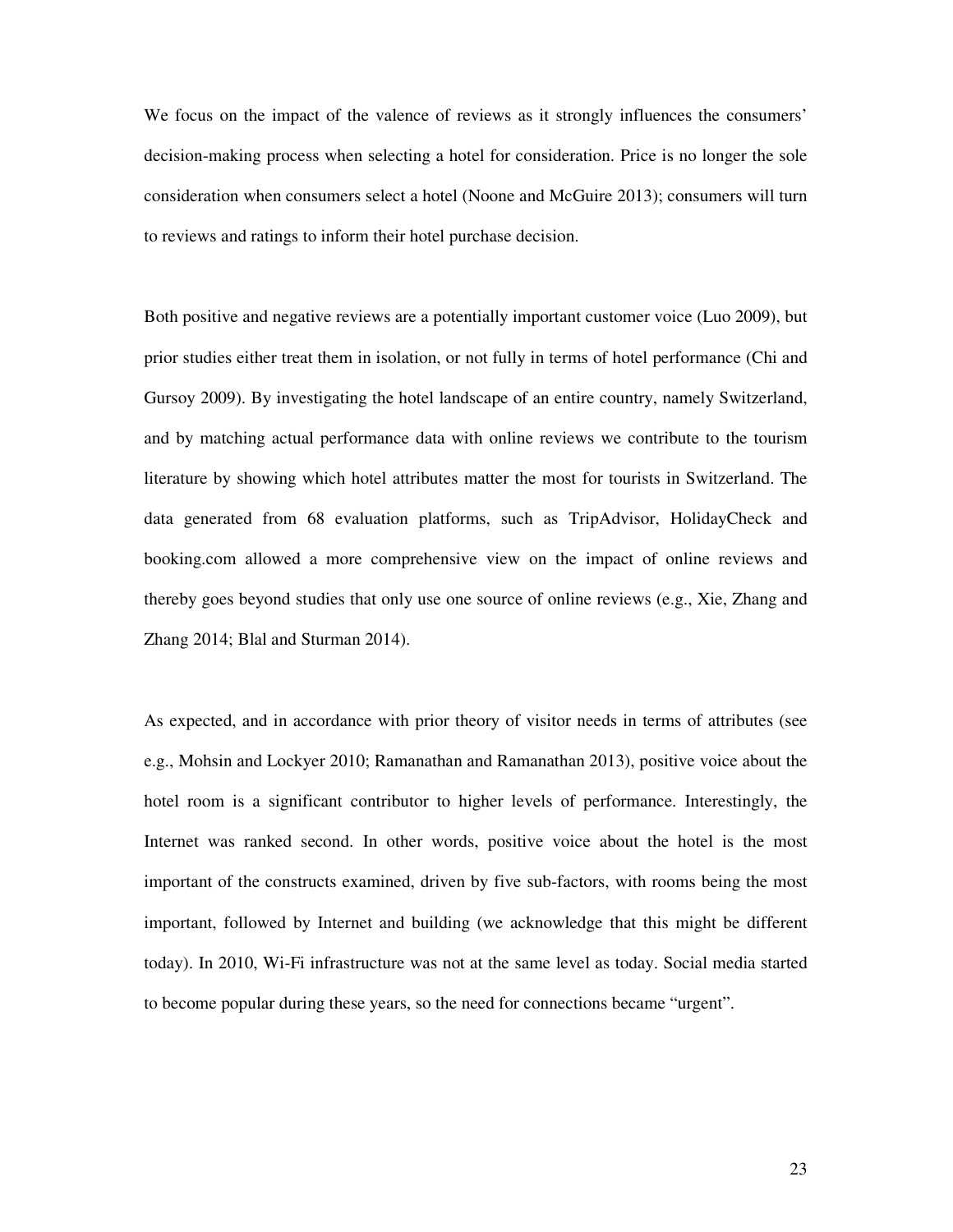The findings provide some evidence for consumers' fear of being offline (FOBO). Hotel guests not only want Wi-Fi, but as Bulchand-Gidumal, Melian-Gonzalez and Lopez-Valcarcel (2011) note hotels can gain significant advantages by offering free Internet. This raises some pertinent issues, and given the paucity of academic research assessing consumers' perceptions of ICT use in hotels (Line and Runyan 2012) opens up some interesting lines of future enquiry.

Overall, the results show that positive experiences regarding the hotel (Hotel +), as voiced through social media, have the greatest impact on hotel Demand (measured through occupancy rates) and subsequently Revenue (measured through RevPAR). With these findings, this study contributes to the current debate on the effect of positive reviews on sales and revenues. Previous research has shown mixed results for the impact on consumer decision making (see e.g., Duan, Gu and Whinston 2008; Vermeulen and Seegers 2009), with extant literature arguing that negative reviews influence consumers' decision-making more than positive reviews (see Chevalier and Mayzlin 2006; Papathanassis and Knolle 2011). With regards to business performance, our research shows that only positive reviews have an impact on RevPAR, while the effect of negative reviews is insignificant. This might imply that the negativity effect was not strong enough for the single hotel attributes to be carried through to performance. This finding contributes to the ongoing debate between researchers such as Chevalier and Mayzlin (2006) and Duan, Gu and Whinston (2008) showing that positive reviews increase product sales and revenues, whereas negative online reviews decrease revenues, and Chen, Wu and Yoon (2004) arguing that online reviews are not correlated with sales. A negative relationship was, however, identified by Berger, Sorensen and Rasmussen (2010), who found that negative online feedback leads to increasing sales.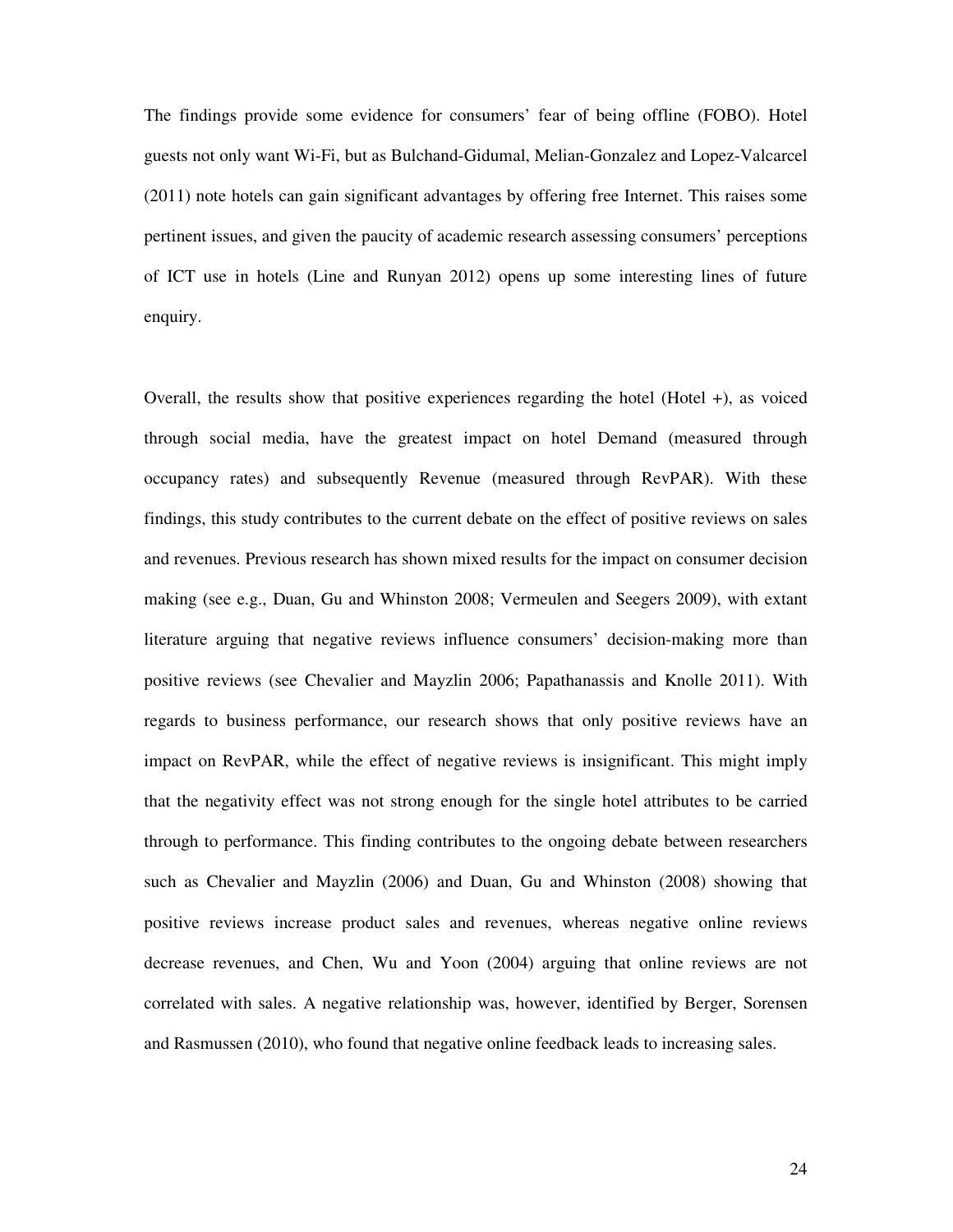As Switzerland attempts to recover its position in the global tourism market, the findings of this study present several opportunities at the regional, national and international levels for hoteliers. The 26 cantons within Switzerland are of various sizes, ranging from Grigioni  $(7,105km^2)$  and Bern  $(5,959km^2)$  to many less than 300km<sup>2</sup>. Arguably, many cantons are far too small to meet the challenges created by globalization. This presents a significant challenge to the Swiss government in terms of a national tourism policy.

Swiss hoteliers need to enhance their hotel product and service levels to obtain uplift in demand. This will provide an additional benefit such as an increase in market value, which could be attractive for local and overseas investors. With approximately 10% branded hotels the real estate market will tend to be illiquid, which will be unattractive for potential investors (Schofield and Partners 2013). This can be illustrated by the fact that in 2010, the level of construction in the Swiss hotel and restaurant sector was only around CHF 800 million, which continued the downward trend from the 2007 peak of more than CHF 1100 million (Swiss Tourism Federation 2013). The results of this study provide some specific areas to consider when renovating a tired hotel product or when making an investment decision. Schofield and Partners (2013) state that from an investment perspective the Swiss hotel market can be categorized as: resort/mountain hotels; Geneva/Zurich hotels; and other city hotels. Competition for hotels operating within these marketplaces will be different. In terms of hotel attributes, discerning travelers will be looking at the attributes included in this study, but will have differing expectations. Ideally, future research can delve down into these three categories and incorporate traveler's characteristics into the research model and subsequent analysis.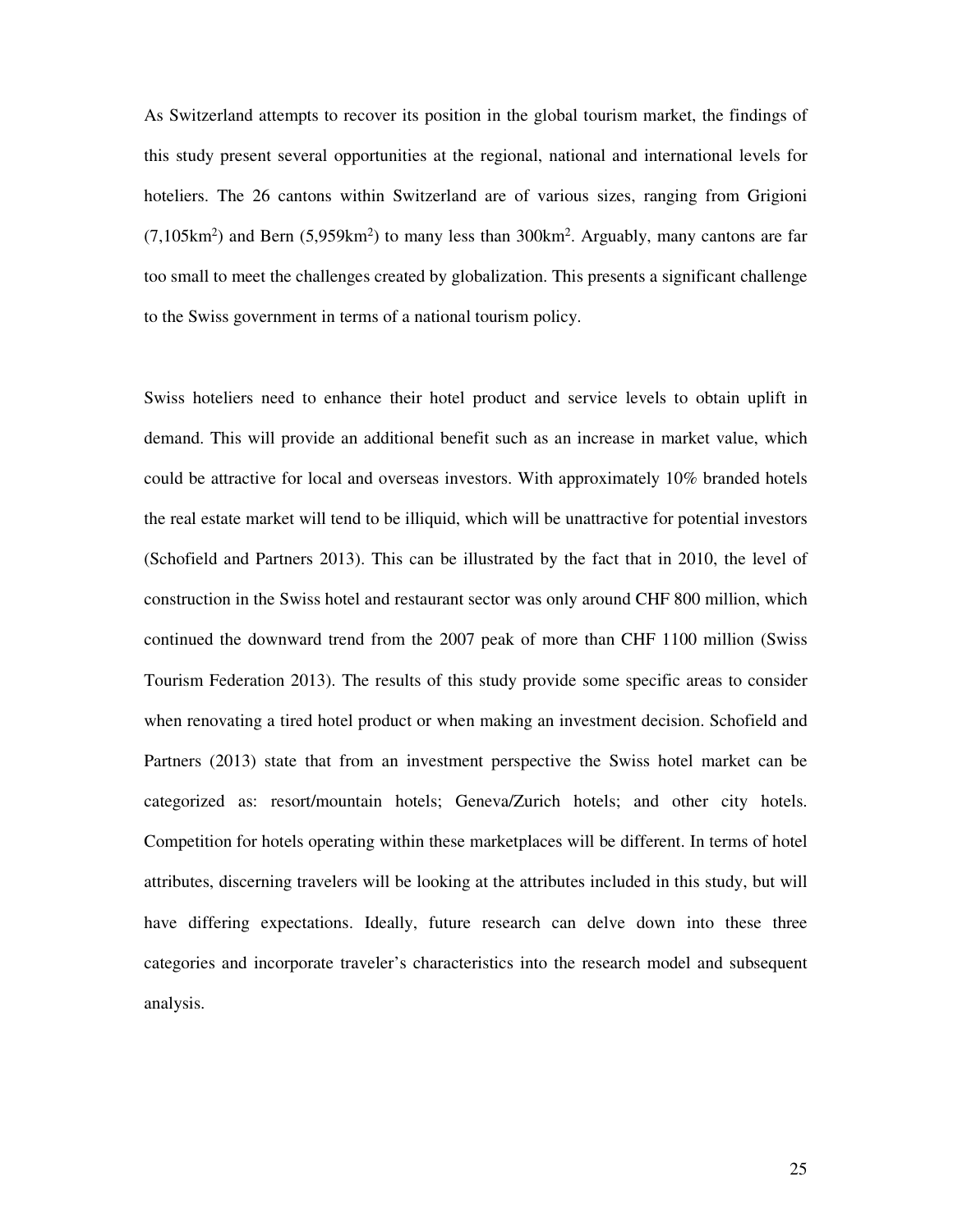The Swiss hotel market could be innovative and create products and services that are attractive for new markets such as bleisure (business and leisure) and framily (friends and family). The business cities of Geneva and Zurich benefit from a favorable mix of business and leisure clientele and are ideally suited. Bridgestreet global hospitality (2014) "Bleisure Report" states that the majority of annual travel is for leisure, but 83% of their respondents use business trips to explore the city that they are visiting. They also state that hotels need to provide additional local services and really bring their brand to life. Switzerland, with its strong financial services sector, could help provide finance for many indigenous hotel units to develop brands that can design products and services for travelers' blurred lifestyles. The results of this study provide a platform to develop a bespoke offer that will translate into higher levels of performance.

The Swiss hotel model will help researchers and practitioners explain which aspects of visitor experience, as voiced through social media, have the greatest impact on hotel demand and hotel performance. Based on these insights hotel managers can purposefully allocate scarce resources. Knowing that consumers complain about dissatisfactory services, hotel managers need to direct resources into the establishment of effective policies and processes in order to prepare for adequate responses to customers both online and on-site (Xie, Zhang and Zhang 2014). Ramanathan and Ramanathan (2013) point out that high performance in terms of various service attributes is vital in order to achieve customer loyalty. Thus, managers should ensure that they provide the required resources and capabilities to perform various services. Yet, since we found that only positive reviews had an impact on performance, we recommend hoteliers to focus resources on hotel attributes that customers are happy with to maintain their quality, but also to address negative elements, even though a significant impact on performance was not found in our study. Listening and responding to negative reviews is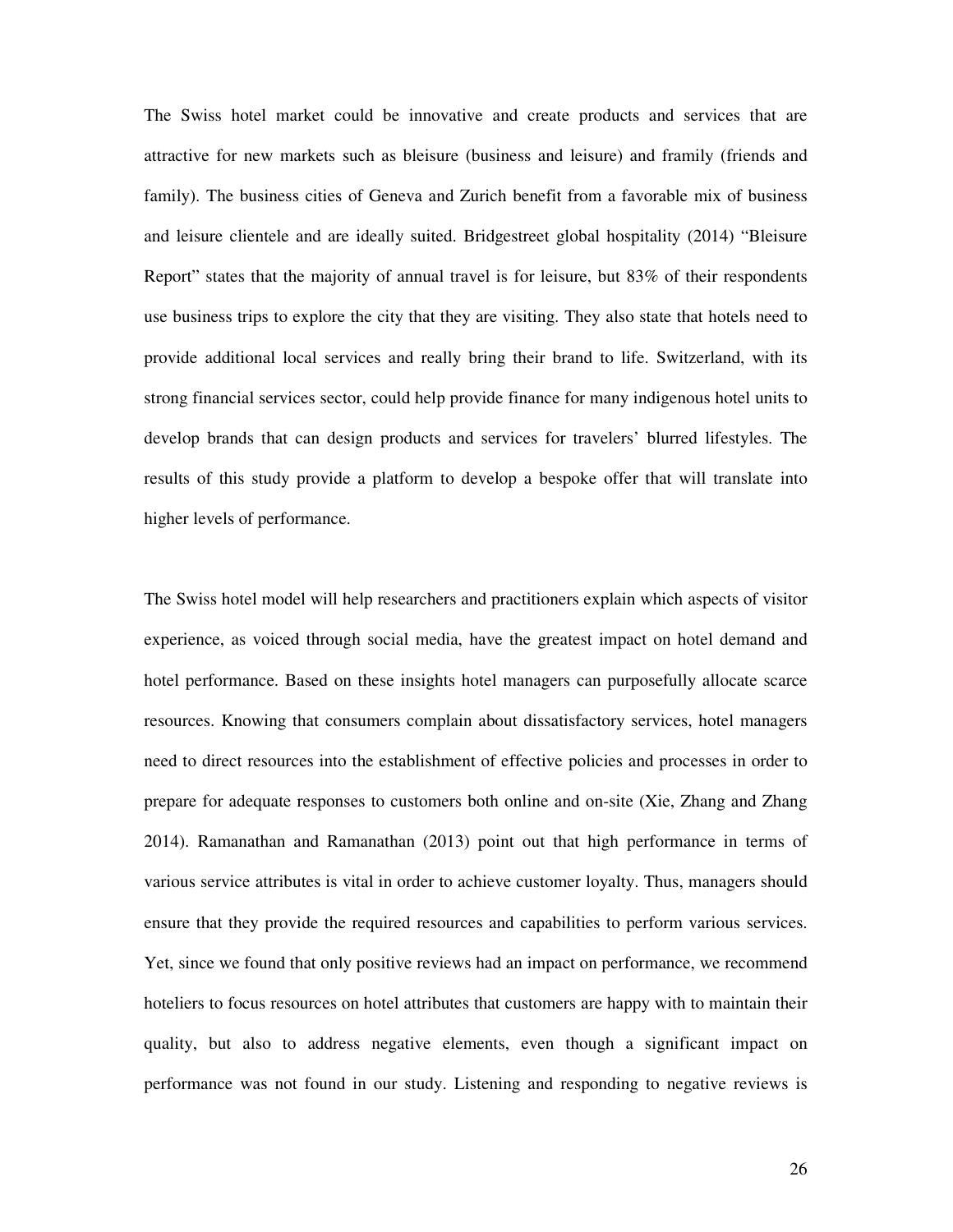important, e.g., for reputational purposes, and previous studies have highlighted the importance of responding to negative reviews for driving hotel performance (Kim, Lim and Brymer 2014; Chen and Xie 2008). This finding considerably influences the strategic thinking of hotel managers in that they should take advantage of positive reviews and take respective action to further advance those. We argue that managers should act proactively and purposefully manipulate those key hotel attributes through the creation of dynamic capabilities and core competences. Due to the dynamic environment in which the resourceintense tourism sector currently operates, strategic decisions need to be dynamic (Phillips and Moutinho 2014) and the allocation of resources should be informed by knowledge about real drivers of performance.

The study has a number of limitations. Firstly, the research focuses on a sample of hotels in a developed European destination, Switzerland. The overall balance of star ratings in the sample is quite high. Further research is needed to ensure that the results are generalizable to other contexts, for example in developing economies. Second, the research is reliant on data collected using the TrustYou platform. This is a broad-reaching platform, but is not the only available source of visitor comments regarding hotels and so provides a specific perspective on the views of hotel customers. Third, the use of sentiment analysis for specific positive and negative categories of customer comment led to single-item formative variables being used in the study. This has limitations regarding the traditional measures for validity and reliability that can be used in confirmatory factor analysis. The research would benefit from the analysis of customer characteristics; more current and longitudinal data covering further time periods.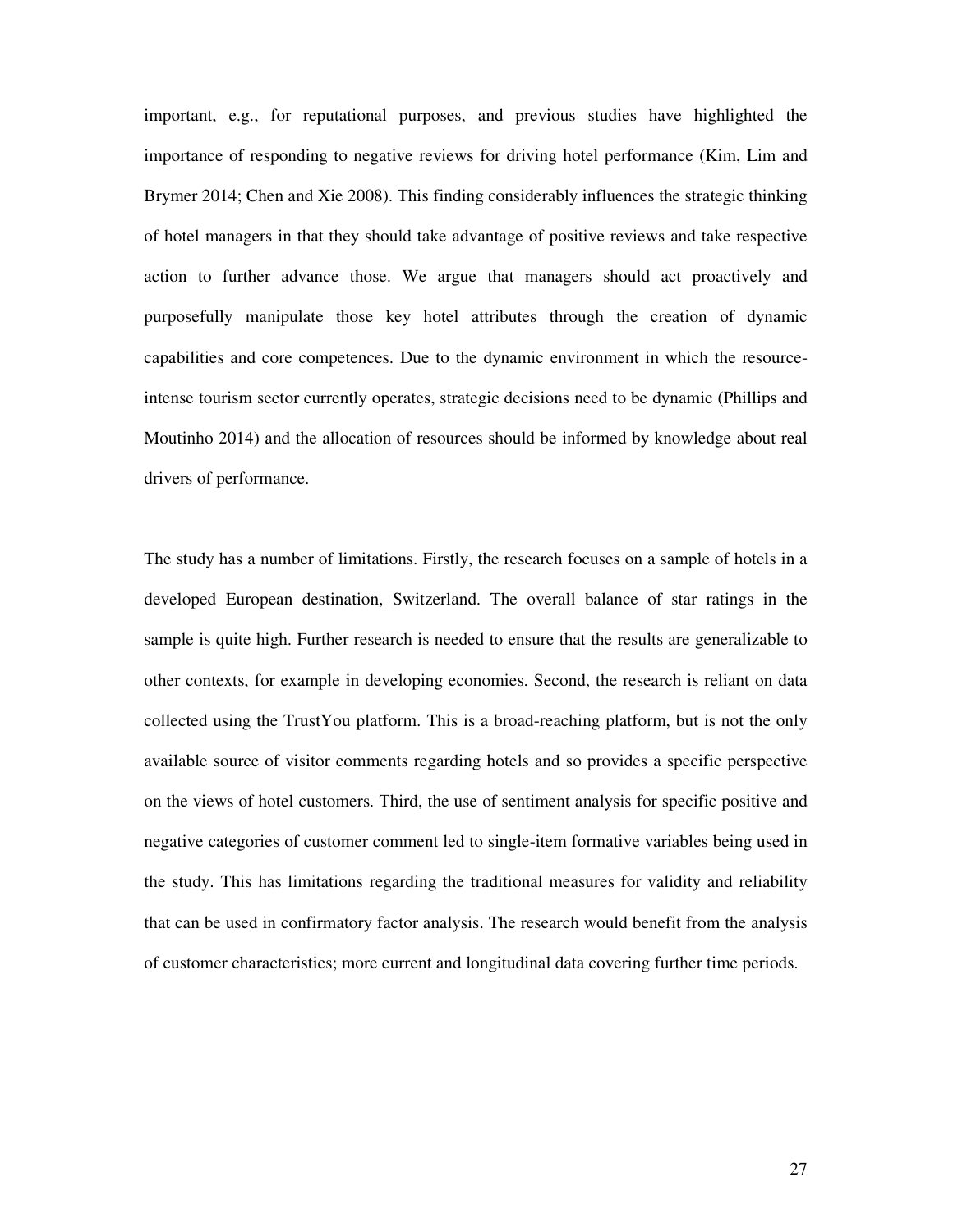### **References**

Ady, M., and D. Quadri-Felitti. 2015. "Consumer Research Identifies Which Attributes are Most Important to Travellers When Booking a Hotel". Trustyou Inc, [online] Available from: http://marketing.trustyou.com/acton/media/4951/trustyou-reveals-which-hotel-attributestrigger-travelers-to-book [Accessed 28th November 2015]

Albayrak, T., and M. Caber, 2015. "Prioritisation of The Hotel Attributes According to Their Influence on Satisfaction: A Comparison of Two Techniques". *Tourism Management*, 46, 43- 50.

Amblee, N., and T. Bui, 2011. "Harnessing the Influence of Social Proof in Online Shopping: The Effect of Electronic Word of Mouth on Sales of Digital Microproducts." *International Journal of Electronic Commerce* 16 (Winter): 91–113.

Anderson, C. 2012. "The Impact of Social Media on Lodging Performance". *Cornell Hospitality Report* 12 (15): 1-12.

Assaf, A. G., and A. Josiassen. 2012. "Identifying and Ranking the Determinants of Tourism Performance: A Global Investigation". *Journal of Travel Research* 51 (4): 388-399.

Baumeister, R. F., E. Bratslavsky, C. Finkenauer, and K. D. Vohs. 2001. "Bad is Stronger than Good". *Review of General Psychology 5* (4): 323–370.

Berger, J., A. T. Sorensen, and S. J. Rasmussen. 2010. "Positive Effects of Negative Publicity: When Negative Reviews Increase Sales." *Marketing Science* 29 (5): 815–827.

Bergkvist, L., and J. R. Rossiter. 2007. "The Predictive Validity of Multiple-Item versus Single-Item Measures of the Same Constructs." *Journal of Marketing Research* 44: 175-184.

Blal, I., and M. Sturman. 2014. "The Differential Effects of the Quality and Quantity of Online Reviews on Hotel Room Sales". *Cornell Hospitality Quarterly:* 1–11.

Bridgestreet global hospitality. 2014. "The Bleisure Report". Available from: http://skift.com/wp-content/uploads/2014/10/BGH-Bleisure-Report-2014.pdf [Accessed 28<sup>th</sup> November 2015].

Buhalis, D., and R. Law. 2008. "Progress in Information Technology and Tourism Management: 20 Years on and 10 Years after the Internet—the state of eTourism Research". Tourism Management 29 (4): 609–623.

Bulchand-Gidumal, J., S. Melián-González, and B. González López-Valcárcel. 2011. "Improving Hotel Ratings by Offering Free Wi-Fi". *Journal of Hospitality and Tourism Technology* 2 (3): 235-245.

Callan, R. J., and G. Kyndt. 2001. "Business Travellers' Perception of Service Quality: A Prefatory Study of Two European City Centre Hotels". *International Journal of Tourism Research 3*: 313-323.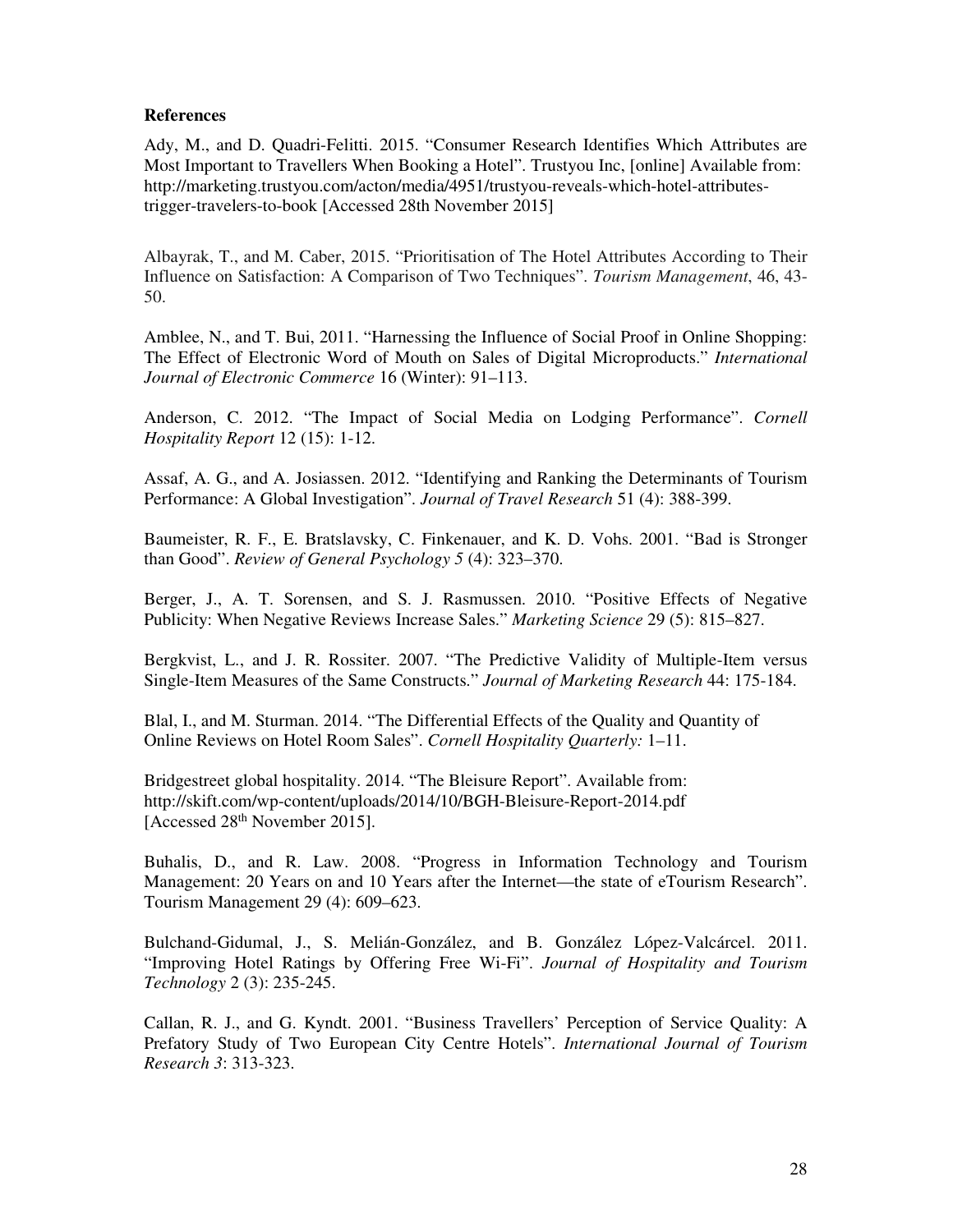Casalo, L. V., C. Flavian, M. Guinaliu, and Y. Ekinci. 2015. "Avoiding the Dark Side of Positive Online Consumer Reviews: Enhancing Reviews' Usefulness for High Risk-Averse Travellers". *Journal of Business Research 68 (9): 1829–1835.*

Chen, H., and C. Huang. 2013. "An Investigation into Online Reviewers' Behaviour". *European Journal of Marketing* 47 (10): 1758-1773.

Chen, P-Y., S.-Y. Wu, and J. Yoon. 2004. "The Impact of Online Recommendations and Consumer Feedback on Sales". In Proceedings of the International Conference on Information Systems (pp. 711–724), ICIS 2004. Seattle: Association for Information Systems.

Chen, Y., and J. Xie. 2008. "Online Consumer Review: Word-of-Mouth as a New Element of Marketing Communication Mix". *Management Science* 54 (3): 477–491.

Chevalier, J. A., and D. Mayzlin. 2006. "The Effect of Word of Mouth on Sales: Online Book Reviews". *Journal of Marketing Research* 43 (8): 345–354.

Chi, C. G., and D. Gursoy. 2009. "Employee Satisfaction, Customer Satisfaction, and Financial Performance: An Empirical Examination". *International Journal of Hospitality Management* 28 (2): 245-253.

Chin, W. W. 1998. "The Partial Least Squares Approach for Structural Equation Modeling." In Modern Methods for Business Research, edited by G. A. Marcoulides, 236-295. London: Lawrence Erlbaum.

Chintagunta, P.K., S. Gopinath, and S. Venkataraman. 2010. "The Effects of Online User Reviews on Movie Box Office Performance: Accounting for Sequential Rollout and Aggregation across Local Markets". *Marketing Science* 29 (5): 944–957.

Choi, T. Y., and R. Chu. 2001. "Determinants of Hotel Guests' Satisfaction and Repeat Patronage in the Hong Kong Hotel Industry". *International Journal of Hospitality Management* 20 (3): 277-297.

Clemons, E. K., G. Gao, and L. M. Hitt. 2006. "When Online Reviews meet Hyperdifferentiation: a Study of the Craft Beer Industry". *Journal of Management of Information Systems* 23 (2): 149–171.

Crotts, J. C., P. R. Mason, and B. Davis. 2009. "Measuring Guest Satisfaction and Competitive Position in the Hospitality and Tourism Industry: An Application of Stance-Shift Analysis to Travel Blog Narratives". *Journal of Travel Research* 48(2): 139-151.

Cui, G., H. K. Lui, and X. Guo. 2012. "The Effect of Online Consumer Reviews on New Product Sales". *International Journal of Electronic Commerce* 17 (1): 39-57.

Dellarocas, C., X. Zhang, and N. F. Awad. 2007. "Exploring the Value of Online Product Ratings in Revenue Forecasting: the Case of Motion Pictures". *Journal of Interactive Marketing* 21 (4): 23–45.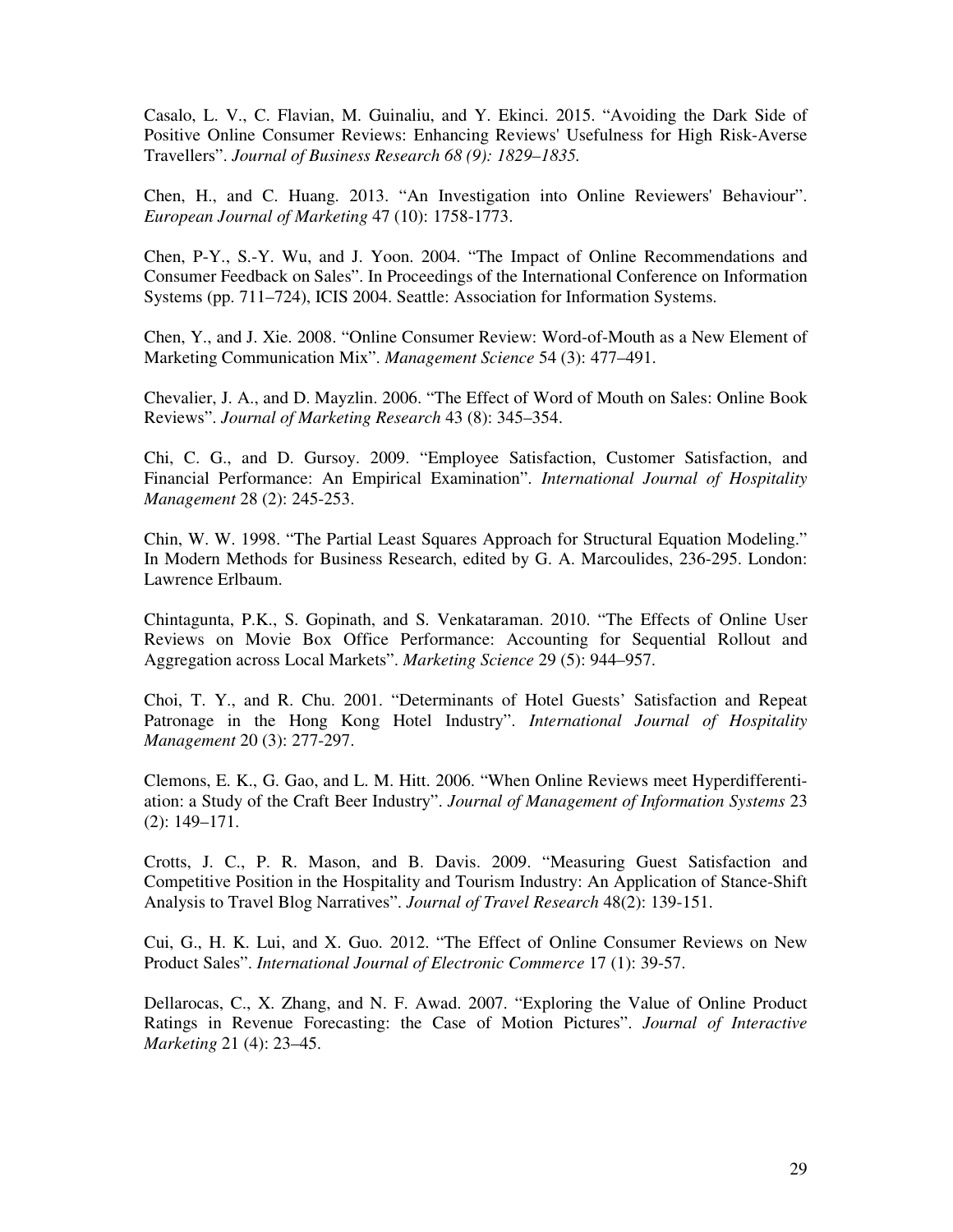Dev, C. S., J. D. Buschman, and J. T. Bowen. 2010. "Hospitality Marketing: A Retrospective Analysis (1960-2010) and Predictions (2010-2020)". *Cornell Hospitality Quarterly* 51 (4): 459-69.

Dhar, V., and E. A. Chang. 2009. "Does Chatter Matter? The Impact of User-Generated Content on Music Sales". *Journal of Interactive Marketing 23*(4): 300-307.

Dolnicar, S. and T. Otter. 2003. "Which Hotel Attributes Matter? A Review of Previous and a Framework for Future Research". In Proceedings of the 9th Annual Conference of the Asia Pacific Tourism Association (APTA), edited by T. Griffin and R. Harris, University of Technology Sydney: 176-188.

Duan, W., B. Gu, and A. B. Whinston. 2008. "Do Online Reviews Matter?—An Empirical Investigation of Panel Data". *Decision Support Systems* 45 (4): 1007-1016.

Duarte, P. A. O., and M. L. B. Raposo. 2010. "A PLS Model to Study Brand Preference: An Application to the Mobile Phone Market." In Handbook of Partial Least Squares: Concepts, Methods and Applications, edited by V. Esposito Vinzi, W. W. Chin, J. Henseler and H. Wang, 449-485. Berlin: Springer-Verlag.

Duverger, P. 2013. "Curvilinear Effects of User-Generated Content on Hotels' Market Share: A Dynamic Panel-Data Analysis". *Journal of Travel Research* 52 (4): 465–478.

Falk, R. F., and N. B. Miller. 1992. "A Primer for Soft Modeling". Ohio: University of Akron Press.

Faul, F., E. Erdfelder, A. Lang, and A. Buchner. 2007. "G\*Power 3: A Flexible Statistical Power Analysis Program for the Social, Behavioral, and Biomedical Sciences". *Behavior Research Methods*, 39(2): 175-191.

Filieri, R. 2015. "What Makes Online Reviews Helpful? A Diagnosticity-Adoption Framework to Explain Informational and Normative Influences in e-WOM". *Journal of Business Research* 68 (6): 1261-1270.

Filieri, R., and F. McLeay. 2013. "E-WOM and Accommodation an Analysis of the Factors That Influence Travelers' Adoption of Information from Online Reviews". *Journal of Travel Research* 53 (1): 44-57.

Floh A. and M. Koller and A. Zauner. 2013. "Taking a Deeper Look at Online Reviews: The Asymmetric Effect of Valence Intensity on Shopping Behaviour." *Journal of Marketing Management* 29(5–6): 646–670.

Floyd, K., R. Freling, S. Alhoqail, H. Cho, and T. Freling. 2014. "How Online Product Reviews Affect Retail Sales: A Meta-analysis", *Journal of Retailing* 90 (2): 217–232.

Fornell, C., and F. D. Larcker. 1981. "Evaluating Structural Equation Models with Unobservable Variables and Measurement Error." *Journal of Marketing Research* 18 (1): 39- 50.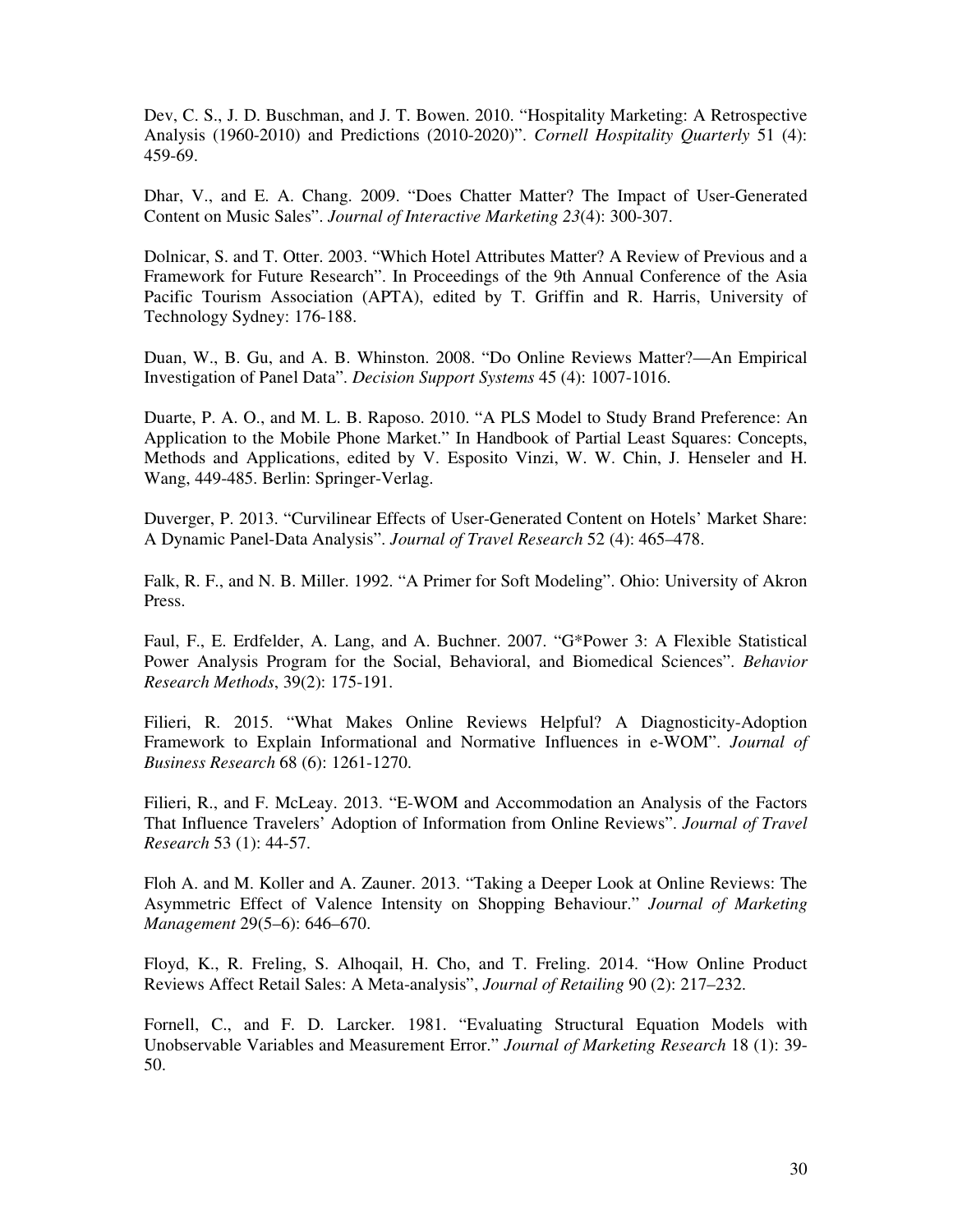Ghose, A., and P. G. Ipeirotis. 2011. "Estimating the Helpfulness and Economic Impact of product Reviews: Mining Text and Review Characteristics". IEEE Trans. Knowl. DataEng. 23 (10): 1498–1512.

Godes, D. and D. Mayzlin. 2004. Using Online Conversations to Study Word-Of-Mouth Communication. *Marketing Science* 23(4): 545-560.

Gretzel, U., and K. Yoo. 2008. "Use and Impact of Online Travel Reviews". In Information and Communication Technologies in Tourism, vol. 2, edited by P. O'Connor, W. Höpken, and U. Gretzel, U. 35–46. Wien/New York: Springer-Verlag.

Gu, B., J. Park, and P. Konana. 2012. "The Impact of External Word-Of-Mouth Sources on Retailer Sales of High-Involvement Products." *Information Systems Research* 23 (1): 182-96.

Hair, J. F., G. M. T. Hult, C. M. Ringle, and M. Sarstedt. (2014*). A Primer on Partial Least Squares Structural Equation Modeling (PLS-SEM)*. Thousand Oaks: Sage.

Hennig-Thurau, T., K. P. Gwinner, G. Walsh, and D. D. Gremler. 2004. "Electronic Word ofmouth via Consumer-Opinion Platforms: What Motivates Consumers to Articulate Themselves on the Internet?" *Journal of Interactive Marketing* 18 (1): 38–52.

Hotelleriesuisse and SGH. 2011. "Jahrbuch der Schweizer Hotellerie 2011". In hotelleriesuisse, edited by S.G.f.H. Bern and Zürich. Available from https://www.hotelleriesuisse.ch/files/pdf2/Jahrbuch\_der\_Hotellerie\_2011.pdf, p.17 ff [Accessed 7<sup>th</sup> September, 2015]

Howath HTL 2013. "Special Market Reports, Issue 10 –Switzerland". Available from http://horwathhtl.co.uk/2013/06/19/special-market-report-issue-10-switzerland/ [Accessed 28 November, 2015]

Jang, S., A. Prasad, and B. T. Ratchford. 2012. "How Consumers Use Product Reviews in the purchase Decision Process". *Marketing Letters* 23 (3): 825–838.

Kim, W., H. Lim, and R. Brymer. 2015. "The Effectiveness of Managing Social Media on Hotel Performance". *International Journal of Hospitality Management* 44: 165–171.

Kostyra, D., J. Reiner, M. Natter, and D. Klapper. 2015. "Decomposing the Effects of Online Customer Reviews on Brand, Price, and Product Attributes". *International Journal of Research in Marketing,* doi: 10.1016/j.ijresmar.2014.12.004.

Leung, D., R. Law, H. van Hoof, and D. Buhalis. 2013. "Social Media in Tourism and Hospitality: a Literature Review". *Journal of Travel Tourism Market* 30 (1–2): 3–22.

Levy, S. E., W. Duan, and S. Boo. 2013. "An Analysis of One-Star Online Reviews and Responses in the Washington, DC, Lodging Market". *Cornell Hospitality Quarterly* 54 (1): 49-63.

Li, G., R. Law, H. Q. Vu, J. Rong, and X. R. Zhao. 2015. "Identifying Emerging Hotel Preferences Using Emerging Pattern Mining technique". *Tourism Management* 46: 311-321.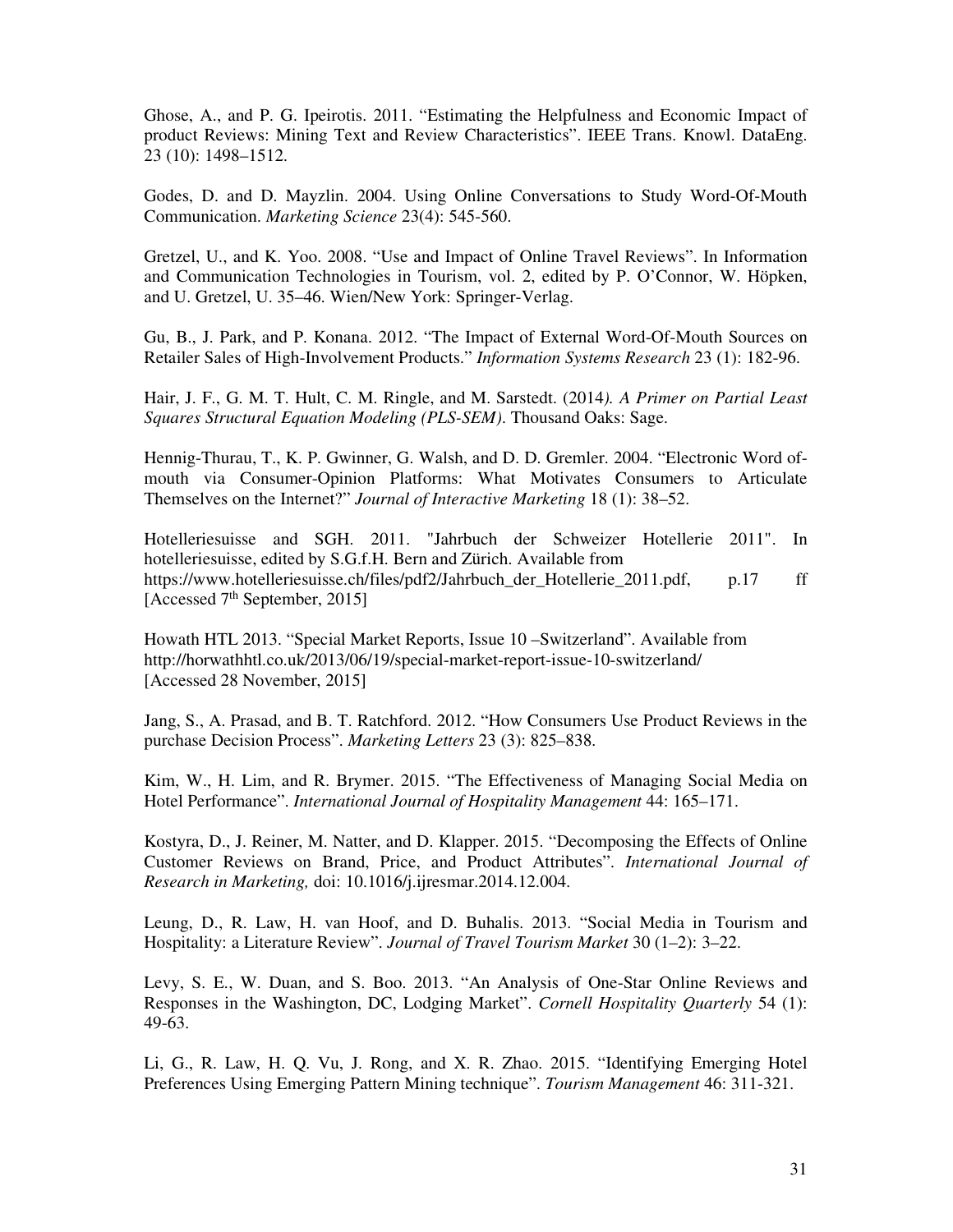Line, N. D., and R. C. Runyan. 2012. "Hospitality Marketing Research: Recent Trends and Future Directions". *International Journal of Hospitality Management* 31(2): 477-488.

Liu, Y. 2006. "Word-of-Mouth for Movies: Its Dynamics and Impact on Box Office Receipts". *Journal of Marketing* 70 (3): 74–89.

Liu, Z., and S. Park. 2015. "What Makes A Useful Online Review? Implication for Travel Product Websites". *Tourism Management* 47: 140-151.

Lockyer, T. 2003. "Hotel Cleanliness—How do Guests View it? Let us Get Specific: A New Zealand Study". *International Journal of Hospitality Management 22*: 297-305.

Luo, X. 2009. "Quantifying the Long-Term Impact of Negative Word of Mouth on Cash Flows and Stock Prices". *Marketing Science* 28 (1): 148-165.

Maheswaran, D., and J. Meyers-Levy. 1990. "The Influence of Message Framing and Issue Involvement". *Journal of Marketing Research* 27 (3): 361–367.

Mauri, A. G., and R. Minazzi. 2013. "Web Reviews Influence on Expectations and Purchasing Intentions of Hotel Potential Customers". *International Journal of Hospitality Management* 34: 99-107.

Millar, M., K. J. Mayer, and S. Baloglu. 2012. "Importance of Green Hotel Attributes to Business and Leisure Travelers". *Journal of Hospitality Marketing & Management* 21 (4): 395-413.

Mohsin, A., and Lockyer, T. 2010. "Customer perceptions of service quality in luxury hotels in New Delhi, India: an exploratory study". *International Journal of Contemporary Hospitality Management*, *22*(2), 160-173.

Mudambi, S. M., and D. Schuff. 2010. "What Makes a Helpful Online Review? A Study of Customer Reviews on Amazon.com". *MIS Quarterly* 34 (1): 185-200.

Noone, B. M., and K. A. McGuire. 2013. "Effects of Price and User-Generated Content on Consumers' Prepurchase Evaluations of Variably Priced Services". *Journal of Hospitality & Tourism Research* 1096348012461551.

OECD 2000. "Organisation for Economic Co-operation and Development, Available from http://www.oecd.org/cfe/tourism/33649503.pdf. [Accessed 28th November, 2015].

Öğüt, H., and B. Taş. 2012. "The Influence of Internet Customer Reviews on the Online Sales and Prices in Hotel Industry." *The Service Industries Journal* 32 (2): 197-214.

Pantelidis, I. S. 2010. "Electronic Meal Experience: A Content Analysis of Online Restaurant Comments". *Cornell Hospitality Quarterly 51*: 483-491.

Papathanassis, A., and F. Knolle. 2011. "Exploring the Adoption and Processing of Online Holiday Reviews: A Grounded Theory Approach". *Tourism Management* 32 (2): 215–224.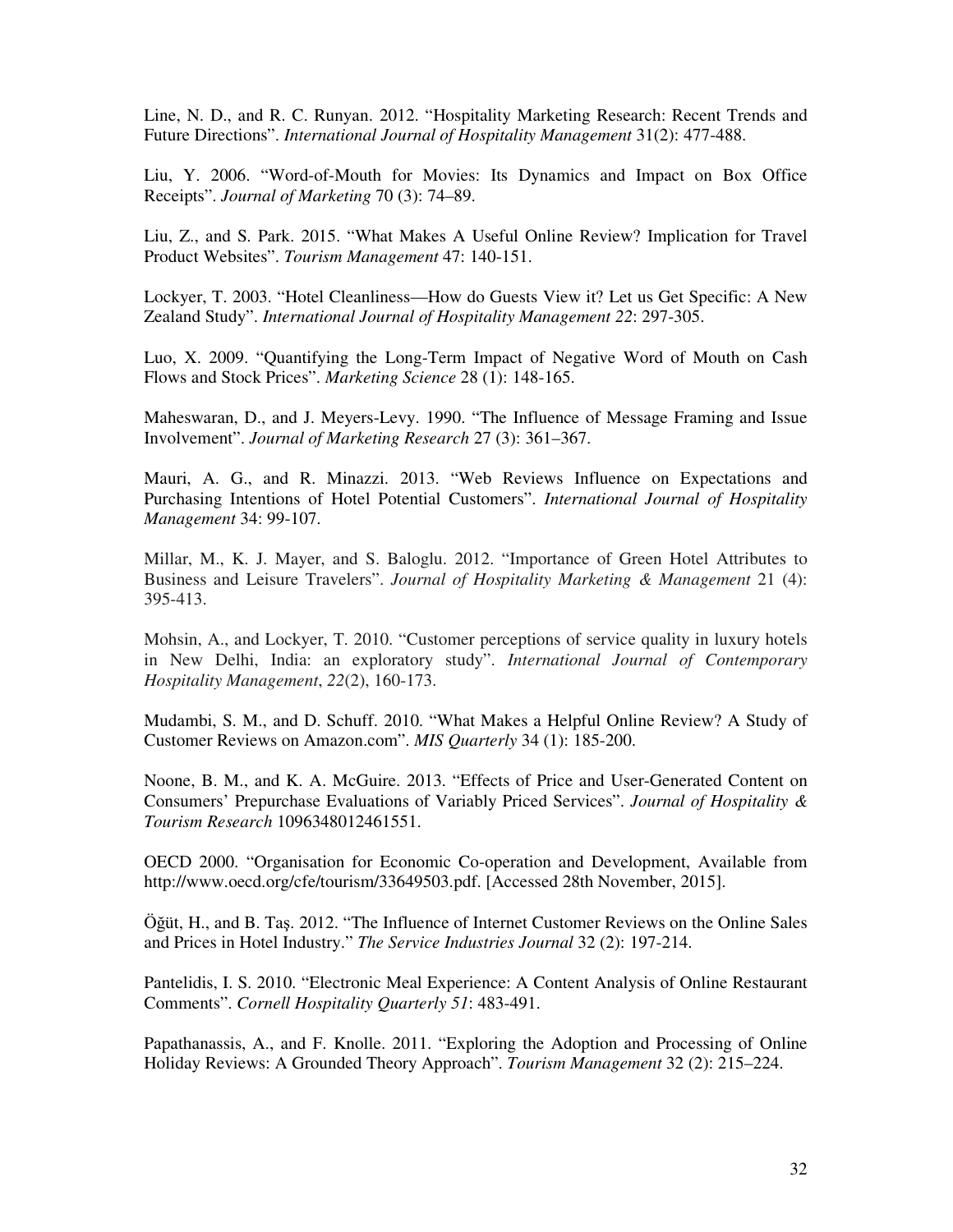Park, S., and J. Nicolau. 2015. "Asymmetric Effects of Online Consumer Reviews". *Annals of Tourism Research* 50: 67–83.

Phillips, P. and L. Moutinho. 2014. "Critical Review of Strategic Planning Research in Hospitality and Tourism." *Annals of Tourism Research* 48: 96–120.

Phillips, P., K. Zigan, M. Santos, and R. Schegg. 2015. "The Interactive Effects of Online Reviews on the Determinants of Swiss Hotel Performance: A Neural Network Analysis". *Tourism Management* 50: 130-141.

Podnar, K., and P. Javernik. 2012. "The Effect of Word of Mouth on Consumers' Attitudes Toward Products and their Purchase Probability". *Journal of Promotion Management* 18 (2): 145–168.

Purnawirawan, N., P. D. Pelsmacker, and N. Dens. 2012. "Balance and Sequence in Online Reviews: How Perceived Usefulness Affects Attitude and Intentions". *Journal of Interactive Marketing* 26 (4): 244–255.

Radojevic, T., N. Stanisic, and N. Stanic. 2015. "Ensuring Positive Feedback: Factors that Influence Customer Satisfaction in the Contemporary Hospitality Industry". *Tourism Management* 51: 13-21.

Ramanathan, U., and R. Ramanathan. (2013). "Investigating the Impact of Resource Capabilities on Customer Loyalty: A Structural Equation Approach for the UK Hotels Using Online Ratings". *Journal of Services Marketing*, *27*(5), 404-415.

Riegner, C. 2007. "Word of Mouth on the Web: The Impact of Web 2.0 on Consumer Purchase Decisions". *Journal of Advertising Research* 47 (4): 436-447.

Ryu, K., and H. Han. 2010. "Influence of the Quality of Food, Service, and Physical Environment on Customer Satisfaction and Behavioral Intention in Quick-Casual Restaurants: Moderating Role of Perceived Price". *Journal of Hospitality & Tourism Research* 34: 310- 329.

Sainaghi, R. 2011. " RevPAR Determinants of Individual Hotels Evidences from Milan". *International Journal of Contemporary Hospitality Management* 23 (3): 297-311.

Scaglione, M., R. Schegg, and J. Murphy. 2009. "Website Adoption and Sales Performance in Valais' Hospitality Industry". *Technovation* 29 (9): 625–631.

Schofield and Partners 2013. "Swiss Hotel Real Estate Market 2013". Available from: http://www.s-schofield.com/Files/8bbedb105d037646140007fb9eb3db78.pdf [Accessed 7<sup>th</sup> December].

Serra Cantallops, A., and F. Salvi. 2014. "New Consumer Behavior: A Review of Research on eWOM and Hotels". *International Journal of Hospitality Management* 36: 41–51.

Sobel, M. E. 1982. "Asymptotic intervals for indirect effects in structural equations models". In *Sociological methodology*, edited by S. Leinhart, 290-312. San Francisco: Jossey-Bass.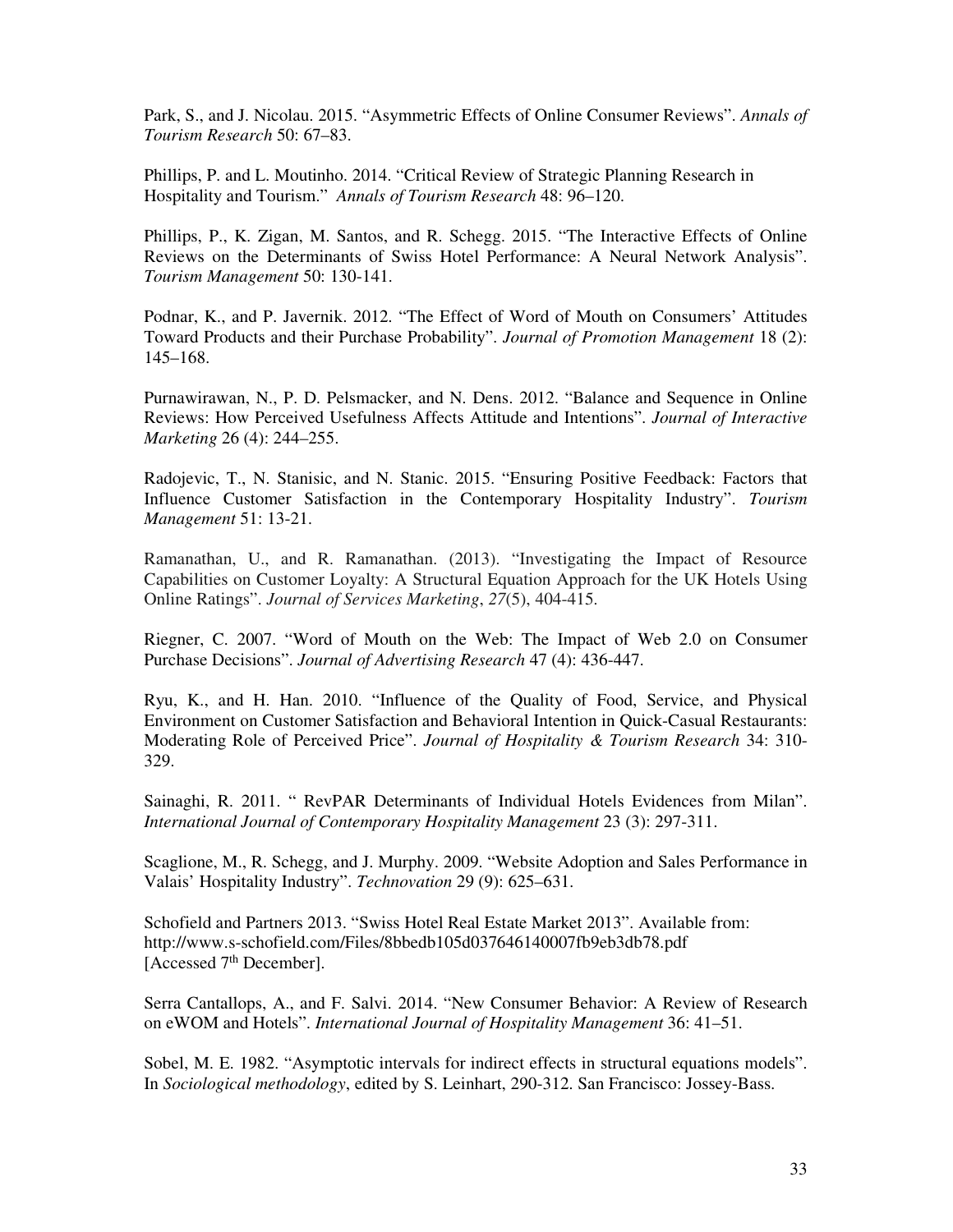Sonnier, G., L. McAlister and O. Rutz. 2011. "A Dynamic Model of the Effect of Online Communications on Firm Sales". *Marketing Science* 30(4): 702–716.

Sparks, B. A., and V. Browning. 2011. "The Impact of Online Reviews on Hotel Booking Intentions and Perception of Trust". *Tourism Management* 32 (6): 1310–1323.

Sun, M., 2012. "How Does the Variance of Product Ratings Matter?" *Management Science* 58 (4): 696–707.

Sund, K. J. 2006. "The Geographical Concentration of Hotels in Switzerland and The Industry Life Cycle". *Tourism and Hospitality Planning & Development*, 3(1): 1-18.

Swiss Tourism Federation. 2013. "Swiss Tourism in Figures 2013. Structure and IndustryData". Bern, Available from: www.swisstourfed.ch/files/infothek/.../2013/STiZ\_2013\_en.pdf [Accessed 7<sup>th</sup> December, 2015].

Swiss Tourism Federation. 2010. "Swiss Tourism in Figures 2010. Structure and Industry Data". Bern, Available from: http://www.swisstourfed.ch/files/infothek/Vademecum/ 2010/Swiss\_tourism\_in\_figures\_2010.pdf (accessed April 04, 2014).

Tang, T., E. Fang, and F. Wang. 2014. "Is Neutral Really Neutral? The Effects of Neutral User-Generated Content on Product Sales". *Journal of Marketing* 41 (78): 41– 58.

TrustYou. 2015. Overview. Available from: http://www.trustyou.com/overview/ [Accessed 27th November 2015]

Tsang, A. S. L., and G. Prendergast. 2009. "Is a 'Star' Worth a Thousand Words? The Interplay between Product-Review Texts and Rating Valences". *European Journal of Marketing* 43 (11*/*12): 1269–1280.

Vermeulen, I. and D. Seegers. 2009. "Tried and Tested: The Impact of Online Hotel Reviews on Consumer Consideration. *Tourism Management* 30(1): 123–127.

Wanous, J. P., A. Reichers, and M. J. Hudy. 1997. "Overall Job Satisfaction: How Good are Single-Item Measures?" *Journal of Applied Psychology* 82 (2): 247-252.

Xiang, Z., Z. Schwartz, J. H. Gerdes, and M. Uysal. 2015. "What Can Big Data and Text Analytics tell us about Hotel Guest Experience and Satisfaction?" *International Journal of Hospitality Management* 44: 120-130.

Xie, K.,Z. Zhang, and Z. Zhang. 2014. "The Business Value of Online Consumer Reviews and Management Response to Hotel Performance". *International Journal of Hospitality Management* 43: 1–12.

XLSTAT. (2015). *XLSTAT: PLSPM module*, Addinsoft, Paris.

Yang, J., and E. Mai. 2010. "Experiential Goods with Network Externalities Effects: An Empirical Study of Online Rating System". *Journal of Business Research* 63 (9–10): 1050– 1057.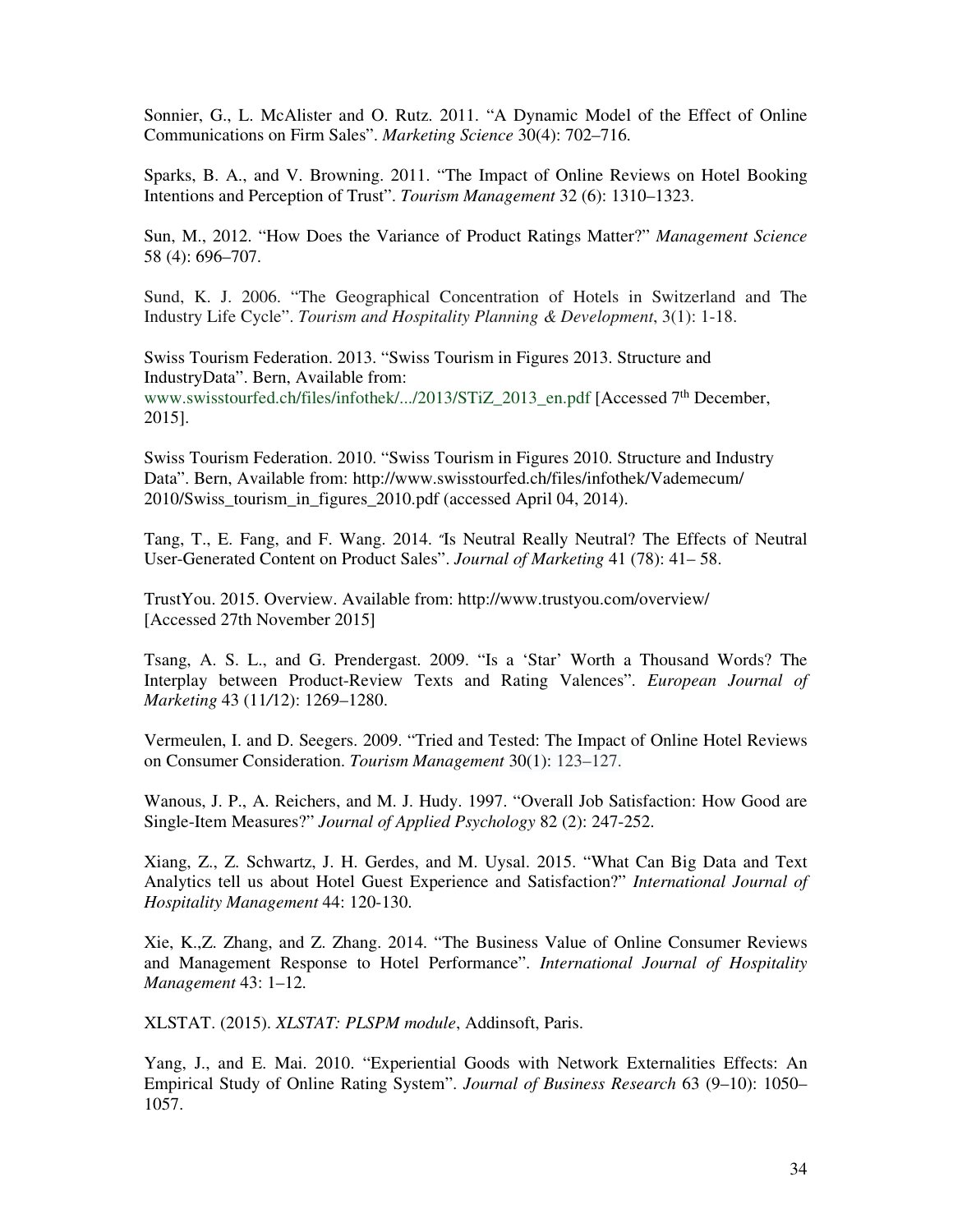Yavas, U. 2003. "What Do Guests Look for in a Hotel? A Multi-Attribute Approach". *Services Marketing Quarterly* 25 (2): 1-9.

Ye, Q., R. Law, and B. Gu 2009. "The Impact of Online User Reviews on Hotel Room Sales". *International Journal of Hospitality Management* 28 (1): 180-182.

Ye, Q., R. Law, B. Gu, and W. Chen. 2011. "The Influence of User-Generated Content on Traveler Behavior: An Empirical Investigation on the Effects of E-Word-Of-Mouth to Hotel Online Bookings". *Computers in Human Behavior* 27 (2): 634–639.

Zeng, B., and R. Gerritsen. 2014. "What do We Know about Social Media in Tourism? A Review". *Tourism Management Perspectives* 10: 27-36.

Zhang, Z., Q. Ye, R. Law, and Y. Li, 2010. "The Impact of E-Word-Of-Mouth on the Online popularity of Restaurants: A Comparison of Consumer Reviews and Editor Reviews". *International Journal of Hospitality Management* 29 (4): 694–700.

Zhou, L., S. Ye, P. Pearce, and M. Wu. 2014. "Refreshing Hotel Satisfaction Studies by Reconfiguring Customer Review Data". *International Journal of Hospitality Management* 38: 1–10.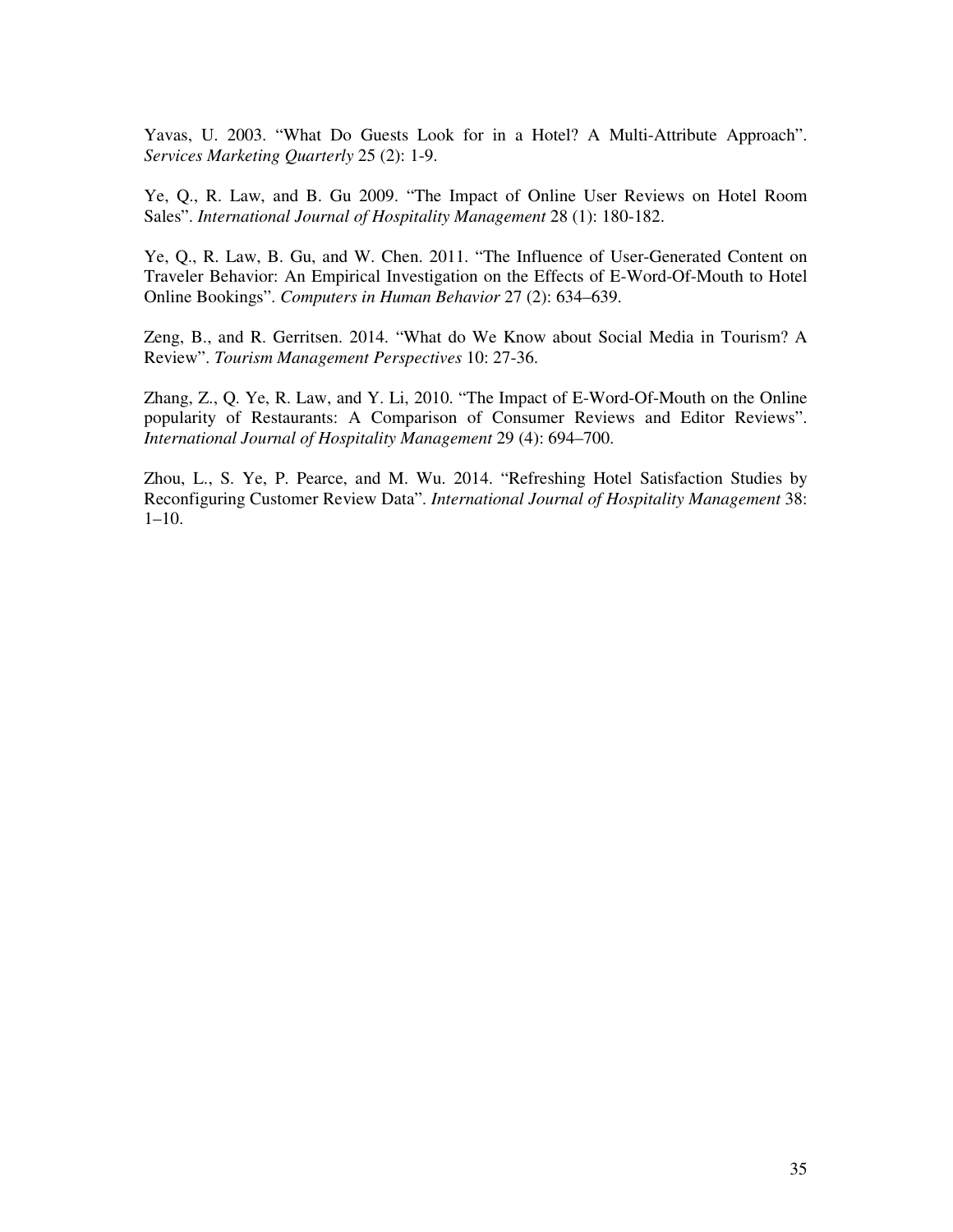# **TABLES**

### **Table 1. Previous research on the impact of the valence of online reviews on business performance in the hotel industry**

| Author(s)<br>(Year)        | <b>Purpose of Research</b>                                                                                       | Data Analysis<br><b>Technique</b>                                                                     | <b>Findings</b>                                                                                                                               | <b>Sector</b>                   | Data Source of<br><b>Online Reviews</b>                            |
|----------------------------|------------------------------------------------------------------------------------------------------------------|-------------------------------------------------------------------------------------------------------|-----------------------------------------------------------------------------------------------------------------------------------------------|---------------------------------|--------------------------------------------------------------------|
| Ye et al. (2009)           | Impact of online<br>consumer-generated<br>reviews on hotel room<br>sales                                         | Log-linear<br>regression<br>model                                                                     | Positive online<br>reviews<br>significantly<br>increased the<br>number of hotel<br>bookings                                                   | Hotels                          | Ctrip.com<br>(Chinese travel<br>website)                           |
| Ye et al. (2011)           | Impact of online user-<br>generated reviews on<br>hotel room sales                                               | Log-linear<br>regression<br>model using<br>number of<br>reviews as a<br>proxy for hotel<br>room sales | Positive impact of<br>review valence on<br>online room sales                                                                                  | Hotels                          | Ctrip.com<br>(Chinese travel<br>website)                           |
| Anderson<br>(2012)         | Impact of user reviews<br>on hotel pricing power,<br>consumer demand, and<br>revenue performance                 | Logistic<br>Regression                                                                                | Positive relationship<br>confirmed                                                                                                            | Hotels                          | comScore and<br>TripAdvisor                                        |
| Öğüt and Taş<br>(2012)     | Impact of star rating<br>and customer rating on<br>hotel room sales and<br>prices                                | Regression<br>analysis using<br>OLS                                                                   | Improvement in<br>customer ratings<br>result in higher sales<br>and higher pricing<br>of hotel rooms                                          | Hotels                          | Booking.com<br>(hotel booking<br>website)                          |
| Blal and<br>Sturman (2014) | Impact of contextual<br>factors such as product<br>type on relationship<br>between eWOM and<br>sales performance | Hierarchical<br>linear modeling                                                                       | Valence has a<br>greater effect on<br>luxury hotels'<br>RevPAR while the<br>volume of reviews<br>has a greater effect<br>on lower-tier hotels | Hotels                          | Tripadvisor.com                                                    |
| Nieto et al.<br>(2014)     | Explore effects of<br>eWOM on business<br>performance                                                            | Regression<br>analysis                                                                                | More positive<br>valence reviews<br>positively affect<br>performance; more<br>negative valence<br>reviews negatively<br>affect performance    | Rural lodging<br>establishments | Toprural.com                                                       |
| Xie et al.<br>(2014)       | Impact of consumer<br>reviews and<br>management responses<br>on performance                                      | Linear<br>regression<br>modeling                                                                      | Overall ratings<br>influence hotel<br>performance the<br>most, followed by<br>review variation and<br>the amount of<br>reviews posted         | Hotels                          | Tripadvisor.com                                                    |
| This Study                 | Impact of online<br>customer reviews<br>related to 22 hotel<br>attributes on business<br>performance             | Partial Least<br>Squares Path<br>Modeling                                                             | Positive comments<br>about hotel most<br>important, driven by<br>the sub-attributes of<br>rooms, internet and<br>building                     | Hotels                          | TrustYou Score<br>(aggregated data<br>from 68 online<br>platforms) |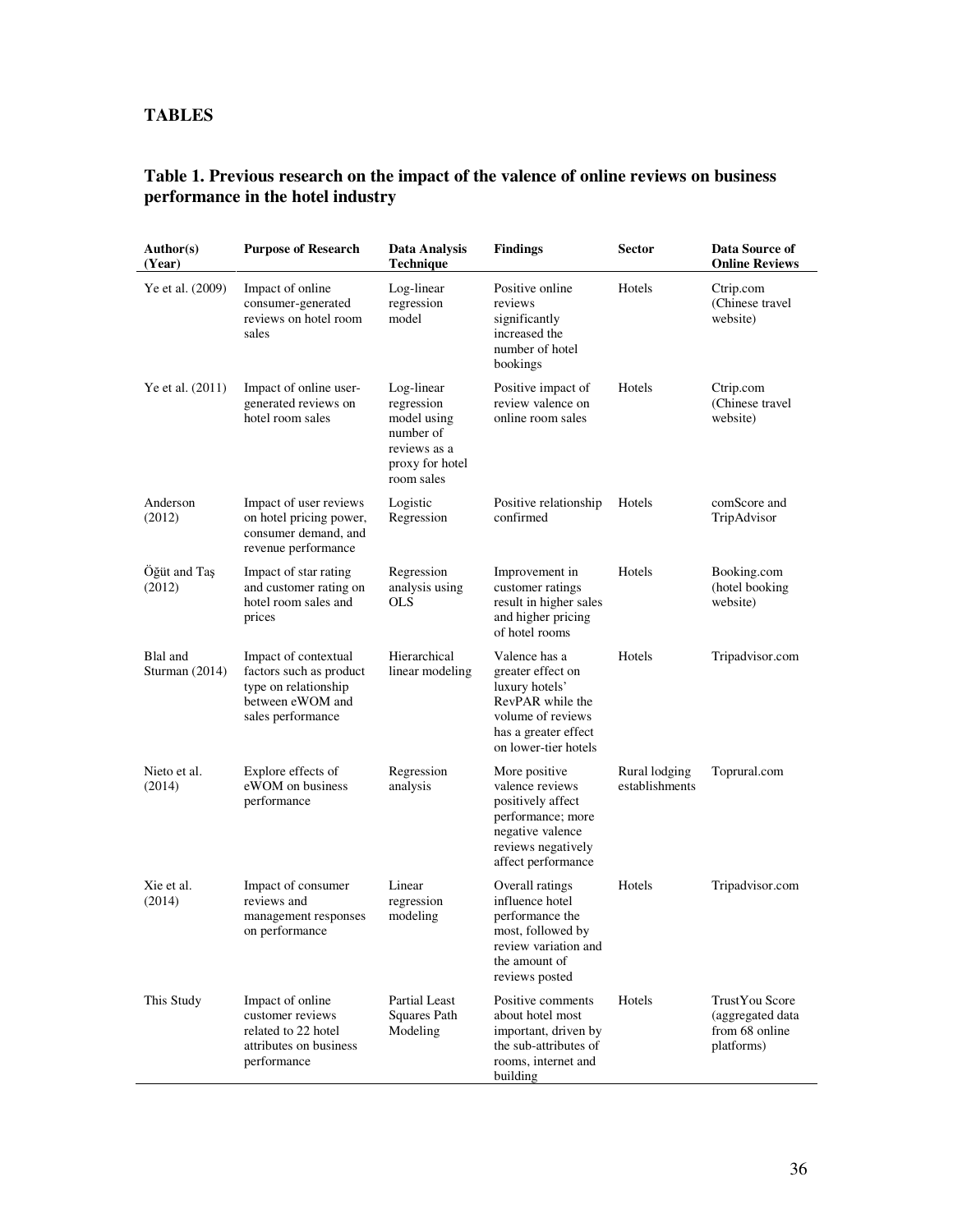| Ab-in-den-Urlaub   | MYTravelGuide         |
|--------------------|-----------------------|
| Atrapalo.com       | NeckermannReisen.de   |
| ATraveo.de         | Opodo                 |
| Ayda.ru            | Orbitz                |
| Booking.com        | Priceline.com         |
| Ciao.co.uk         | Qype.com              |
| CosmoTourist.de    | Qype.co.uk            |
| CustomerAlliance   | <b>RakutenTravel</b>  |
| <b>EBookers</b>    | Reisen.de             |
| Expedia            | Roomex                |
| Falk               | Schneehoehen.de       |
| FastBooking.com    | ThomasCook.de         |
| Fodors.com         | Tiscover.com          |
| Google Places      | TravBuddy             |
| HolidayCheck.com   | Traveluation          |
| HolidayranKing.de  | Travelocity.com       |
| Holidays Uncovered | TravelPost.com        |
| HolidayInsider.de  | TripAdvisor           |
| Hostelworld.com    | Tripwolf              |
| Hotels.com         | Trivago.co.uk         |
| Hotel.de           | Trivago.de            |
| Hotel-ami.de       | TOPHotels.ru          |
| Hotelcheck.de      | Urlaub.de             |
| HotelClub          | VakantieReisWijzer.nl |
| HotelKatalog24.de  | Varta Guide.com       |
| HRS.de             | Varta Guide.de        |
| HRS.com            | Venere.com            |
| IgoUgo             | Vinivi                |
| Kayak.com          | VirtualTourist.com    |
| Lastminute.de      | Votello.de            |
| Lastminute.com     | Weg.de                |
| LateRooms.com      | YahooTravel           |
| Merian             | Zoover.de             |
| Monvoyager         | 4travel.jp            |

# **Table 2. Overview of online platforms aggregated by TrustYou**

# **Table 3. Summary of dataset**

| Swiss hotel data               |        |
|--------------------------------|--------|
| Number of Hotels               | 442.   |
| Number of Rooms                | 18,425 |
| Number of Beds                 | 32,451 |
| Number of Positive Reviews     | 63,026 |
| Number of Negative Reviews     | 11,406 |
| <b>Total Number of Reviews</b> | 78,171 |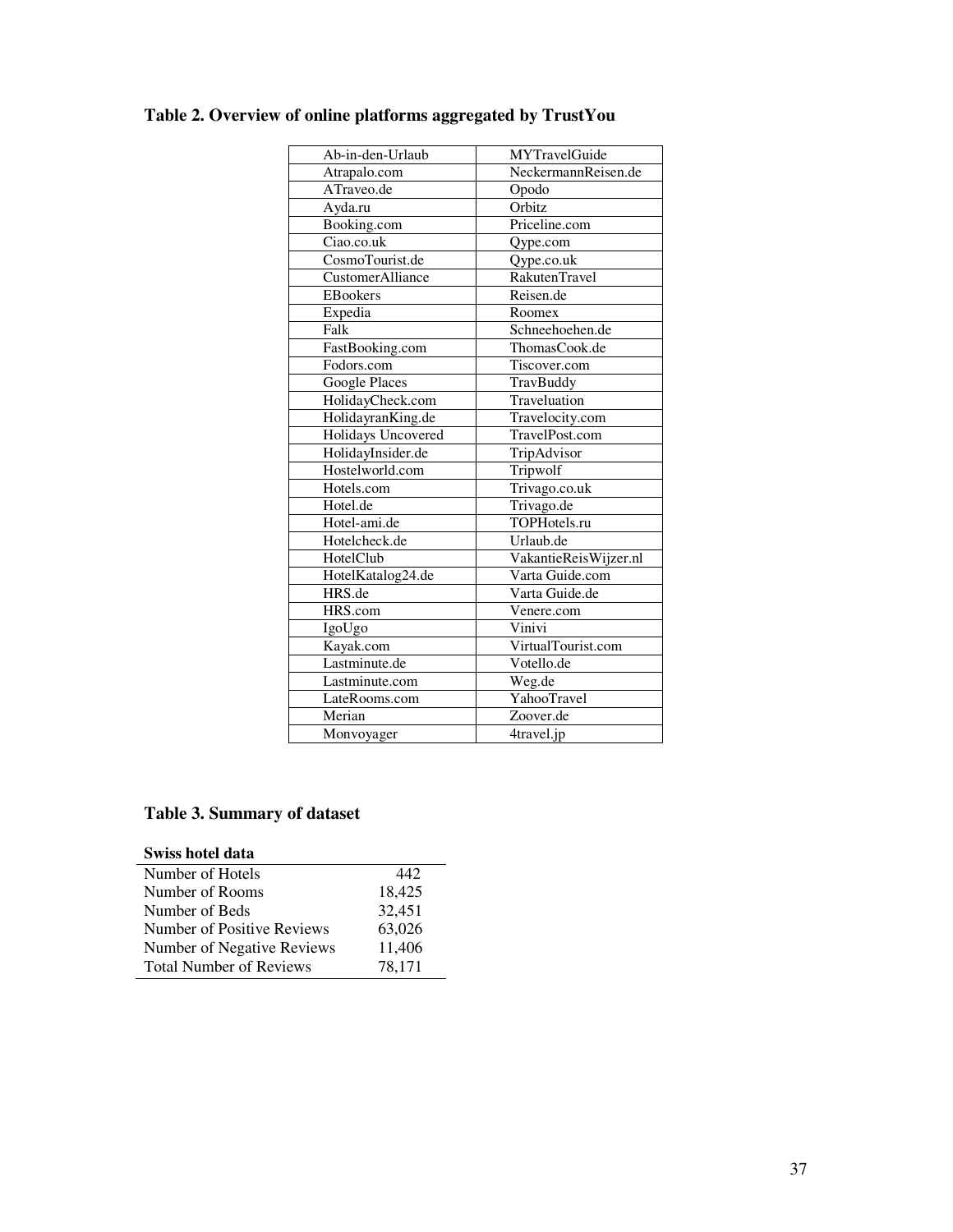|                       | No. of Hotels in sample |      | <b>No. of Hotels in Switzerland</b> |       |  |  |
|-----------------------|-------------------------|------|-------------------------------------|-------|--|--|
|                       |                         |      |                                     |       |  |  |
| Category              |                         |      |                                     |       |  |  |
| 1 star                | 0                       |      | 42                                  | 1.9%  |  |  |
| 2 Star                | 82                      | 19%  | 261                                 | 11.9% |  |  |
| 3 Star                | 166                     | 37%  | 960                                 | 43.7% |  |  |
| 4 Star                | 83                      | 19%  | 443                                 | 20.2% |  |  |
| 5 Star                | 25                      | 6%   | 91                                  | 4.1%  |  |  |
| Other                 |                         |      |                                     |       |  |  |
| categories            | 86                      | 19%  | 399                                 | 18.2% |  |  |
| <b>Total</b>          | 442                     | 100% | 2196                                | 100%  |  |  |
|                       |                         |      |                                     |       |  |  |
| <b>No information</b> |                         |      | 3281                                |       |  |  |
| <b>Swiss Total</b>    |                         |      | 5477                                |       |  |  |

# **Table 4. Number of hotels participating and Swiss average (2010)**

## **Table 5. Descriptive statistics**

| Variable       | <b>Minimum</b>   | <b>Maximum</b> | <b>Mean</b> | <b>Std.</b> deviation |
|----------------|------------------|----------------|-------------|-----------------------|
| Ambiance +     | $\overline{0}$   | 2.714          | 0.089       | 0.216                 |
| Beverages +    | $\theta$         | 0.684          | 0.036       | 0.080                 |
| Building +     | $\theta$         | 1.409          | 0.075       | 0.160                 |
| Food & Drink + | $\theta$         | 9.000          | 0.527       | 0.979                 |
| Grounds +      | $\theta$         | 1.707          | 0.099       | 0.248                 |
| Hotel +        | $\overline{0}$   | 7.400          | 0.583       | 1.059                 |
| Internet $+$   | $\theta$         | 2.286          | 0.052       | 0.164                 |
| Location +     | $\overline{0}$   | 9.980          | 0.474       | 0.961                 |
| Menu +         | $\theta$         | 0.182          | 0.002       | 0.015                 |
| Room +         | $\overline{0}$   | 11.111         | 0.798       | 1.463                 |
| Service +      | $\overline{0}$   | 11.357         | 0.699       | 1.318                 |
| Ambiance -     | $\overline{0}$   | 0.267          | 0.010       | 0.026                 |
| Beverages -    | $\overline{0}$   | 0.214          | 0.006       | 0.022                 |
| Building -     | $\overline{0}$   | 0.786          | 0.022       | 0.067                 |
| Food & Drink - | $\overline{0}$   | 3.000          | 0.084       | 0.222                 |
| Grounds -      | $\overline{0}$   | 0.324          | 0.013       | 0.037                 |
| Hotel -        | $\overline{0}$   | 2.214          | 0.088       | 0.180                 |
| Internet -     | $\overline{0}$   | 0.425          | 0.019       | 0.045                 |
| Location -     | $\overline{0}$   | 0.900          | 0.041       | 0.102                 |
| Menu -         | $\overline{0}$   | 0.167          | 0.001       | 0.010                 |
| Room -         | $\overline{0}$   | 5.893          | 0.244       | 0.535                 |
| Service -      | $\boldsymbol{0}$ | 0.745          | 0.055       | 0.097                 |
| Occupancy      | 4.805            | 100.000        | 49.539      | 19.672                |
| RevPAR         | 3.091            | 464.745        | 84.007      | 66.435                |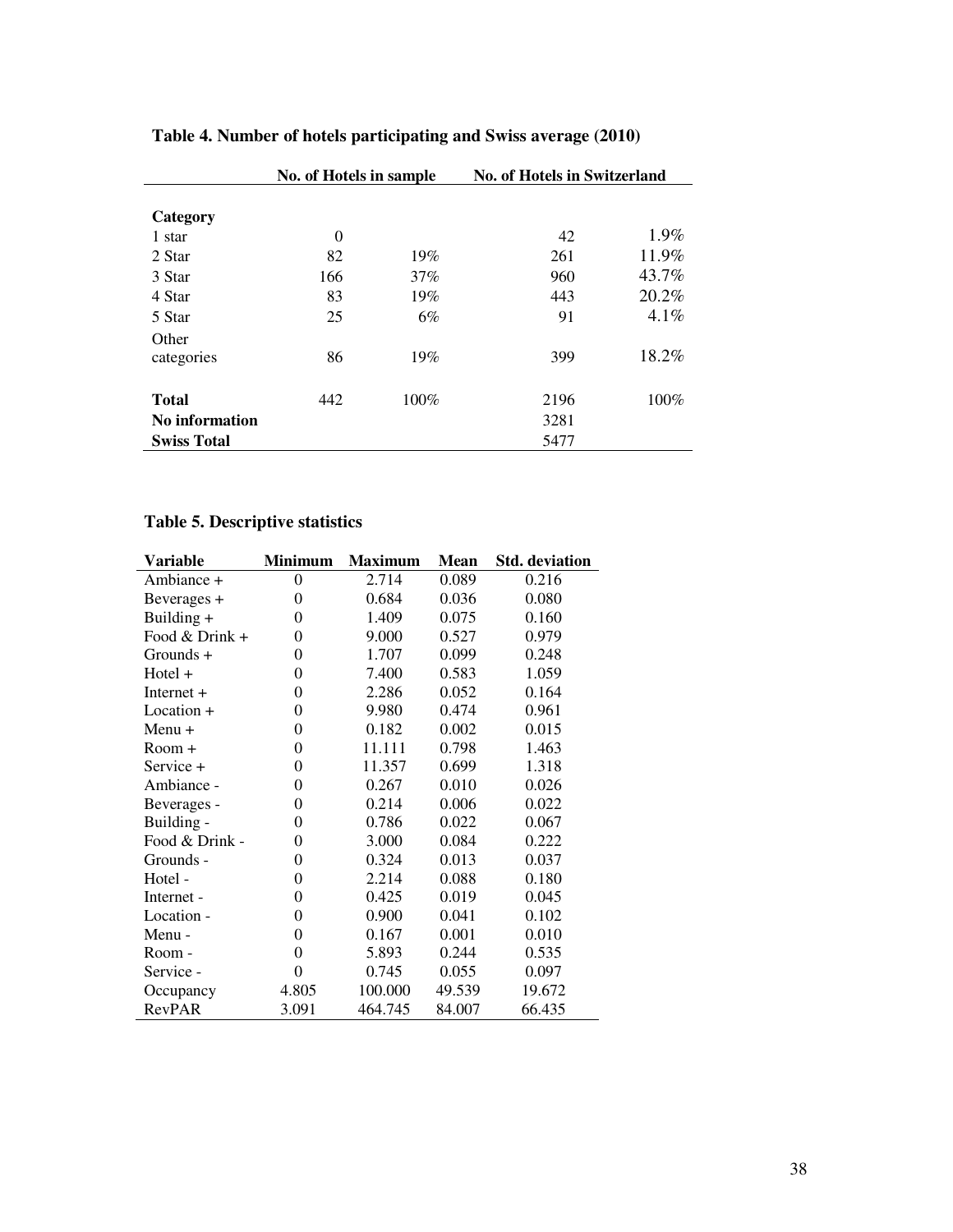## **Table 6. Test of Research Model**

|                                                                                                                                      | Path     | St.          |             | Pr    |
|--------------------------------------------------------------------------------------------------------------------------------------|----------|--------------|-------------|-------|
| Relationship                                                                                                                         | Coeff.   | <b>Error</b> | $\mathbf t$ | t     |
| Grounds + $\rightarrow$ Hotel +                                                                                                      | 0.054    | 0.016        | 3.344       | 0.001 |
| Building + $\rightarrow$ Hotel +                                                                                                     | 0.133    | 0.022        | 5.924       | 0.000 |
| Ambiance + $\rightarrow$ Hotel +                                                                                                     | 0.054    | 0.023        | 2.373       | 0.018 |
| Internet + $\rightarrow$ Hotel +                                                                                                     | 0.217    | 0.020        | 10.894      | 0.000 |
| Rooms + $\rightarrow$ Hotel +                                                                                                        | 0.649    | 0.030        | 21.809      | 0.000 |
| <b>Hotel +:</b> $R^2 = 0.907$ (F=845.910, Pr > F <.001)                                                                              |          |              |             |       |
| Grounds - $\rightarrow$ Hotel -                                                                                                      | 0.130    | 0.025        | 5.137       | 0.000 |
| Building $\rightarrow$ Hotel -                                                                                                       | 0.106    | 0.037        | 2.839       | 0.005 |
| Ambiance - $\rightarrow$ Hotel -                                                                                                     | $-0.009$ | 0.024        | $-0.362$    | 0.718 |
| Internet - $\rightarrow$ Hotel -                                                                                                     | 0.036    | 0.030        | 1.184       | 0.237 |
| Rooms $\rightarrow$ Hotel -                                                                                                          | 0.715    | 0.045        | 15.954      | 0.000 |
| <b>Hotel -: R<sup>2</sup> = 0.770</b> (F=291.520, Pr > F <.001)                                                                      |          |              |             |       |
| Menu + $\rightarrow$ Food & Drink +                                                                                                  | 0.269    | 0.038        | 7.174       | 0.000 |
| Beverages + $\rightarrow$ Food & Drink +                                                                                             | 0.528    | 0.038        | 14.061      | 0.000 |
| Food & Drink +: $R^2 = 0.430$ (F=165.632, Pr > F <.001)                                                                              |          |              |             |       |
| Menu - $\rightarrow$ Food & Drink -                                                                                                  | 0.141    | 0.044        | 3.189       | 0.002 |
| Beverages - $\rightarrow$ Food & Drink -                                                                                             | 0.476    | 0.044        | 10.724      | 0.000 |
| <b>Food &amp; Drink -: R<sup>2</sup> = 0.306</b> (F=96.582, Pr > F <.001)                                                            |          |              |             |       |
| $Hotel + \rightarrow Demand (Occupancy)$                                                                                             | 0.359    | 0.173        | 2.079       | 0.038 |
| Hotel - $\rightarrow$ Demand (Occupancy)                                                                                             | $-0.057$ | 0.090        | $-0.638$    | 0.524 |
| Food & Drink + $\rightarrow$ Demand (Occupancy)                                                                                      | $-0.037$ | 0.097        | $-0.379$    | 0.705 |
| Food & Drink $\rightarrow$ Demand (Occupancy)                                                                                        | $-0.027$ | 0.074        | $-0.368$    | 0.713 |
| Service + $\rightarrow$ Demand (Occupancy)                                                                                           | $-0.261$ | 0.187        | $-1.393$    | 0.164 |
| Service - $\rightarrow$ Demand (Occupancy)                                                                                           | 0.104    | 0.062        | 1.669       | 0.096 |
| Location + $\rightarrow$ Demand (Occupancy)                                                                                          | 0.188    | 0.123        | 1.530       | 0.127 |
| Location - $\rightarrow$ Demand (Occupancy)                                                                                          | 0.074    | 0.071        | 1.041       | 0.299 |
| <b>Demand (Occupancy):</b> $R^2 = 0.111$ (F=6.728, Pr > F < .001)                                                                    |          |              |             |       |
| Demand (Occupancy) $\rightarrow$ Revenue (RevPAR)<br><b>Revenue (RevPAR): R<sup>2</sup> = 0.317 (F=204.086, Pr &gt; F &lt; .001)</b> | 0.563    | 0.039        | 14.286      | 0.000 |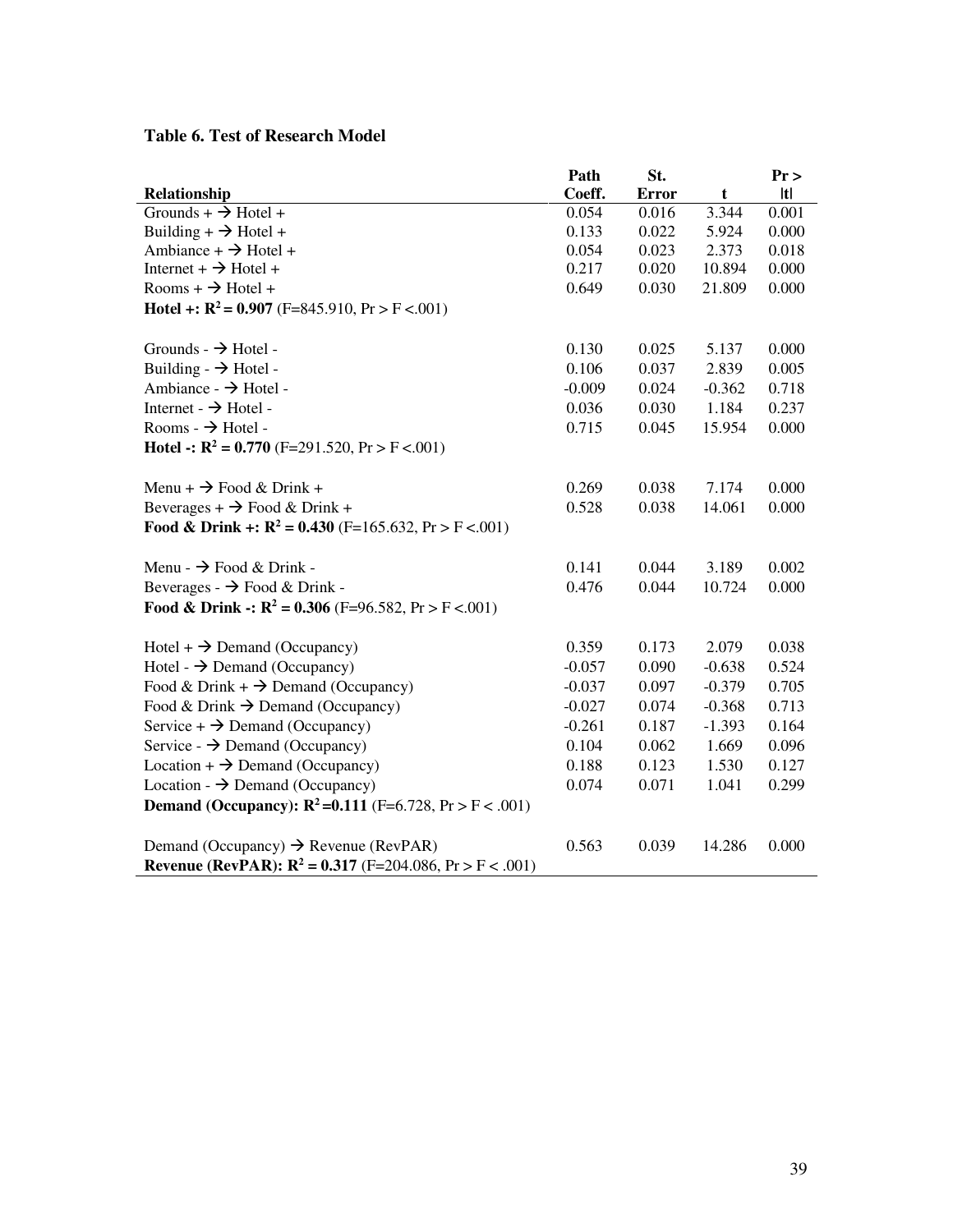# **Table 7. Impact and contribution of the variables to Hotel +**

|                                    | Rooms + | Building + | Internet + | <b>Ambiance +</b> | Grounds + |
|------------------------------------|---------|------------|------------|-------------------|-----------|
| Correlation                        | 0.934   | 0.732      | 0.679      | 0.654             | 0.380     |
| Path coefficient                   | 0.649   | 0.133      | 0.217      | 0.054             | 0.054     |
| Correlation x path coefficient     | 0.607   | 0.097      | 0.147      | 0.035             | 0.021     |
| Contribution to $\mathbb{R}^2$ (%) | 66.922  | 10.717     | 16.224     | 3.870             | 2.267     |

## **Table 8. Sobel Tests for Mediation**

| Mediation Path $(A \rightarrow B \rightarrow C)$      | $a(A \rightarrow B)$ | $SE_{a}$ | $b$ (B $\rightarrow$ C) | SE <sub>b</sub> | $Z(A\rightarrow C)$ | SЕ    | D     |
|-------------------------------------------------------|----------------------|----------|-------------------------|-----------------|---------------------|-------|-------|
| Grounds + $\rightarrow$ Hotel + $\rightarrow$ Demand  | 0.054                | 0.016    | 0.359                   | 0.173           | 1.768               | 0.011 | 0.077 |
| Building + $\rightarrow$ Hotel + $\rightarrow$ Demand | 0.133                | 0.022    | 0.359                   | 0.173           | 1.963               | 0.024 | 0.050 |
| Ambiance + $\rightarrow$ Hotel + $\rightarrow$ Demand | 0.054                | 0.023    | 0.359                   | 0.173           | 1.555               | 0.012 | 0.120 |
| Internet + $\rightarrow$ Hotel + $\rightarrow$ Demand | 0.217                | 0.020    | 0.359                   | 0.173           | 2.038               | 0.038 | 0.042 |
| Rooms + $\rightarrow$ Hotel + $\rightarrow$ Demand    | 0.649                | 0.030    | 0.359                   | 0.173           | 2.066               | 0.113 | 0.039 |
| Hotel+ $\rightarrow$ Demand $\rightarrow$ Revenue     | 0.359                | 0.773    | 0.563                   | 0.039           | 2.054               | 0.098 | 0.040 |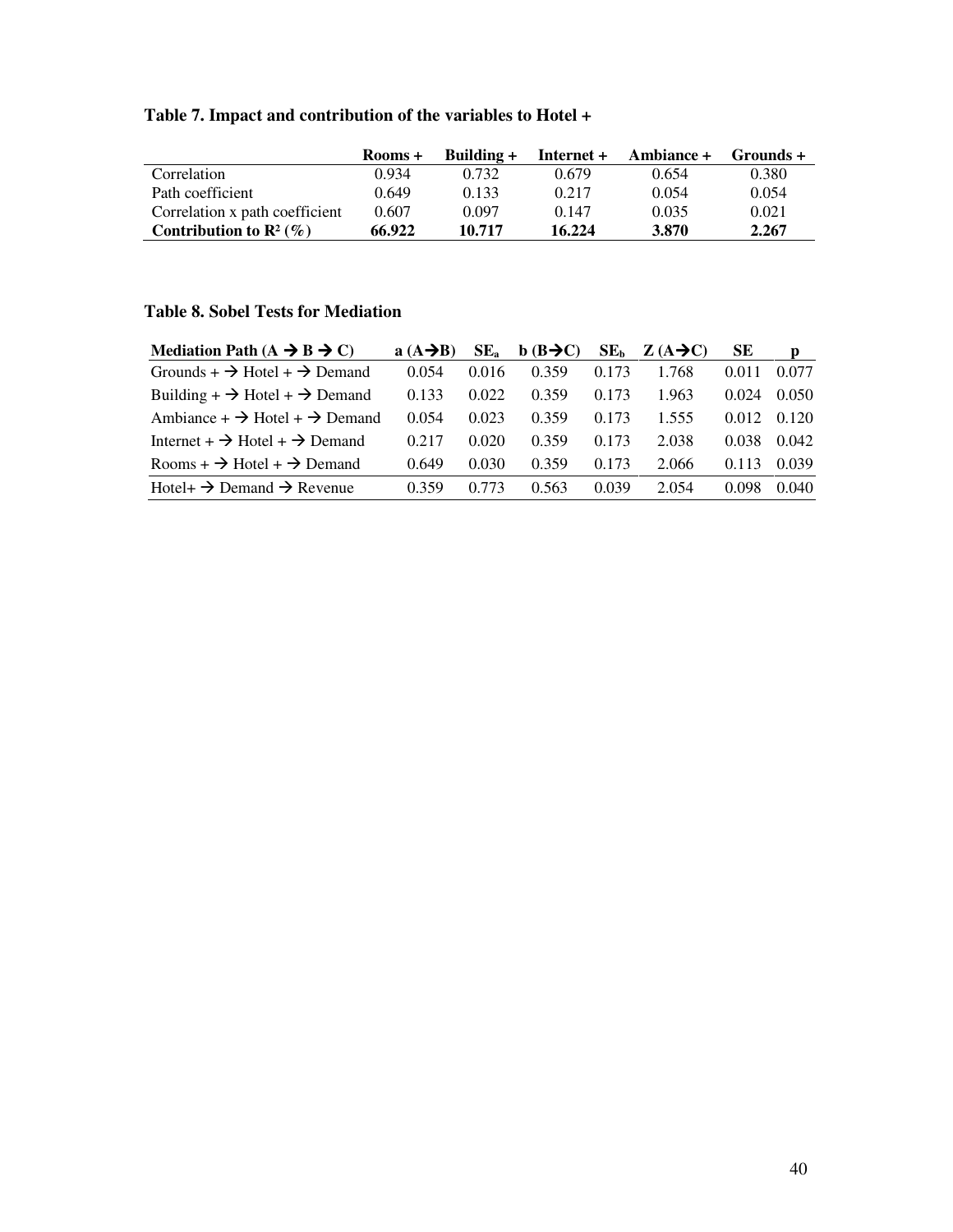## **FIGURES**

## **Figure 1. Research Model.**



**Note:** + indicates positive comments; - indicates negative comments.